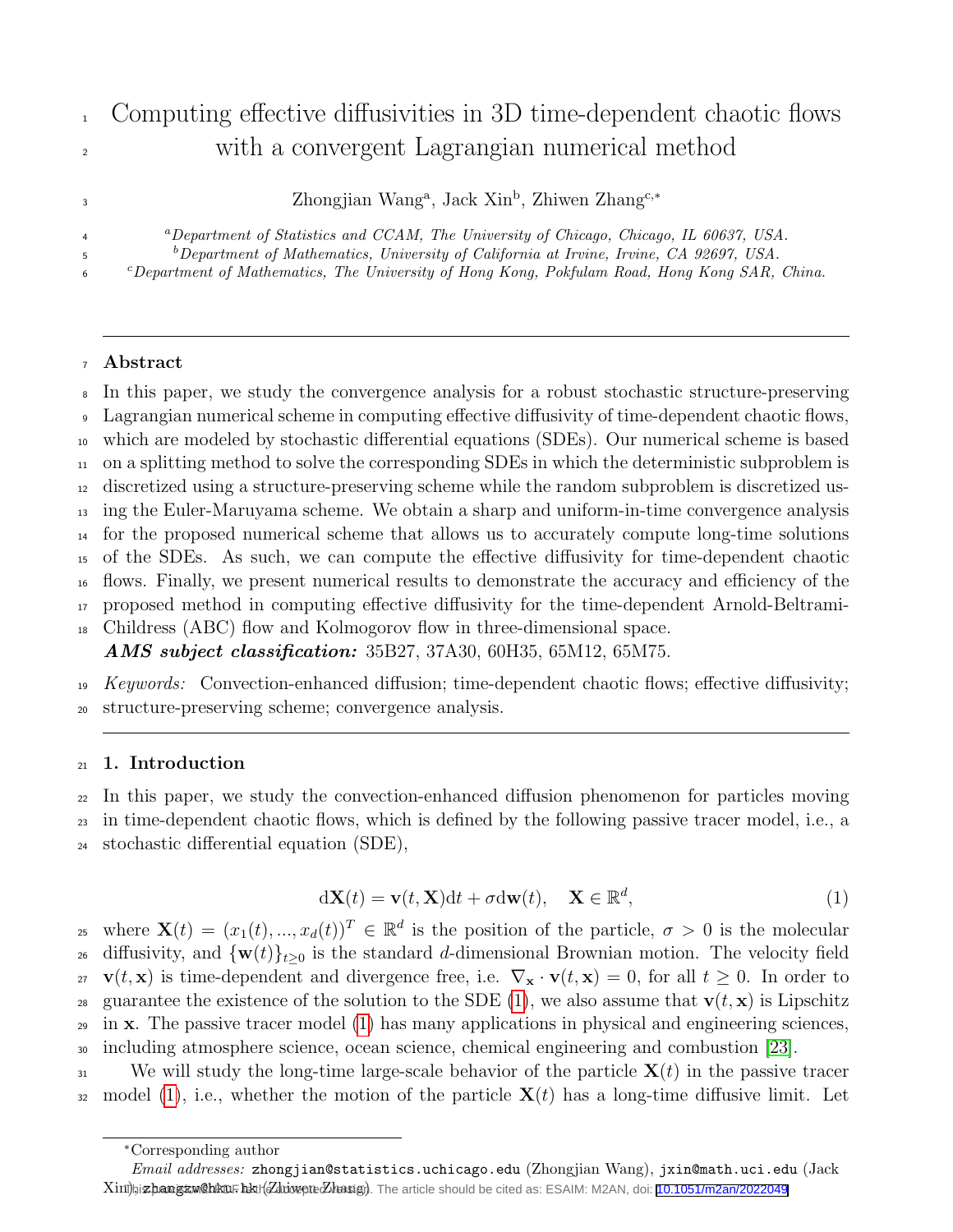33  $\mathbf{X}^{\epsilon}(t) \equiv \epsilon \mathbf{X}(t/\epsilon^2)$  denote the rescaled process of [\(1\)](#page-0-0). We aim to investigate whether  $\mathbf{X}^{\epsilon}(t)$ 34 converge in law to a Brownian motion with a covariance matrix  $D^E \in \mathbb{R}^{d \times d}$  as  $\epsilon \to 0$ , where <sup>35</sup> D<sup>E</sup> is called the effective diffusivity matrix. The dependence of  $D<sup>E</sup>$  on the velocity field of the passive tracer model is complicated and highly nontrivial. There are many theoretical works, <sup>37</sup> where the homogenization theory was applied to study the effective diffusivity matrix  $D<sup>E</sup>$  of the passive tracer model with spatial periodic velocity fields or random velocity fields with short-range correlations; see e.g. [\[3,](#page-27-0) [12,](#page-27-1) [16,](#page-27-2) [28\]](#page-28-1) and references therein.

 For many complicated velocity fields of physical interests, one cannot apply the homogeniza-<sup>41</sup> tion theory to compute the corresponding effective diffusivity matrix  $D<sup>E</sup>$ , or even determine its existence. Therefore, many numerical methods were developed to compute  $D<sup>E</sup>$ . These results include, among others, for time-independent Taylor-Green flows, the authors of [\[29\]](#page-28-2) proposed a stochastic splitting method and calculated effective diffusivity in the limit of vanishing molec- ular diffusivity. For time-dependent chaotic flows, an efficient model reduction method based <sup>46</sup> on the spectral method was developed to compute  $D<sup>E</sup>$  using the Eulerian framework [\[22\]](#page-28-3). The reader is referred to [\[23\]](#page-28-0) for an extensive review of many existing mathematical theories and numerical simulations for the passive tracer model with different velocity fields.

 Recently, we developed a robust structure-preserving Lagrangian scheme to compute the effective diffusivity for chaotic and stochastic flows in [\[32\]](#page-29-0). We also obtained a rigorous error  $\epsilon_{51}$  estimate for the numerical scheme in [\[32\]](#page-29-0). Specifically, let  $D^{E,num}$  denote the numerical effective <sup>52</sup> diffusivity obtained by our method. We got the error estimate,  $||D^{E,num} - D^E|| \leq C\Delta t +$  $C(T)(\Delta t)^2$ , where the computational time T should be greater than the diffusion time (also known as mixing time). This error estimate is not sharp in the sense that the pre-factor  $C(T)$  may grow fast with respect to T, since the error estimation is based on a Gronwall inequality technique. Later, we obtained a sharp convergence rate for our numerical scheme and got rid of the term  $C(T)$  in the error estimate in [\[33\]](#page-29-1). However, this technique can only be used to study passive tracer models in time-independent (steady) flows, and cannot be applied to study passive tracer models in time-dependent (unsteady) flows.

 In this paper, we aim to obtain a sharp convergence analysis for our numerical scheme in computing effective diffusivity of passive tracer models in spatial-temporal periodic velocity fields. These types of flow fields are well-known for exhibiting chaotic streamlines and have many applications in turbulent diffusion [\[23\]](#page-28-0). Since in this case the velocity field depends on the  $\epsilon_{\rm 64}$  temporal variable, the generator associated with the stochastic process, i.e. the solution  ${\bf X}(t)$  in Eq.[\(1\)](#page-0-0) becomes non-autonomous. The generator is now a parabolic-type operator (see Eq.[\(3\)](#page-3-0)), instead of an elliptic-type operator studied in [\[33\]](#page-29-1) when the flows are time-independent. The  $67 \text{ cell problem is then defined in a space-time periodic domain; see Eq.(5). Hence the extension of$  $67 \text{ cell problem is then defined in a space-time periodic domain; see Eq.(5). Hence the extension of$  $67 \text{ cell problem is then defined in a space-time periodic domain; see Eq.(5). Hence the extension of$  the analysis developed in [\[33\]](#page-29-1) to time-dependent flows is not straightforward. We will develop new techniques to overcome the difficulty arising from time dependence; see Theorem [4.3](#page-10-0) and Lemma [4.5](#page-12-0) in Section [4.](#page-8-0) We also emphasize that when the flows are time-independent, one can  $_{71}$  construct ballistic orbits of the ABC and Kolmogorov flows [\[24,](#page-28-4) [34,](#page-29-2) [17\]](#page-28-5) and study their dynamic behaviors. When the flows are time-dependent however, their more complicated streamlines make it challenging to construct and study ballistic orbits even if they persist.

 Though there are several prior works on structure-preserving schemes for ODEs and SDEs,  $\tau$  see e.g. [\[14,](#page-27-3) [15,](#page-27-4) [31,](#page-28-6) [1,](#page-26-0) [21\]](#page-28-7) and references therein, our work has several novel contributions. The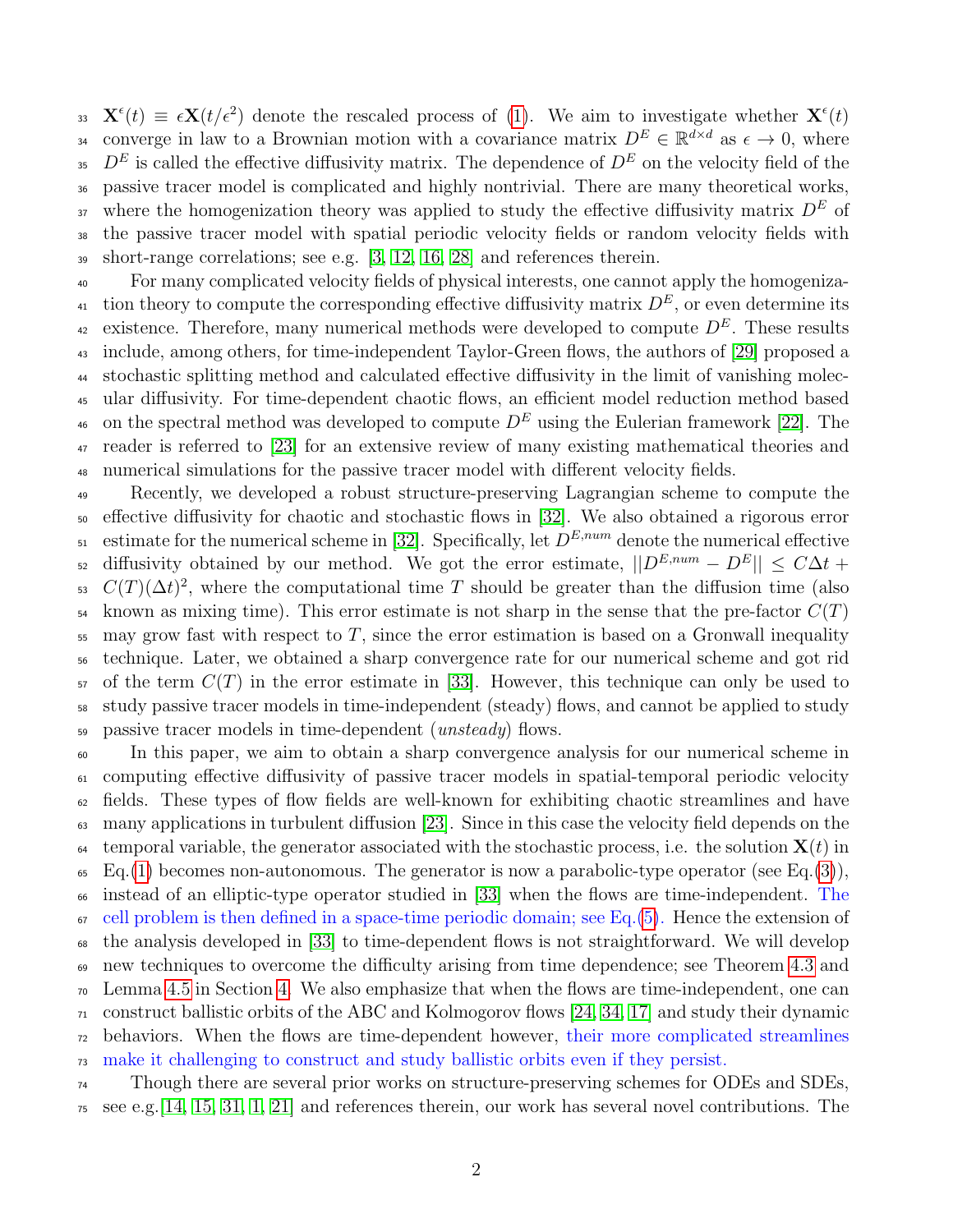first novelty is the convergence analysis, where we develop new techniques to deal with time- $\pi$  dependent flows. To handle the parabolic-type generator, we pile up snapshots of each time step within a single time period together. By viewing the numerical solutions as a Markov process and exploring the ergodicity of the solution process, we succeed in obtaining a sharp convergence analysis for our method in computing the effective diffusivity, where the error es- timate does not depend on the computational time. Therefore, we can compute the long-time solutions of passive tracer models without losing accuracy; see Figure [2](#page-22-0) and Figure [4.](#page-24-0) If we choose the Gronwall inequality in the error estimate, we cannot get rid of the exponential <sup>84</sup> growth pre-factor in the error term, which makes the convergence analysis not sharp. Most importantly, our convergence result reveals the equivalence of the definition of effective diffu- sivity using the Eulerian framework and the Lagrangian framework; see Theorem [4.8,](#page-16-0) which is fundamental and important. For 3D time-dependent flows, the Eulerian framework has good theoretical value yet the Lagrangian framework is mesh-free and computationally more accessible.

 Another novelty is that the stochastic structure-preserving Lagrangian scheme is robust and quite cheap in computing the long-time solutions of the passive tracer model [\(1\)](#page-0-0), especially for problems in three-dimensional space. If one adopts the Eulerian framework to compute the effective diffusivity of the passive tracer model [\(1\)](#page-0-0), one needs to solve a convection-diffusion-<sup>94</sup> type cell problem; see Eq.[\(5\)](#page-3-1). When the molecular diffusivity  $\sigma$  is small and/or the dimension 95 of spatial variables is high, say  $d = 3$ , it is exorbitantly expensive to solve the cell problems. As indicated in Eq.[\(6\)](#page-4-0), the effective diffusivities depend on the integration of the gradient of the solution to the cell problem. In many cases, e.g. time-dependent ABC flow, the effective <sup>98</sup> diffusivities grow rapidly as  $\sigma$  decreases; see Figure [5.](#page-24-1) In our Lagrangian approach, we can 99 overcome the difficulties of long-time integration of the SDEs (raised as  $\sigma$  decreases) by using robust structure-preserving schemes. However, for the Eulerian approach, one needs to solve a four-dimensional PDE ( three variables in spatial dimension and one variable in the temporal dimension) and solutions have sharp gradients as the diffusivity decreases, which makes the Eulerian approach expensive for computing effective diffusivities.

 Numerical results show that our Lagrangian scheme is insensitive to the molecular diffusivity  $105\sigma$  and computational cost linearly depends on the dimension d of spatial variables in the passive tracer models [\(1\)](#page-0-0). Thus, we are able to investigate the convection-enhanced diffusion phenomenon for several typical time-dependent chaotic flows of physical interests, including the time-dependent ABC flow and the time-dependent Kolmogorov flow in three-dimensional space. We discover that the maximal enhancement is achieved in the former case, while a submaximal enhancement is observed in the latter case; see Figure [5](#page-24-1) and Figure [3\(b\),](#page-22-1) respectively. In addition, we find that the level of chaos and the strength of diffusion enhancement seem to compete with each other in the time-dependent ABC flow; see Figure [6.](#page-25-0) To the best of our knowledge, our work is the first in the literature to develop a convergent Lagrangian method to study convection-enhanced diffusion phenomenon in 3D time-dependent chaotic flows.

 The rest of the paper is organized as follows. In Section 2, we give the definition of the effective diffusivity matrix using the Eulerian framework and the Lagrangian framework. In Section 3, we propose the stochastic structure-preserving Lagrangian scheme in computing ef-fective diffusivity for the passive tracer model [\(1\)](#page-0-0). In Section 4, we provide a sharp convergence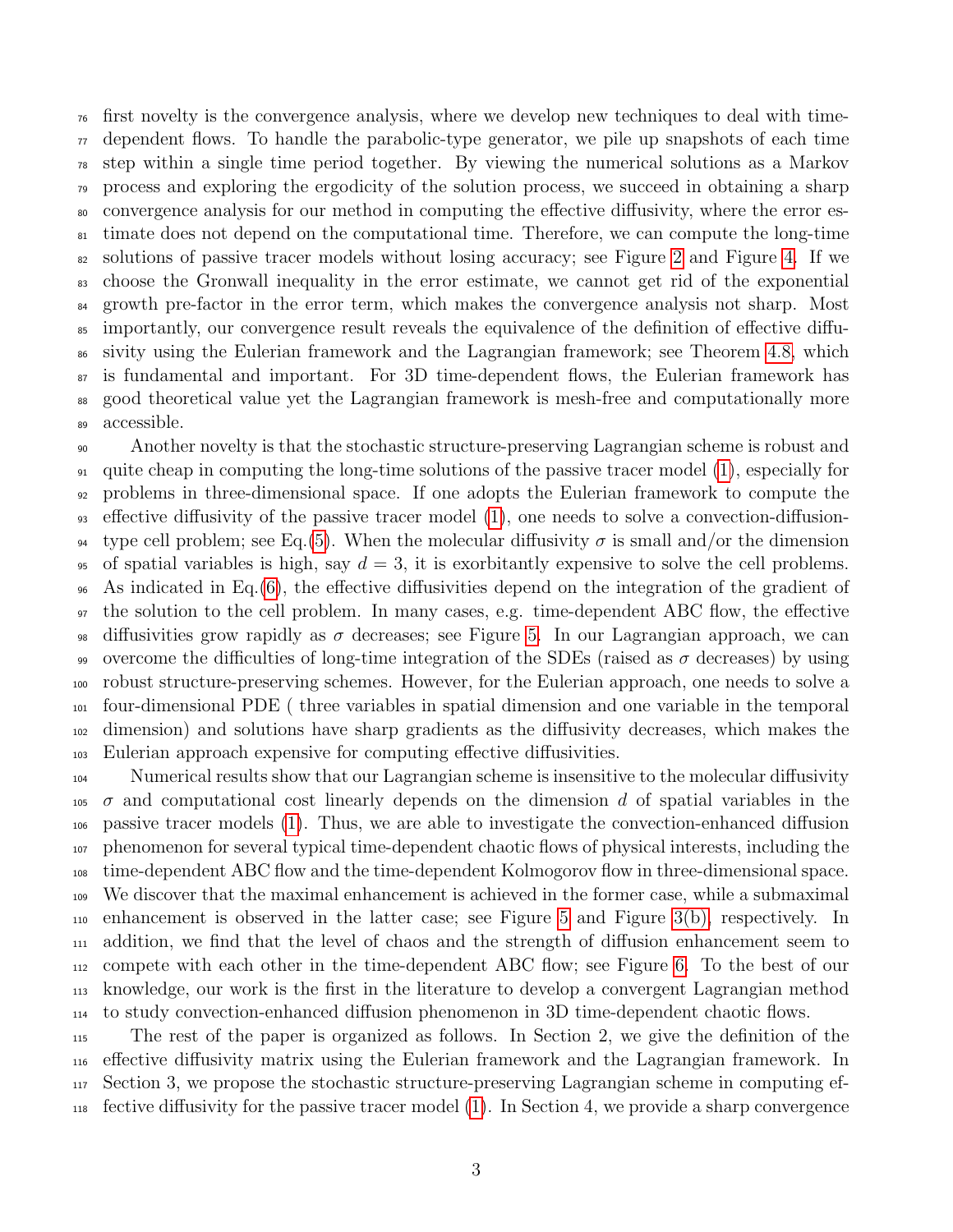analysis for the proposed method based on a probabilistic approach. In addition, we shall show that our method can be used to solve high-dimensional flow problems and the error estimate can be obtained naturally. In Section 5, we present numerical results to demonstrate the ac- curacy and efficiency of our method. We also investigate the convection-enhanced diffusion phenomenon for time-dependent chaotic flows. Concluding remarks are made in Section 6.

#### <sup>124</sup> 2. Effective diffusivity of the passive tracer models

 There are two frameworks to define the effective diffusivity of the passive tracer models. We first discuss the Eulerian framework. One natural way to study the expectation of the paths  $127$  for the SDE given by Eq.[\(1\)](#page-0-0) is to consider its associated backward Kolmogorov equation [\[27\]](#page-28-8). Due to the time-dependence nature of the velocity field, we need to deal with a space-time ergodic random flow. Specifically, given a sufficiently smooth function  $\phi(\tau, \mathbf{x})$  in  $\mathbb{R} \times \mathbb{R}^d$ , let  $u(t, \tau, \mathbf{x}) = \mathbb{E}[\phi(t + \tau, \mathbf{X}_{t+\tau}) | \mathbf{X}_{\tau} = \mathbf{x}]$  and  $\mathbf{X}(t)$  be the solution to Eq.[\(1\)](#page-0-0). Then,  $u(t, \tau, \mathbf{x})$ satisfies the following backward Kolmogorov equation

<span id="page-3-2"></span>
$$
u_t = \mathcal{L}u, \quad u(0, \tau, \mathbf{x}) = \phi(\tau, \mathbf{x}). \tag{2}
$$

132 In Eq.[\(2\)](#page-3-2), the generator  $\mathcal L$  is defined as

<span id="page-3-0"></span>
$$
\mathcal{L}u = \partial_{\tau}u + \mathbf{v} \cdot \nabla_{\mathbf{x}}u + D_0\Delta_{\mathbf{x}}u,\tag{3}
$$

<sup>133</sup> where  $D_0 = \sigma^2/2$  is the diffusion coefficient, **v** is the velocity field, and  $\nabla_x$  and  $\Delta_x$  denote the <sup>134</sup> gradient operator and Laplace operator, respectively.

135 Remark 2.1. Let  $\rho(t, \tau, \mathbf{x})$  denote the density function of the particle  $(t+\tau, \mathbf{X}(t+\tau))$  of Eq.[\(1\)](#page-0-0). 136 One can define the adjoint operator  $\mathcal{L}^*$  as  $\mathcal{L}^*\rho = -\partial_\tau \rho - \nabla \cdot (\mathbf{v}\rho) + D_0 \Delta \rho$ . Then,  $\rho$  satisfies 137 the Fokker-Planck equation  $\rho_t = \mathcal{L}^* \rho$  with the initial density  $\rho(t, \tau, \mathbf{x}) = \rho_0(\tau, \mathbf{x})$ .

138 When **v** is incompressible (i.e.  $\nabla_{\mathbf{x}} \cdot \mathbf{v}(t, \mathbf{x}) = 0$ ,  $\nabla t$ ), deterministic and space-time periodic  $_{139}$  in  $O(1)$  scale, where we assume the period of **v** is 1 in each dimension of the physical and <sup>140</sup> temporal space, the formula for the effective diffusivity matrix is [\[3,](#page-27-0) [28\]](#page-28-1)

<span id="page-3-3"></span>
$$
D^{E} = D_{0}I + \langle \mathbf{v}(t, \mathbf{x}) \otimes \chi(t, \mathbf{x}) \rangle_{p}, \tag{4}
$$

<sup>141</sup> where we have assumed that the fluid velocity  $\mathbf{v}(t, \mathbf{x})$  is smooth and the (vector) corrector field <sup>142</sup>  $\chi$  satisfies the cell problem,

<span id="page-3-1"></span>
$$
\mathcal{L}\mathbf{\chi} = -\mathbf{v}(t, \mathbf{y}), \quad (t, \mathbf{y}) \in \mathbb{T} \times \mathbb{T}^d,
$$
\n(5)

and  $\langle \cdot \rangle_p$  denotes temporal and spatial average over  $\mathbb{T} \times \mathbb{T}^d$ . Since **v** is incompressible, the 144 solution  $\chi$  to the cell problem [\(5\)](#page-3-1) is unique up to an additive constant by the Fredholm alternative. By multiplying  $\chi$  to Eq.[\(5\)](#page-3-1), integrating the corresponding result in  $\mathbb{T} \times \mathbb{T}^d$  and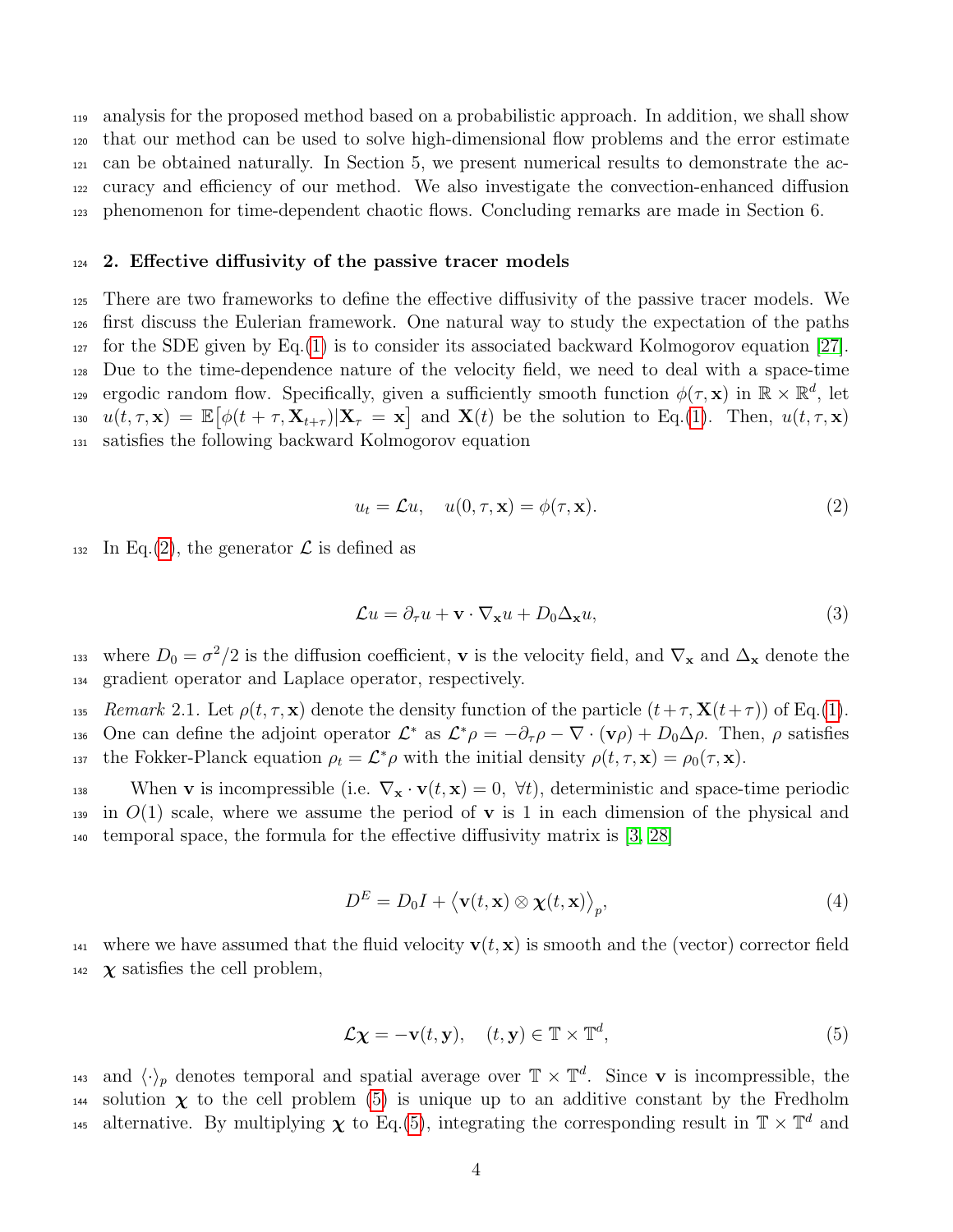146 using the periodic conditions of  $\chi$  and v, we get an equivalent formula for the effective diffusivity <sup>147</sup> as follows:

$$
D^{E} = D_{0}I + \langle \nabla \chi(t, \mathbf{x}) \otimes \nabla \chi(t, \mathbf{x}) \rangle_{p}.
$$
\n(6)

<sup>148</sup> The correction to  $D_0I$  in Eq.[\(6\)](#page-4-0) is nonnegative definite. We can see that  $e^T D^E e \ge D_0$  for 149 all unit column vectors  $e \in \mathbb{R}^d$ , which is called convection-enhanced diffusion. By using <sup>150</sup> a variational principle for time-periodic velocity flows, one can find a upper bound for the <sup>151</sup> effective diffusivity, i.e., there exists a nonzero unit column vector  $e \in \mathbb{R}^d$ , such that

<span id="page-4-2"></span><span id="page-4-0"></span>
$$
\mathbf{e}^T D^E \mathbf{e} \sim \frac{1}{D_0}, \quad \text{as } D_0 \to 0,
$$
 (7)

 which is known as the maximal enhancement. More details of the derivation can be found in [\[4,](#page-27-5) [25,](#page-28-9) [9\]](#page-27-6). We point out that many theoretical results were built upon the passive tracer models with time-independent flows. We are interested in studying the convection-enhanced diffusion phenomenon for time-dependent chaotic flows in this paper. Especially, whether the time-dependent chaotic flows still have the maximal enhancement.

 In practice, the cell problem [\(5\)](#page-3-1) can be solved using numerical methods, such as finite  $_{158}$  element methods and spectral methods. However, when  $D_0$  becomes small, the solutions of the cell problem [\(5\)](#page-3-1) develop sharp gradients and demand a large number of finite element basis or Fourier basis functions to resolve, which makes the Eulerian framework expensive. In 161 addition, when the dimension of spatial variables is high, say  $d = 3$ , the Eulerian framework becomes expensive too.

<sup>163</sup> Alternatively, one can use the Lagrangian framework to compute the effective diffusivity <sup>164</sup> matrix, which is defined as follows:

<span id="page-4-1"></span>
$$
D_{ij}^{E} = \lim_{t \to \infty} \frac{\langle (x_i(t) - x_i(0))(x_j(t) - x_j(0)) \rangle}{2t}, \quad 1 \le i, j \le d,
$$
 (8)

<sup>165</sup> where  $\mathbf{X}(t) = (x_1(t), ..., x_d(t))^T$  is the position of a particle tracer at time t and the average  $\langle \cdot \rangle$  is taken over an ensemble of particles. If the above limit exists, which means the transport of particles is a standard diffusion process, at least on a long-time scale. For example, when the velocity field is the Taylor-Green velocity field [\[9,](#page-27-6) [29\]](#page-28-2), the long-time and large-scale behavior of the passive tracer model is a diffusion process. However, there are cases showing that the 170 spreading of particles does not grow linearly with time but has a power-law  $t^{\gamma}$ , where  $\gamma > 1$  and  $171 \gamma < 1$  correspond to super-diffusive and sub-diffusive behaviors, respectively; see e.g. [\[4,](#page-27-5) [23,](#page-28-0) [2\]](#page-27-7). We shall adopt the Lagrangian framework in this paper. The Lagrangian framework has the advantages that: (1) it is easy to implement; (2) it does not directly suffer from a small molecular diffusion coefficient σ during the computation; and (3) its computational cost only scales linearly with the dimension of spatial variables in the passive tracer models. However, the major difficulty in solving Eq.[\(1\)](#page-0-0) is that the computational time should be long enough to approach the diffusion time scale. To address this challenge, we shall develop robust numerical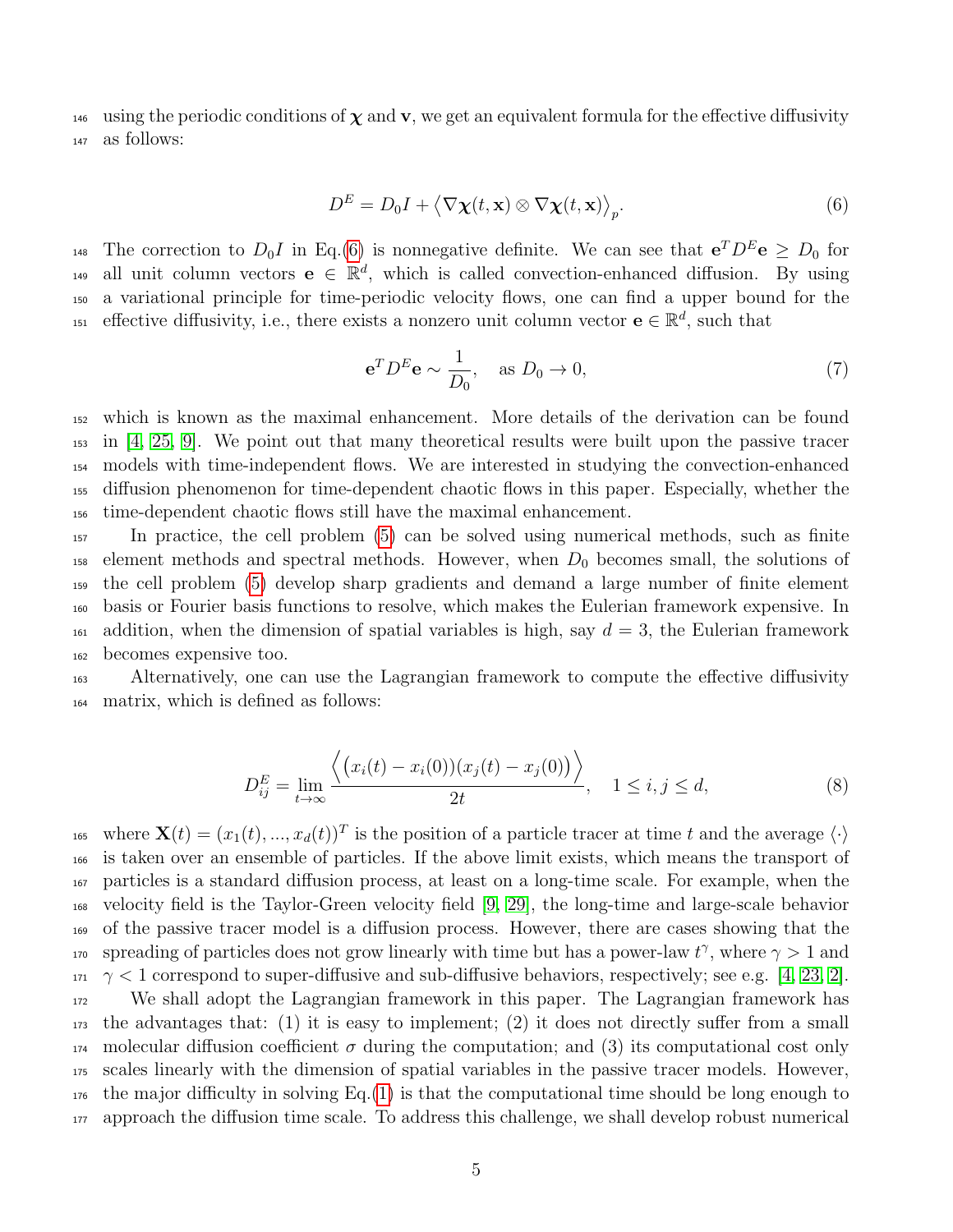schemes, which are structure-preserving and accurate for long-time integration. Moreover, we aim to develop the convergence analysis of the proposed numerical schemes. Finally, we shall investigate the relationship between parameters of the time-dependent chaotic flows and the corresponding effective diffusivity.

#### <sup>182</sup> 3. Stochastic structure-preserving schemes

#### <span id="page-5-2"></span><sup>183</sup> 3.1. Derivation of numerical schemes

 To demonstrate the main idea, we first construct stochastic structure-preserving schemes for a two-dimensional passive tracer model. The derivation of the numerical schemes for high-dimensional passive tracer models will be discussed in Section [4.5.](#page-18-0) Specifically, let <sup>187</sup>  $\mathbf{X} = (x_1, x_2)^T$  denote the position of the particle, then the model can be written as

$$
\begin{cases} dx_1 = v_1 dt + \sigma dw_{1,t}, & x_1(0) = x_{1,0}, \\ dx_2 = v_2 dt + \sigma dw_{2,t}, & x_2(0) = x_{2,0}, \end{cases}
$$
\n(9)

<sup>188</sup> where  $w_{i,t}$ ,  $i = 1, 2$  are independent Brownian motions. We assume that  $\mathbf{v} = (v_1, v_2)^T$  is 189 divergence-free and mean-zero at any time  $t$ , i.e.,

<span id="page-5-0"></span>
$$
\nabla \cdot \mathbf{v} := \partial_{x_1} v_1 + \partial_{x_2} v_2 = 0 \quad \forall t,
$$
\n(10)

<sup>190</sup> and

$$
\begin{cases}\n\int_{\mathbb{T}} v_1(t, x_1, x_2) dx_2 = 0 & \forall x_1, t, \\
\int_{\mathbb{T}} v_2(t, x_1, x_2) dx_1 = 0 & \forall x_2, t,\n\end{cases}
$$
\n(11)

191 where  $\mathbb{T} = [0, 1]$ . We also assume that **v** is smooth and its first-order derivatives  $v_i(t, x_1, x_2)$ ,  $i = 1, 2$  are bounded. These conditions are necessary to guarantee the existence and uniqueness <sup>193</sup> of solutions of the SDE [\(9\)](#page-5-0); see [\[27\]](#page-28-8). Moreover, we assume that the diagonal of the Jacobian of <sup>194</sup> the velocity field  $\mathbf{v} = (v_1, v_2)^T$  are all zeros. A typical example is a Hamiltonian system with 195 a separable Hamiltonian, i.e., there exists  $H(t, x_1, x_2) = H_1(t, x_1) + H_2(t, x_2)$  such that,

$$
v_1 = -\partial_{x_2} H, \quad v_2 = \partial_{x_1} H. \tag{12}
$$

196 In this paper, we denote with slightly abuse of notation that  $v_1(t, x_2) = v_1(t, x_1, x_2)$  and  $v_2(t, x_1) = v_2(t, x_1, x_2)$ . These notations simplify our derivation. Whenever a statement corre-198 sponds to  $v_1(t, x_2)$  (or  $v_2(t, x_1)$ ) is made, it is equivalent to that for  $v_1(t, x_1, x_2)$  (or  $v_2(t, x_1, x_2)$ ). <sup>199</sup> In [\[32\]](#page-29-0), we proposed a stochastic structure-preserving scheme based on a Lie-Trotter split-<sup>200</sup> ting scheme to solve the SDE [\(9\)](#page-5-0). Specifically, we split the problem [\(9\)](#page-5-0) into a deterministic <sup>201</sup> subproblem,

$$
\begin{cases} \mathrm{d}x_1 = v_1(t, x_2) \mathrm{d}t, \\ \mathrm{d}x_2 = v_2(t, x_1) \mathrm{d}t, \end{cases}
$$
\n(13)

<span id="page-5-3"></span><sup>202</sup> which is solved by using a symplectic-preserving scheme (e.g., the symplectic Euler scheme for <sup>203</sup> deterministic equations with frozen time), and a stochastic subproblem,

<span id="page-5-1"></span>
$$
\begin{cases} dx_1 = \sigma dw_{1,t}, \\ dx_2 = \sigma dw_{2,t}, \end{cases}
$$
 (14)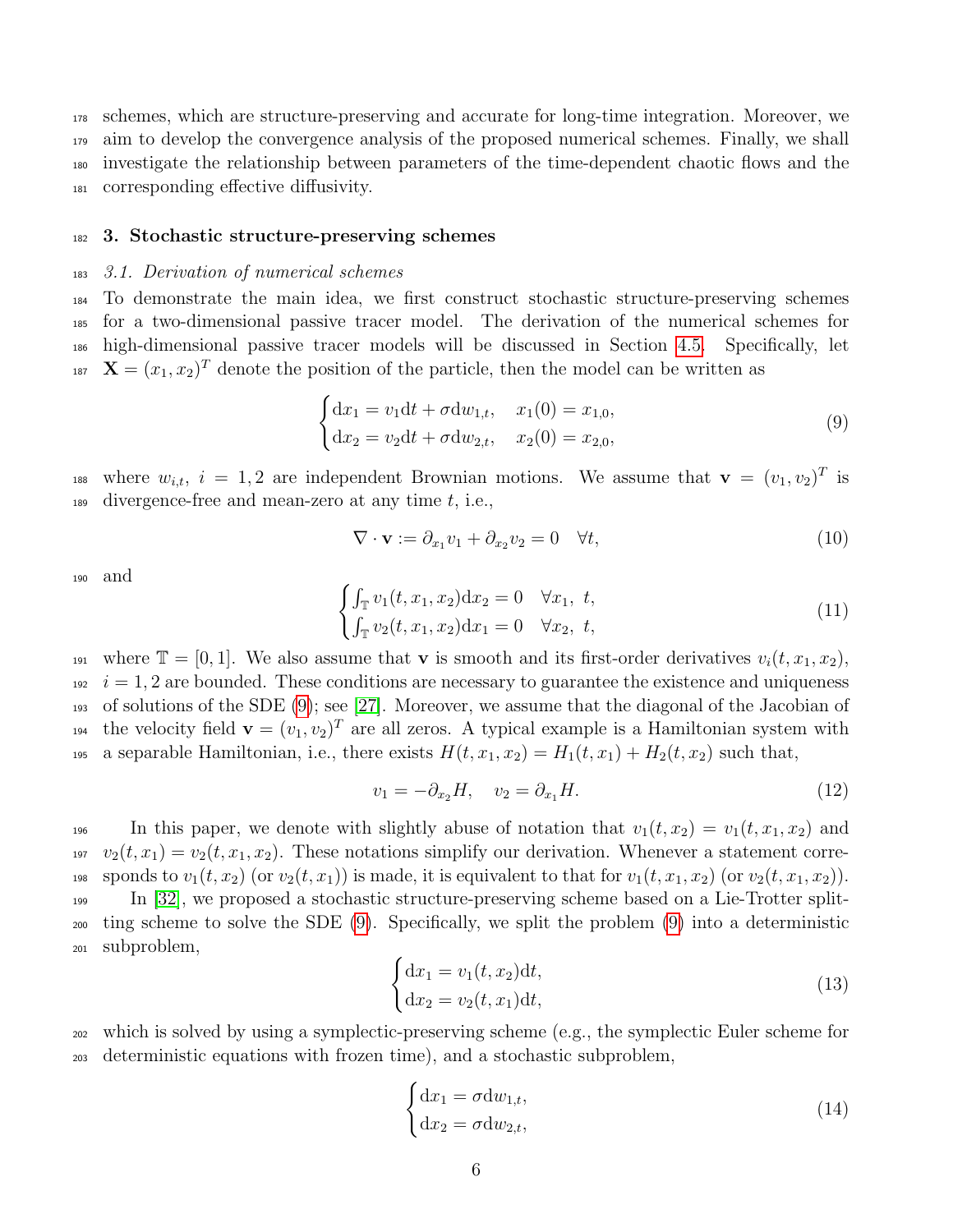204 which is solved by using the Euler-Maruyama scheme [\[27\]](#page-28-8). When  $\sigma$  is a constant in [\(14\)](#page-5-1), the <sup>205</sup> Euler-Maruyama scheme exactly solves Eq.[\(14\)](#page-5-1)

206 Now we discuss how to discretize Eq.[\(9\)](#page-5-0). From time  $t = t_n$  to time  $t = t_{n+1}$ , where  $t_{n+1} = t_n + \Delta t$ ,  $t_0 = 0$ , and  $\Delta t$  is the time step, we assume the numerical solution  $\mathbf{X}^n = (x_1^n, x_2^n)^T$ 207 208 is given, which approximates the exact solution  $\mathbf{X}(t_n)$  to the SDE [\(9\)](#page-5-0) at time  $t_n = n\Delta t$ . Then, <sup>209</sup> we apply the Lie-Trotter splitting method to solve the SDE [\(9\)](#page-5-0) and obtain,

<span id="page-6-0"></span>
$$
\begin{cases}\nx_1^{n+1} = x_1^n + v_1(t_{n+\frac{1}{2}}, x_2^n) \Delta t + \sigma N_1^n, \\
x_2^{n+1} = x_2^n + v_2(t_{n+\frac{1}{2}}, x_1^n + v_1(t_{n+\frac{1}{2}}, x_2^n) \Delta t) \Delta t + \sigma N_2^n,\n\end{cases} \tag{15}
$$

where  $t_{n+\frac{1}{2}} = t_n + \frac{\Delta t}{2}$  $\frac{\Delta t}{2}$ ,  $N_1^n =$ √  $\overline{\Delta t} \xi_1$ ,  $N_2^n =$ √ 210 where  $t_{n+\frac{1}{2}} = t_n + \frac{\Delta t}{2}$ ,  $N_1^n = \sqrt{\Delta t} \xi_1$ ,  $N_2^n = \sqrt{\Delta t} \xi_2$ , and  $\xi_1$ ,  $\xi_2 \sim \mathcal{N}(0, 1)$  are i.i.d. normal 211 random variables. In this paper, we view the solution sequence  $\mathbf{X}^n = (x_1^n, x_2^n)^T$ ,  $n = 1, 2, 3, ...$ <sup>212</sup> generated by the scheme [\(15\)](#page-6-0) as a discrete Markov stochastic process, which enables us to use <sup>213</sup> techniques from stochastic process to obtain a sharp convergence analysis for the numerical <sup>214</sup> solutions; see Section [4.](#page-8-0)

 In a 2D Hamiltonian system, when the system contains an additive temporal noise, for each path of the strong solution of SDE [\(9\)](#page-5-0), the additive noise itself is considered to be a  $_{217}$  symplectic transform [\[26\]](#page-28-10). Therefore, we state that the scheme [\(15\)](#page-6-0) is stochastic symplectic- preserving since it preserves symplecticity. Specifically, the scheme [\(15\)](#page-6-0) can be viewed as a composition of two symplectic transforms. In addition, we know that the numerical solution 220 converges to the exact one as the time step  $\Delta t$  approaches zero. In high-dimensional systems, a structure-preserving scheme refers to a volume-preserving scheme; see Section [4.5.](#page-18-0)

#### <sup>222</sup> 3.2. The backward Kolmogorov equation and related results

223 We first define the backward Kolmogorov equation associated with  $Eq.(9)$  $Eq.(9)$  as

<span id="page-6-2"></span><span id="page-6-1"></span>
$$
u_t = \mathcal{L}u, \quad u(0, \tau, \mathbf{x}) = \phi(\tau, \mathbf{x}), \tag{16}
$$

<sup>224</sup> where the generator  $\mathcal L$  associated with the Markov process in Eq.[\(9\)](#page-5-0) is given by

$$
\mathcal{L} = \partial_{\tau} + v_1(\tau, x_2)\partial_{x_1} + v_2(\tau, x_1)\partial_{x_2} + \frac{\sigma^2}{2}(\partial_{x_1x_1} + \partial_{x_2x_2}).
$$
\n(17)

Recall that the solution  $u(t, \tau, \mathbf{x})$  to Eq.[\(16\)](#page-6-1) satisfies,  $u(t, \tau, \mathbf{x}) = \mathbb{E}[\phi(t + \tau, \mathbf{X}_{t+\tau})|\mathbf{X}_{\tau} = \mathbf{x}]$ 225 226 where  $X_t$  is the solution to Eq.[\(9\)](#page-5-0) and  $\phi$  is a smooth function in  $\mathbb{R}^{\mathbb{I}} \times \mathbb{R}^2$ . In other words, 227  $u(t, \tau, \mathbf{x})$  is the flow generated by the original SDE [\(9\)](#page-5-0).

<sup>228</sup> Similarly, we can study the flow generated by the stochastic structure-preserving scheme <sup>229</sup> [\(15\)](#page-6-0). According to the splitting method used in the derivation of the scheme in Section [3.1,](#page-5-2) we respectively define  $\mathcal{L}_1 = \partial_\tau, \ \mathcal{L}_2 = v_1 \partial_{x_1}, \ \mathcal{L}_3 = v_2 \partial_{x_2}, \ \text{and} \ \mathcal{L}_4 = \frac{\sigma^2}{2}$ 230 we respectively define  $\mathcal{L}_1 = \partial_{\tau}, \mathcal{L}_2 = v_1 \partial_{x_1}, \mathcal{L}_3 = v_2 \partial_{x_2}$ , and  $\mathcal{L}_4 = \frac{\sigma^2}{2} (\partial_{x_1 x_1} + \partial_{x_2 x_2})$ . Starting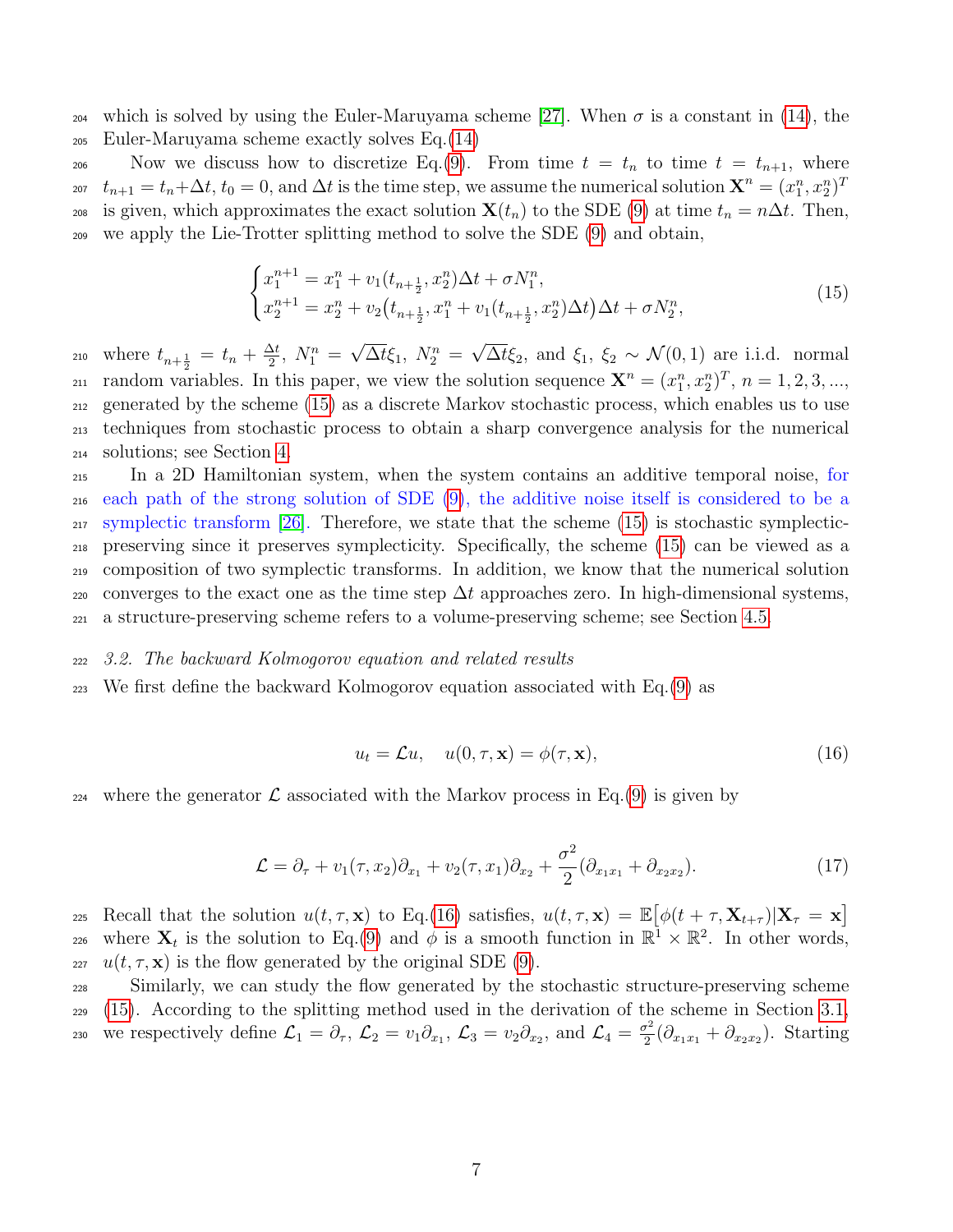<sup>231</sup> from  $u(0, \cdot, \cdot)$ , during one time step  $\Delta t$ , we compute

<span id="page-7-1"></span><span id="page-7-0"></span>
$$
\begin{cases}\n\partial_t u^1 = \mathcal{L}_1 u^1, & u^1(0, \cdot, \cdot) = u(0, \cdot, \cdot), \\
\partial_t u^2 = \mathcal{L}_2 u^2, & u^2(0, \cdot, \cdot) = u^1(\frac{\Delta t}{2}, \cdot, \cdot), \\
\partial_t u^3 = \mathcal{L}_3 u^3, & u^3(0, \cdot, \cdot) = u^2(\Delta t, \cdot, \cdot), \\
\partial_t u^4 = \mathcal{L}_1 u^4, & u^4(0, \cdot, \cdot) = u^3(\Delta t, \cdot, \cdot), \\
\partial_t u^5 = \mathcal{L}_4 u^5, & u^5(0, \cdot, \cdot) = u^4(\frac{\Delta t}{2}, \cdot, \cdot).\n\end{cases}
$$
\n(18)

232 Then,  $u^5(\Delta t, \cdot, \cdot)$  will be the flow at time  $t = \Delta t$  generated by our stochastic structure-233 preserving scheme [\(15\)](#page-6-0) and it approximates the solution  $u(\Delta t, \cdot, \cdot)$  to Eq.[\(16\)](#page-6-1) well when  $\Delta t$ 234 is small. It is also worth mentioning that,  $u^3(\Delta t, \cdot, \cdot)$  is the exact flow generated by the <sup>235</sup> deterministic symplectic Euler scheme in solving Eq.[\(13\)](#page-5-3). We repeat this process to com-<sup>236</sup> pute the flow equations of our scheme at other time steps, which approximate the solution <sup>237</sup> u(n $\Delta t$ , ·, ·),  $n = 2, 3, ...$  to Eq.[\(16\)](#page-6-1) at different time steps.

238 Remark 3.1. Given the operators  $\mathcal{L}_i$ ,  $i = 1, 2, 3, 4$ , there are many possible choices in setting 239 the coefficients for each operator  $\mathcal{L}_i$  and designing the splitting method; see Section 2.5 of [\[14\]](#page-27-3). <sup>240</sup> Eq.[\(18\)](#page-7-0) is a simple choice that was used in this paper.

 $_{241}$  To analyze the error between the flow operator in Eq. [\(16\)](#page-6-1) and the composition of operators  $_{242}$  in Eq.[\(18\)](#page-7-0), we shall resort to the Baker-Campbell-Hausdorff (BCH) formula, which is widely <sup>243</sup> used in non-commutative algebra [\[13\]](#page-27-8). For example, in the matrix theory,

$$
\exp(tA)\exp(tB) = \exp\left(t(A+B) + t^2\frac{[A,B]}{2} + \frac{t^3}{12}\Big([A,[A,B]] + [B,[B,A]]\Big) + \cdots\right), (19)
$$

<sup>244</sup> where t is a scalar, A and B are two square matrices of the same size,  $[,]$  is the Lie-Bracket, <sup>245</sup> and the remaining terms on the right hand side are all nested Lie-brackets.

<sup>246</sup> In our analysis, we replace the matrices in Eq.[\(19\)](#page-7-1) by differential operators and the BCH  $_{247}$  formula yields critical insights into the particular structure of the splitting error. Let  $I_{\Delta t}$  denote <sup>248</sup> the composite flow operator associated with Eq.[\(18\)](#page-7-0), i.e.,

$$
I_{\Delta t}u(0,\cdot,\cdot) := \exp(\Delta t \mathcal{L}_4) \exp(\frac{\Delta t}{2} \mathcal{L}_1) \exp(\Delta t \mathcal{L}_3) \exp(\Delta t \mathcal{L}_2) \exp(\frac{\Delta t}{2} \mathcal{L}_1) u(0,\cdot,\cdot). \tag{20}
$$

After propagating for time  $t = \Delta t$ , the exact solution to Eq.[\(16\)](#page-6-1) started at any  $\tau$  can be <sup>250</sup> represented as

<span id="page-7-2"></span>
$$
u(\Delta t, \cdot, \cdot) = \exp(\Delta t \mathcal{L}) u(0, \cdot, \cdot) = \exp\left(\Delta t (\mathcal{L}_1 + \mathcal{L}_2 + \mathcal{L}_3 + \mathcal{L}_4)\right) u(0, \cdot, \cdot). \tag{21}
$$

 Therefore, we can apply the BCH formula to analyze the error between the original flow and the approximated flow. Moreover, we find that computing the k-th order modified equation associated with Eq.[\(9\)](#page-5-0) in the backward error analysis (BEA) [\[30,](#page-28-11) [7\]](#page-27-9) is equivalent to computing 254 the terms of BCH formula up to order  $(\Delta t)^k$  in Eq.[\(20\)](#page-7-2). To show that the solution generated by Eq.[\(15\)](#page-6-0) follows a perturbed Hamiltonian system (with divergence-free velocity and additive 256 noise) at any order k, we only need to consider the  $(k + 1)$ -nested Lie bracket consisting of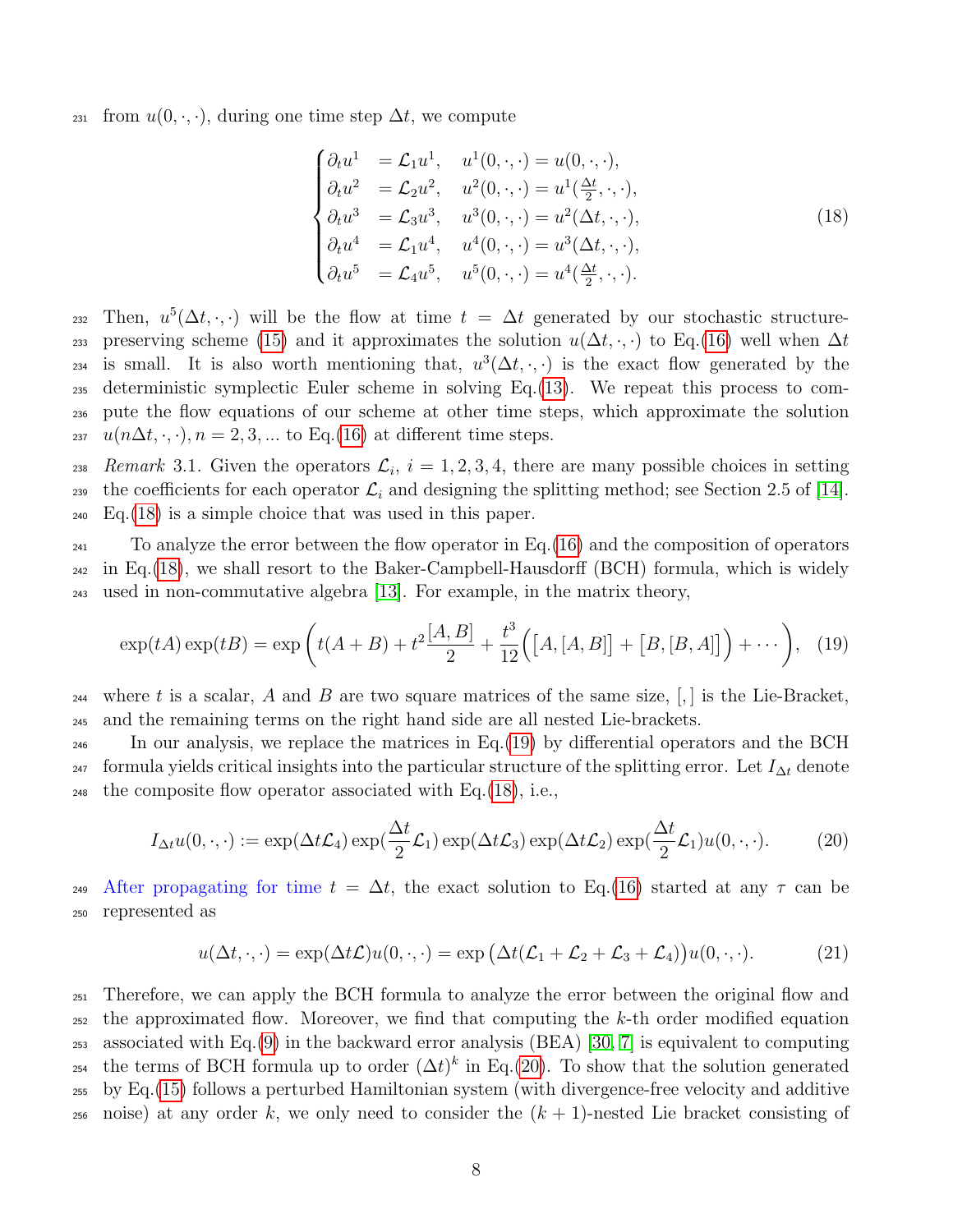$\{\partial_\tau, v_1\partial_{x_1}, v_2\partial_{x_2}, \frac{\sigma^2}{2}\}$ <sup>257</sup>  $\{\partial_\tau, v_1 \partial_{x_1}, v_2 \partial_{x_2}, \frac{\sigma^2}{2}(\partial_{x_1x_1} + \partial_{x_2x_2})\}$  and we can easily see that they generate divergence-free <sup>258</sup> fields.

 We remark that given any explicit splitting scheme for deterministic systems, by adding additive noise we shall obtain a similar form of flow propagation. And we shall see in later proof that, the representation of flow operator in Eq.[\(20\)](#page-7-2) is very effective in analyzing the order of convergence and volume-preserving property.

## <span id="page-8-0"></span><sup>263</sup> 4. Convergence analysis

 In this section, we prove the convergence rate of our stochastic structure-preserving schemes in computing effective diffusivity based on a probabilistic approach, which allows us to get rid of the exponential growth factor in the error estimate. We first limit our analysis to 2D separable Hamiltonian velocity fields. Then, in Section [4.5](#page-18-0) we will show that all the derivations can be generalized to high-dimensional cases.

## <sup>269</sup> 4.1. Convergence to an invariant measure

 To compute the effective diffusivity of a passive tracer model using a Lagrangian numerical scheme is closely related to study the limit of a solution sequence (a stochastic process) gen- erated by the numerical scheme. Therefore, we can apply the results from ergodic theory to study the convergence behaviors of the solution.

274 Let  $(S, \Sigma)$  be a probability space, on which a family  $P(\mathbf{x}, E)$ ,  $\mathbf{x} \in S$ ,  $E \in \Sigma$ , of probability 275 measure is defined. We assume  $\mathbf{x} \to P(\mathbf{x}, E)$  is measurable,  $\forall E \in \Sigma$ . This corresponds to a 276 linear bounded operator on  $\mathcal{B}(S)$ , which is the space of bounded measurable functions on S.  $277$  This operator, denoted by P, is defined by,

$$
P\phi(\mathbf{x}) = \int_{S} P(\mathbf{x}, d\mathbf{z})\phi(\mathbf{z}), \quad \forall \phi \in \mathcal{B}(S).
$$
 (22)

 $_{278}$  Clearly  $||P|| \leq 1$ . One of the main objectives of ergodic theory is to study the limit of the operator sequence  $P^n$  as  $n \to +\infty$ . The result can be summarized into the following <sup>280</sup> proposition, which plays a fundamental role in our convergence analysis.

# <span id="page-8-1"></span>281 Proposition 4.1 (Theorem 3.3.1 of [\[3\]](#page-27-0)). We assume that,

- 282 1. S is a compact metric space and  $\Sigma$  is the Borel  $\sigma$ -algebra;
- 283 2. there exists a probability measure  $\mu$  on  $(S, \Sigma)$  such that  $P(\bm{x}, E) = \int_E p(\bm{x}, \bm{y}) \mu(\mathrm{d}\bm{y});$
- <sup>284</sup> 3.  $p(x, y): S \times S \to \mathbb{R}^+$  is continuous;
- 285 4. there exists a ball  $U_0$  such that  $\mu(U_0) > 0$  and a positive number  $\delta > 0$  (depending on  $U_0$ )
- <sup>286</sup> such that  $p(x, y) \ge \delta$ ,  $x \in S$ ,  $\forall y \in U_0$ .

287 Then, there exists one and only one invariant probability measure  $\pi$  on  $(S, \Sigma)$  and one has,

$$
\sup_{\mathbf{x}\in S} \left| P^n \phi(\mathbf{x}) - \int \phi \pi(\mathrm{d}\mathbf{x}) \right| \le C ||\phi|| e^{-\rho n}, \ \forall \phi \in \mathcal{B}(S),\tag{23}
$$

<sup>288</sup> where  $\rho = \log \frac{1}{1-\delta \mu(U_0)} > 0$  and  $C = \frac{2}{1-\delta \mu(U_0)} > 0$  are independent of  $\phi$ .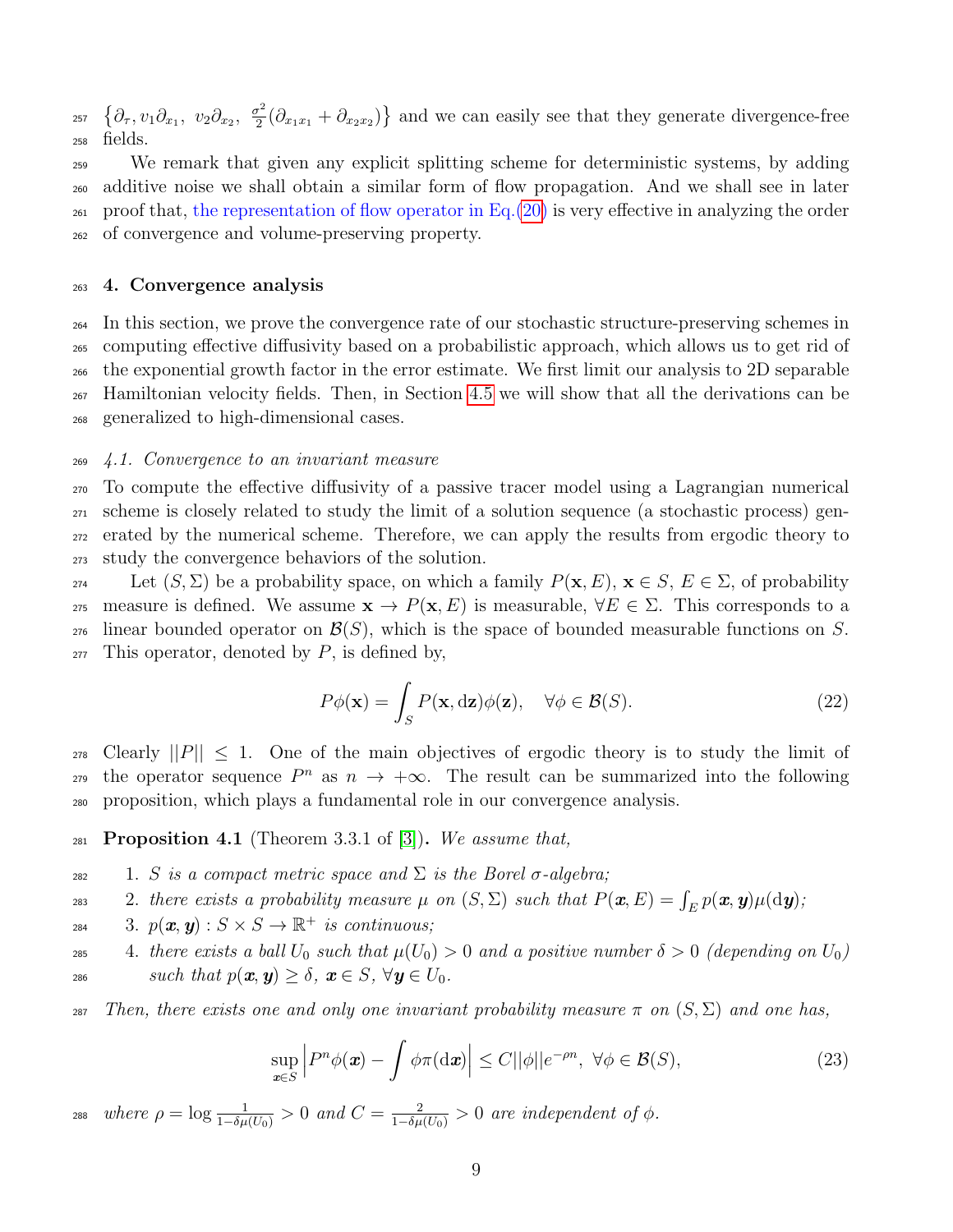<sup>289</sup> Now we study the convergence behaviors of the solution generated by our stochastic structure-<sup>290</sup> preserving scheme [\(15\)](#page-6-0). We first prove a lemma as follows.

<span id="page-9-3"></span>291 Lemma 4.2. Let  $\tilde{Y} = \mathbb{R}^2/\mathbb{Z}^2$  denote the physical torus space and  $\mathbb{T}$  be the time periodic space. <sup>292</sup> Let  $I_{\tau,1+\tau}^*$  denote the transform of the density on  $\tilde{Y}$  during  $[\tau,1+\tau]$  (time period is 1) using 293 the numerical scheme [\(15\)](#page-6-0). In addition, let  $I_{\tau,1+\tau}$  denote the adjoint operator (i.e., the flow  $f_{\tau,1+\tau}$  in the space of  $\mathcal{B}(\tilde{Y})$ , which is the set of bounded measurable functions on <sup>295</sup> Y. Then, there exists one and only one invariant probability measure on  $(\tilde{Y}, \Sigma)$ , denoted by 296  $\pi_{\tau}$ , satisfying,

<span id="page-9-2"></span><span id="page-9-0"></span>
$$
\sup_{\mathbf{x}\in\tilde{Y}}\left|\left((I_{\tau,1+\tau})^n\phi\right)(\mathbf{x})-\int\phi(\mathbf{x}')\pi_{\tau}(\mathrm{d}\mathbf{x}')\right|\leq C||\phi||_{L_{\infty}}e^{-\rho n},\quad\forall\phi\in\mathcal{B}(\tilde{Y}),\tag{24}
$$

<sup>297</sup> where  $\rho > 0$ ,  $C > 0$  are independent of  $\phi(\cdot)$ . Moreover, the kernel space of  $(I_d - I_{\tau,1+\tau})$  is the 298 constant functions in  $\tilde{Y}$ , where  $I_d$  is the identity operator.

 $P_{700f}$ . We shall verify that the transition kernel associated with the numerical scheme [\(15\)](#page-6-0) 300 satisfies the assumptions required by Prop. [4.1.](#page-8-1) First we know that in the space  $\mathbb{R}^2$ , the <sup>301</sup> integration process associated with the numerical scheme [\(15\)](#page-6-0) can be expressed as a Markov <sup>302</sup> process with the transition kernel,

$$
K_t(\mathbf{X}^n, \mathbf{X}^{n+1}) = \frac{1}{2\pi\sigma^2\Delta t}.
$$
  
\n
$$
\exp\left(-\frac{\left(x_1^{n+1} - x_1^n - v_1(t + \frac{\Delta t}{2}, x_2^n)\Delta t\right)^2 + \left(x_2^{n+1} - x_2^n - v_2\left(t + \frac{\Delta t}{2}, x_1^{n+1} - x_1^n - v_1(t + \frac{\Delta t}{2}, x_2^n)\Delta t\right)\Delta t\right)^2}{2\sigma^2\Delta t}\right),
$$
 (25)

303 where  $\mathbf{X}^n = (x_1^n, x_2^n)^T$  and  $\mathbf{X}^{n+1} = (x_1^{n+1}, x_2^{n+1})^T$  are the numerical solutions at time  $t = t_n$ 304 and  $t = t_{n+1}$ , respectively.

Then, using the periodicity of **v**, we directly extend Eq.[\(25\)](#page-9-0) to the torus space  $\tilde{Y}$  as

$$
\tilde{K}_{\tau}(\mathbf{X}^{n}, \mathbf{X}^{n+1}) = \sum_{i,j \in \mathbb{Z}} \frac{1}{2\pi \sigma^{2} \Delta t}.
$$
\n
$$
\exp\left(-\frac{\left(x_{1}^{n+1} + i - x_{1}^{n} - v_{1}(\tau + \frac{\Delta t}{2}, x_{2}^{n}) \Delta t\right)^{2} + \left(x_{2}^{n+1} + j - x_{2}^{n} - v_{2}\left(\tau + \frac{\Delta t}{2}, x_{1}^{n+1} - x_{1}^{n} - v_{1}(\tau + \frac{\Delta t}{2}, x_{2}^{n}) \Delta t\right)^{2}}{2\sigma^{2} \Delta t}}\right).
$$
\n(26)

306 Let  $\tilde{\mathbf{K}}_{\tau,\tau+k\Delta t}$  denote the transition kernel obtained by our scheme with starting time  $\tau$  for k <sup>307</sup> steps. Then, we have

<span id="page-9-4"></span><span id="page-9-1"></span>
$$
\tilde{\mathbf{K}}_{\tau,\tau+k\Delta t}(\mathbf{X}^0,\mathbf{X}^k) = \int_{(\tilde{Y})^{k-1}} \prod_{m=0}^{k-1} \tilde{K}_{\tau+m\Delta t}(\mathbf{X}^m,\mathbf{X}^{m+1}) \mathrm{d}\mathbf{X}^1 \mathrm{d}\mathbf{X}^2 \cdots \mathrm{d}\mathbf{X}^{k-1}.
$$
 (27)

We choose  $k = \frac{1}{\Delta}$ <sup>308</sup> We choose  $k = \frac{1}{\Delta t}$  and obtain  $\tilde{\mathbf{K}}_{\tau,\tau+1}$ . One can see that the kernel  $\tilde{\mathbf{K}}_{\tau,\tau+1}$  is essentially bounded above zero since  $\tilde{K}_{\tau+m\Delta t}$  in [\(27\)](#page-9-1) are all positive. Moreover, if  $0 < \Delta t \ll 1$ ,  $\tilde{K}_{\tau,\tau+1}$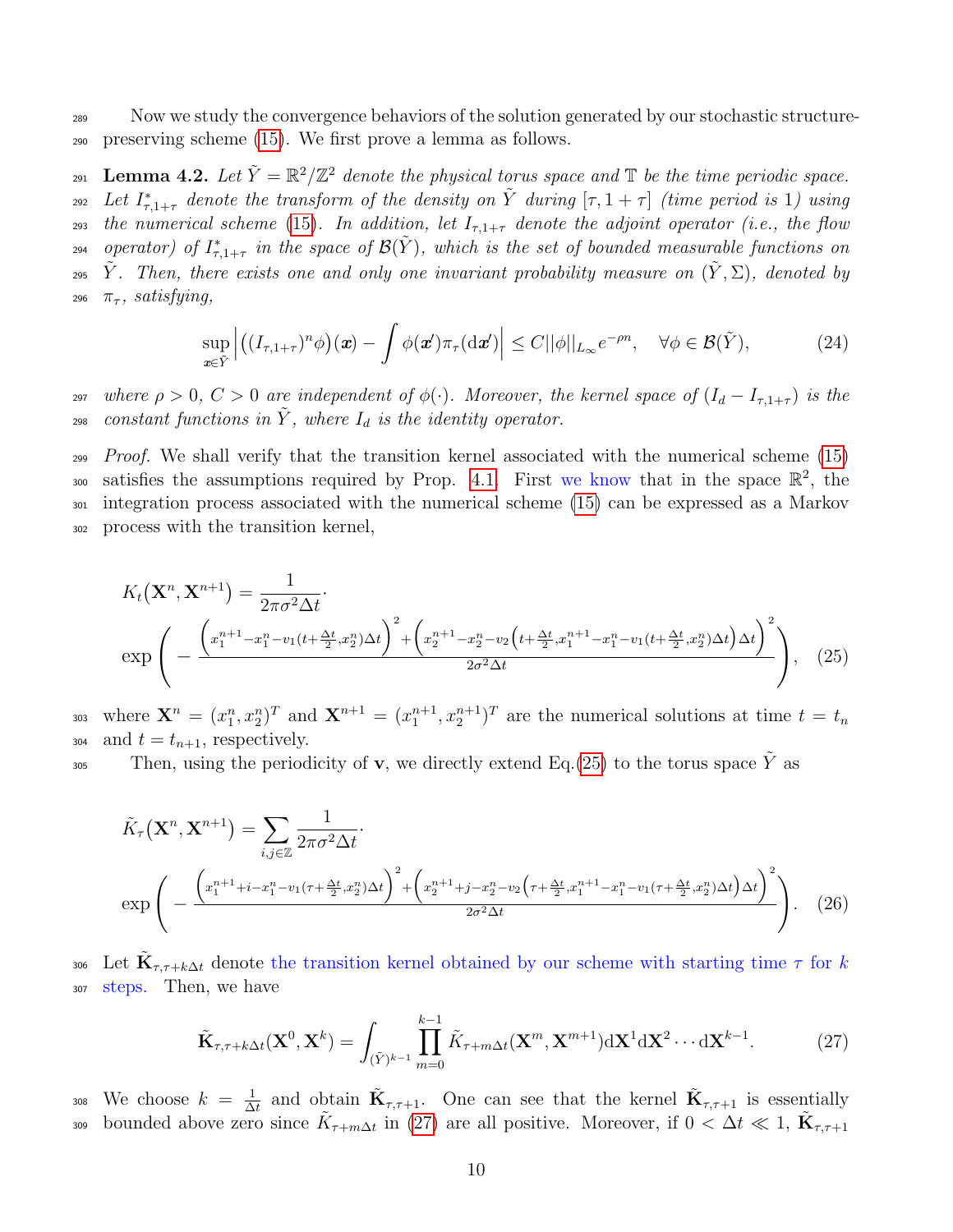is a continuous function on the domain  $\tilde{Y} \times \tilde{Y}$ . Then by noticing that the domain  $\tilde{Y} \times \tilde{Y}$ is compact, the kernel  $\tilde{\mathbf{K}}_{\tau,\tau+1}$  is strictly positive. Namely, there exists  $\delta_{\tau} > 0$  such that 312  $\tilde{\mathbf{K}}_{\tau,\tau+1}(\mathbf{X}^0,\mathbf{X}^k) > \delta_{\tau}$ ,  $\forall (\mathbf{X}^0,\mathbf{X}^k) \in \tilde{Y} \times \tilde{Y}$ . If we apply Prop[.4.1](#page-8-1) to  $I_{\tau,1+\tau}$  (whose kernel is 313  $\mathbf{K}_{\tau,\tau+1}$ , we prove the statement in [\(24\)](#page-9-2).

 $_{314}$  Finally, we know that the operator  $I_{\tau,1+\tau}$  is compact since it is an integral operator with 315 a continuous kernel. By using the Fredholm alternative, we know that dim ker( $I_d - I_{\tau,1+\tau}$ ) = 316 dim ker( $I_d - I_{\tau,1+\tau}^*$ ) = 1. Therefore, it is easy to verify that the constant functions are in the 317 kernel of  $(I_d - I_{\tau,1+\tau})$ .  $\Box$ 

<sup>318</sup> Equipped with the Lemma [4.2,](#page-9-3) we study the convergence rate of the space-time transition <sup>319</sup> kernel associated with our numerical scheme [\(15\)](#page-6-0).

<span id="page-10-0"></span>Theorem 4.3. Let  $\Delta t = \frac{1}{N}$ 320 **Theorem 4.3.** Let  $\Delta t = \frac{1}{N}$ , N is a positive integer. The following properties hold:

321 (a) Given  $\Delta t$ , there exists  $C > 0$  and  $\rho > 0$ , such that,

$$
\sup_{\tau,\mathbf{x}} \left| \left( I_{\Delta t}^N \right)^n \phi(\tau,\mathbf{x}) - \int \phi(\tau,\mathbf{x}') \pi_\tau(\mathrm{d}\mathbf{x}') \right| \le C ||\phi||_{L_\infty} e^{-\rho n}, \quad \forall \phi \in \mathcal{B}(\mathbb{T} \times \tilde{Y}), \tag{28}
$$

 $\frac{322}{4}$  where C and ρ do not depend on φ and τ.

323 (b) If  $\int_{\tilde{Y}} \phi \pi_{\tau} = 0$ , then we get

$$
\lim_{n \to \infty} \sum_{i=1}^{n} \mathbb{E}\phi(\tau, \mathbf{X}^{N\tau+i}) < \infty, \quad \forall \tau \in \mathbb{T}.\tag{29}
$$

 $\{c(\tau) \mid c(\tau) \text{ is a periodic function in } \mathbb{T} \text{ with period } 1\}.$ 

325 *Proof.* By definition of  $I_{\Delta t}$  and  $I_{\tau,1+\tau}$  in Eq.[\(20\)](#page-7-2) and Lemma [4.2,](#page-9-3) we have  $(I_{\Delta t})^N \phi(\tau, \cdot) \equiv$ 326  $I_{\tau,1+\tau}\phi(\tau,\cdot)$ . To prove the property (a), we need to show that the lower bound of the kernel 327  $\tilde{\mathbf{K}}_{\tau,\tau+1}$ , which is defined in the proof of Lemma [4.2,](#page-9-3) does not depend on  $\tau$ . For all  $\tau \in \mathbb{T}, \mathbf{X}^n =$  $(x_1^n, x_2^n)^T \in \mathbb{T}^2$  and  $\mathbf{X}^{n+1} = (x_1^{n+1}, x_2^{n+1})^T \in \mathbb{T}^2$ , we pick  $i_0 = \lfloor -x_1^{n+1} + x_1^n + v_1(r + \frac{\Delta t}{2})^T \rfloor$ 328  $(x_1^n, x_2^n)^T \in \mathbb{T}^2$  and  $\mathbf{X}^{n+1} = (x_1^{n+1}, x_2^{n+1})^T \in \mathbb{T}^2$ , we pick  $i_0 = \lfloor -x_1^{n+1} + x_1^n + v_1(\tau + \frac{\Delta t}{2}, x_2^n)\Delta t \rfloor$ and  $j_0 = \lfloor -x_2^{n+1} + x_2^n + v_2 \left( \tau + \frac{\Delta t}{2} \right)$  $\frac{\Delta t}{2}$ ,  $x_1^{n+1} - x_1^n - v_1(\tau + \frac{\Delta t}{2})$ 329 and  $j_0 = \lfloor -x_2^{n+1} + x_2^n + v_2(r + \frac{\Delta t}{2}, x_1^{n+1} - x_1^n - v_1(r + \frac{\Delta t}{2}, x_2^n)\Delta t \rfloor$ , where [a] denotes the 330 largest integer not greater than  $a$ . From Eq.[\(26\)](#page-9-4), we can see that

$$
\tilde{K}_{\tau}(\mathbf{X}^{n}, \mathbf{X}^{n+1}) \geq \frac{1}{2\pi\sigma^{2}\Delta t}.
$$
\n
$$
\exp\left(-\frac{\left(x_{1}^{n+1}+i_{0}-x_{1}^{n}-v_{1}(\tau+\frac{\Delta t}{2},x_{2}^{n})\Delta t\right)^{2}+\left(x_{2}^{n+1}+j_{0}-x_{2}^{n}-v_{2}\left(\tau+\frac{\Delta t}{2},x_{1}^{n+1}-x_{1}^{n}-v_{1}(\tau+\frac{\Delta t}{2},x_{2}^{n})\Delta t\right)\Delta t\right)^{2}}{2\sigma^{2}\Delta t}\right)
$$
\n
$$
\geq \frac{1}{2\pi\sigma^{2}\Delta t} \exp\left(-\frac{1}{\sigma^{2}\Delta t}\right) > 0.
$$
\n(30)

331 According to the definition of the kernel  $\tilde{\mathbf{K}}_{\tau,\tau+1}$ ; see Eq.[\(27\)](#page-9-1), we know the minimal value of  $\mathbf{K}_{\tau,\tau+1}$  is above zero and is independent of  $\tau$ . Now, we apply this observation to Lemma [4.2](#page-9-3) <sup>333</sup> and conclude the proof of the property (a). The property (b) is a simple conclusion of the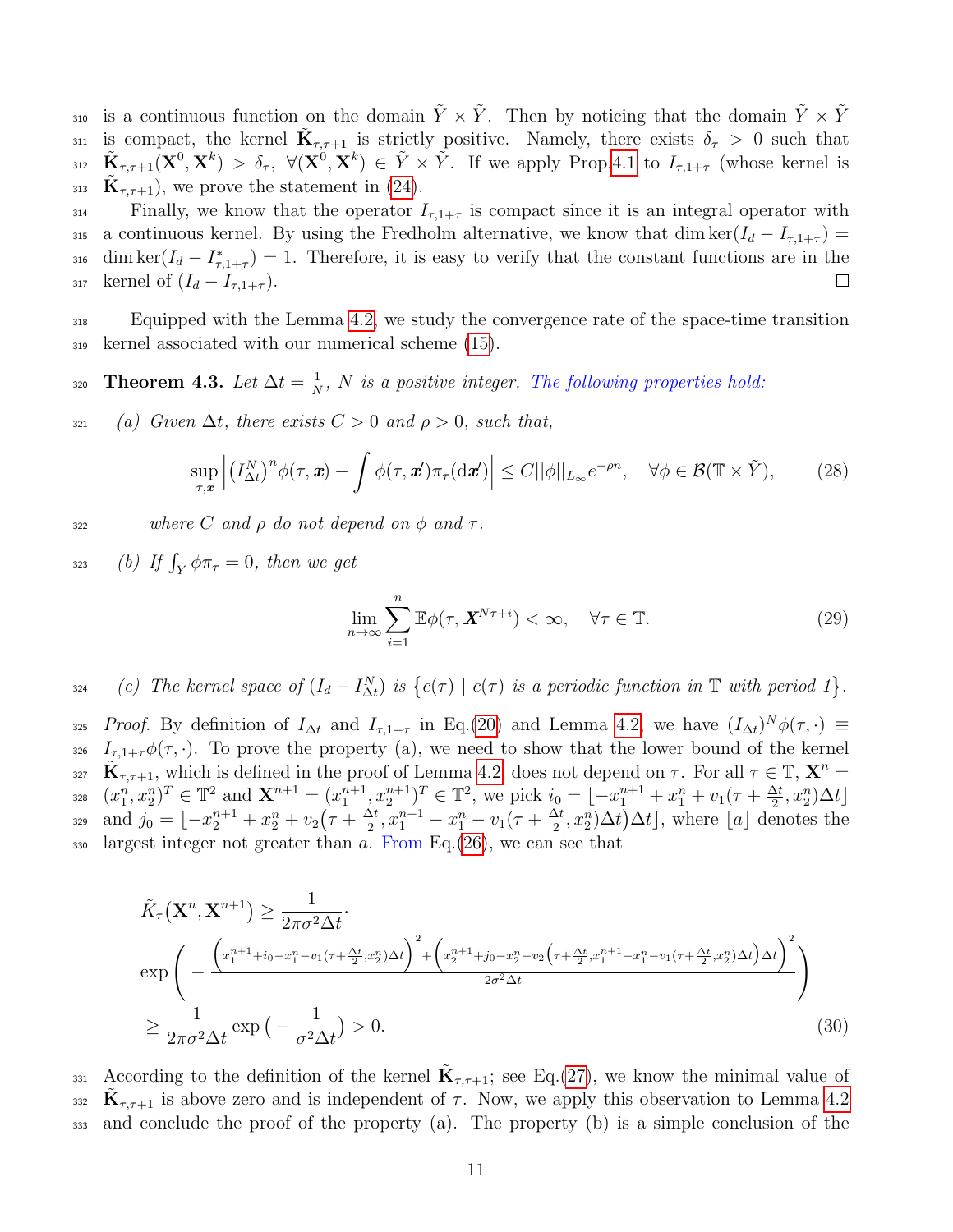exponential decay property proved in (a). For the property (c), we consider the equation  $I_{\Delta t}^N w = w$ . Then, for a given time  $\tau$ , we have  $I_{\tau,1+\tau}w(\tau,\cdot) = w(\tau,\cdot)$ . The results in Lemma [4.2](#page-9-3) imply that the invariant space of  $I_{\tau,1+\tau}$  is constant in the spatial variable. Thus, we obtain  $w = w(\tau)$ .  $\Box$ 

<sup>338</sup> Before we close this subsection, we provide a convergence result for the inverse of operator <sup>339</sup> sequences, which will be useful in our convergence analysis.

<span id="page-11-2"></span>340 Proposition 4.4. Let  $X, Y$  denote two Banach spaces. Assume  $T_n$ , T are bounded linear 341 operators from X to Y, satisfying  $\lim_{n\to\infty} ||T_n-T||_{\mathcal{B}(X,Y)}=0$ , and  $T^{-1}\in \mathcal{B}(Y,X)$ . Given  $f \in Y$ , if  $T_n^{-1}f$ ,  $n = 1, 2, ...$  uniquely exist, then we have a convergence estimate as follows:

$$
\lim_{n \to \infty} \left| \left| (T_n^{-1} - T^{-1}) f \right| \right| = 0. \tag{31}
$$

<sup>343</sup> The proof is quite standard. It can also be viewed as a modification of Theorem 1.16 in  $344$  Section IV of [\[18\]](#page-28-12).

#### <sup>345</sup> 4.2. A discrete cell problem

 In the Eulerian framework, the periodic solution of the cell problem [\(5\)](#page-3-1) and the corresponding formula for the effective diffusivity [\(4\)](#page-3-3) play a key role in studying the behaviors of chaotic and stochastic flows. In the Lagrangian framework, we shall define a discrete analogue of cell 349 problem that enables us to compute the effective diffusivity. Let  $X^0 = (x_1^0, x_2^0)^T$  be the initial <sup>350</sup> data and  $\mathbf{X}^n = (x_1^n, x_2^n)^T$  denote the numerical solution at  $t_n = n\Delta t$  that is generated by the scheme [\(15\)](#page-6-0).

<sup>352</sup> First of all, we show that the solutions  $x_1^n$  and  $x_2^n$  obtained by the scheme [\(15\)](#page-6-0) have bounded <sup>353</sup> expectations if the initial values are bounded. Taking expectation of the first equation of  $_{354}$  Eq.[\(15\)](#page-6-0) on both sides, we obtain

$$
\mathbb{E}x_1^n = \mathbb{E}x_1^{n-1} + \Delta t \mathbb{E}v_1(t_{n-\frac{1}{2}}, x_2^{n-1}) = \mathbb{E}x_1^0 + \Delta t \sum_{k=0}^{n-1} \mathbb{E}v_1(t_{k+\frac{1}{2}}, x_2^k).
$$
 (32)

<sup>355</sup> As a symplectic scheme in 2D, the numerical scheme [\(15\)](#page-6-0) admits the uniform measure as its 356 invariant measure. Applying the results (a) and (b) of Theorem [4.3](#page-10-0) and using the fact that  $\bf{v}$ <sup>357</sup> is a periodic function with zero mean, we know that,

$$
\sup_{\mathbf{X}^0 \in \tilde{Y}} |\mathbb{E}v_1(t_{k+\frac{1}{2}}, \mathbf{X}^k)| \le e^{-\rho k} C_N \sup_{m=1,2,\dots,N, \ \mathbf{x} \in \mathbb{T}^2} ||v_1(t_{m+\frac{1}{2}}, \mathbf{x})||_{\infty}.
$$
 (33)

358 Here  $v_1(t_{k+\frac{1}{2}}, \mathbf{X}^k)$  is equivalent to  $v_1(t_{k+\frac{1}{2}}, x_2^k)$ , since  $v_1$  is independent of  $x_1^k$ . By applying  $\frac{359}{100}$  triangle inequalities in Eq.[\(32\)](#page-11-0) and using the result in Eq.[\(33\)](#page-11-1), we arrive at,

<span id="page-11-1"></span><span id="page-11-0"></span>
$$
|\mathbb{E}x_1^n| \le |\mathbb{E}x_1^0| + C_1||v_1||_{\infty},\tag{34}
$$

 $360$  where  $C_1$  does not depend on n. Using the same approach, we know that expectation of the <sup>361</sup> second component  $\mathbb{E}x_2^n$  is also bounded.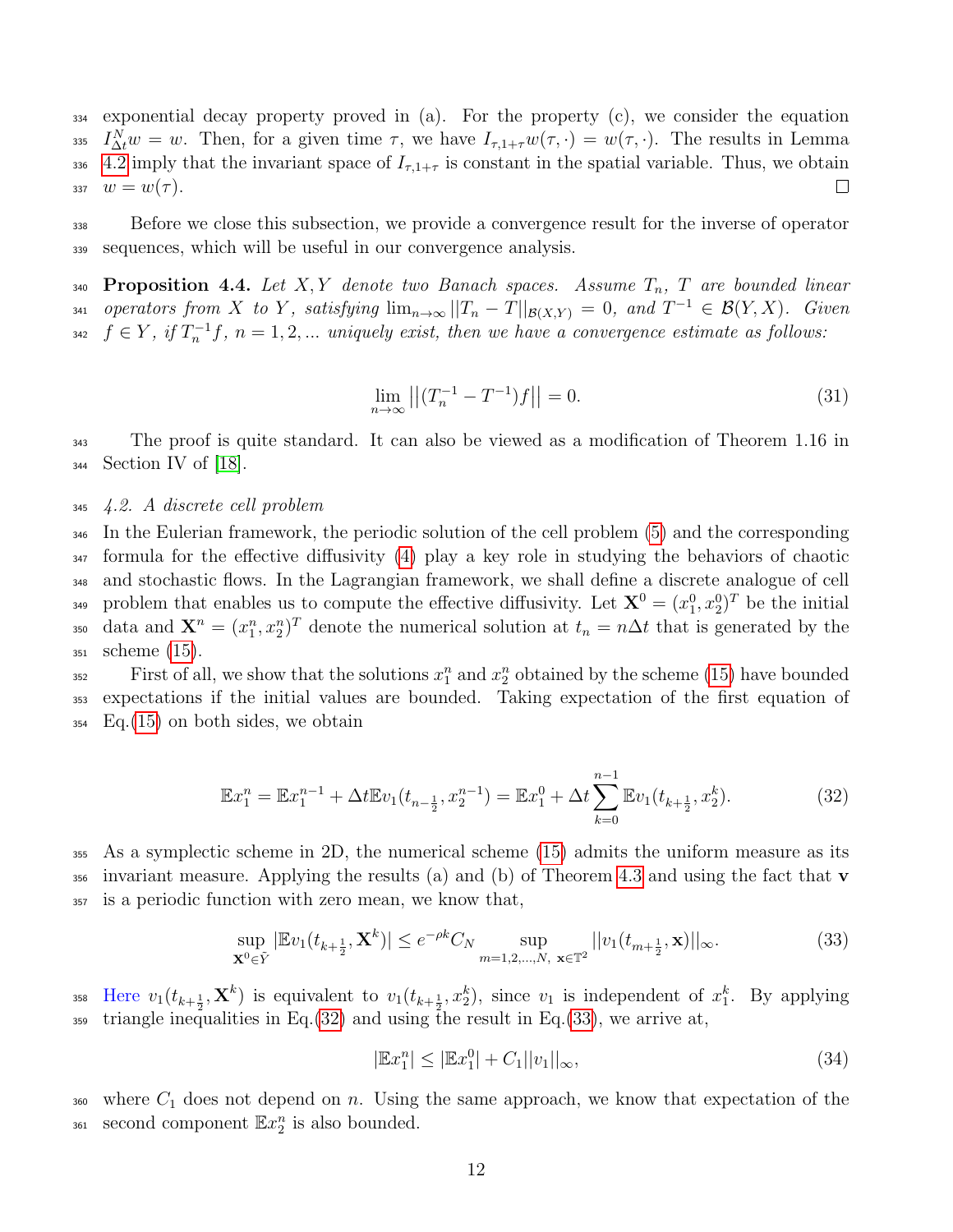$362$  Now, we are in the position to define the discrete cell problem. Starting at time  $\tau$  with time step  $\Delta t = \frac{1}{N}$ 363 time step  $\Delta t = \frac{1}{N}$ , we denote the starting time index to be  $N\tau$ . Then, we define

$$
\hat{v}_{1,N}(\tau,\mathbf{x}) = \Delta t \sum_{i=0}^{\infty} \mathbb{E} \big[ v_1(t_{i+\frac{1}{2}} + \tau, \mathbf{X}^{N\tau+i}) | \mathbf{X}^{N\tau} = \mathbf{x} \big],\tag{35}
$$

<sup>364</sup> where the summation is well defined due to the fact stated in Eq.[\(33\)](#page-11-1). We will show that 365  $\hat{v}_{1,N}(\tau,\mathbf{x})$  satisfies the following properties. Namely,  $\hat{v}_{1,N}(\tau,\mathbf{x})$  is the solution of the discrete <sup>366</sup> cell problem defined in Eq.[\(36\)](#page-12-1).

<span id="page-12-0"></span> $367$  Lemma 4.5. According to our assumption on v, we know that  $v_1$  is a periodic function with <sup>368</sup> zero mean on  $\tilde{Y}$ ,  $\forall \tau$ , i.e.,  $\int_{\tilde{Y}} v_1 = 0$ . Therefore,  $\hat{v}_{1,N}(\tau,\bm{x})$  is the unique solution in  $\mathcal{B}_0(\mathbb{T} \times \tilde{Y})$ <sup>369</sup> such that

<span id="page-12-1"></span>
$$
\hat{v}_{1,N}(\tau,\mathbf{x}) = (I_{\Delta t}\hat{v}_{1,N})(\tau,\mathbf{x}) + \Delta t v_1(\tau + \frac{\Delta t}{2}, \mathbf{x}), \tag{36}
$$

where  $\Delta t = \frac{1}{N}$ 370 where  $\Delta t = \frac{1}{N}$  and the operator  $I_{\Delta t}$  is defined in [\(20\)](#page-7-2). Moreover,  $\hat{v}_{1,N}(\tau,\mathbf{x})$  is smooth.

 $371$  Proof. Throughout the proof, we shall use the fact that if X, Y are random processes and Y  $372$  is measurable under a filtration  $\mathcal{F}$ , then with appropriate integrability assumption, we have

$$
\mathbb{E}[XY] = \mathbb{E}\Big[\mathbb{E}[XY|\mathcal{F}]\Big] = \mathbb{E}\Big[\mathbb{E}[X|\mathcal{F}]Y\Big].\tag{37}
$$

<sup>373</sup> Some simple calculations will give that

$$
\hat{v}_{1,N}(\tau, \mathbf{x}) - \Delta t v_1(\tau + \frac{\Delta t}{2}, \mathbf{x}) = \Delta t \sum_{i=1}^{\infty} \mathbb{E} \left[ v_1(t_{i+\frac{1}{2}} + \tau, \mathbf{X}^{N\tau+i}) | \mathbf{X}^{N\tau} = \mathbf{x} \right]
$$

$$
= \mathbb{E} \left[ \Delta t \sum_{i=1}^{\infty} \mathbb{E} \left[ v_1(t_{i+\frac{1}{2}} + \tau, \mathbf{X}^{N\tau+i}) | \mathbf{X}^{N\tau+1} \right] | \mathbf{X}^{N\tau} = \mathbf{x} \right]
$$

$$
= \mathbb{E} \left[ \hat{v}_{1,N}(\tau + \Delta t, \mathbf{X}^{N\tau+1}) | \mathbf{X}^{N\tau} = \mathbf{x} \right]. \tag{38}
$$

374 Recall the definition of the operator  $I_{\Delta t}$  in [\(20\)](#page-7-2), Eq.[\(38\)](#page-12-2) implies that

<span id="page-12-3"></span><span id="page-12-2"></span>
$$
\hat{v}_{1,N}(\tau,\mathbf{x}) - \Delta t v_1(\tau + \frac{\Delta t}{2}, \mathbf{x}) = (I_{\Delta t} \hat{v}_{1,N})(\tau, \mathbf{x}).
$$
\n(39)

Suppose we have that  $I_{\Delta t}w = w$ . Then, we get  $(I_{\Delta t})^N w = w$ . According to Theorem [4.3,](#page-10-0) 376 we know that  $w = 0$  if  $\int_{\tilde{Y}} w \, dx = 0$ ,  $\forall t$ . So ker $(I_{\Delta t} - I_d) = \{0\}$  and  $\hat{v}_{1,N}$  is unique. Finally, by  $377$  the definition of  $\hat{v}_{1,N}$ , we obtain that

$$
\hat{v}_{1,N}(\tau, \mathbf{x}) = \Delta t \sum_{i=0}^{\infty} \mathbb{E} \left[ v_1(t_{i+\frac{1}{2}} + \tau, \mathbf{X}^{N\tau+i}) | \mathbf{X}^{N\tau} = \mathbf{x} \right]
$$

$$
= \Delta t \sum_{i=0}^{\infty} \int_{\tilde{Y}} v_1(t_{i+\frac{1}{2}} + \tau, \mathbf{y}) \tilde{K}_{\tau, \tau+i\Delta t}(\mathbf{x}, \mathbf{y}) \mathrm{d}\mathbf{y}, \tag{40}
$$

378 which indicates that  $\hat{v}_{1,N}$  has the same regularity as  $v_1$  does. We know that the kernel 379  $K_{\tau,\tau+i\Delta t}(\mathbf{x},\mathbf{y})$  has a fast decay property, which guarantees the order of the differentiation <sup>380</sup> and summation is interchangeable. □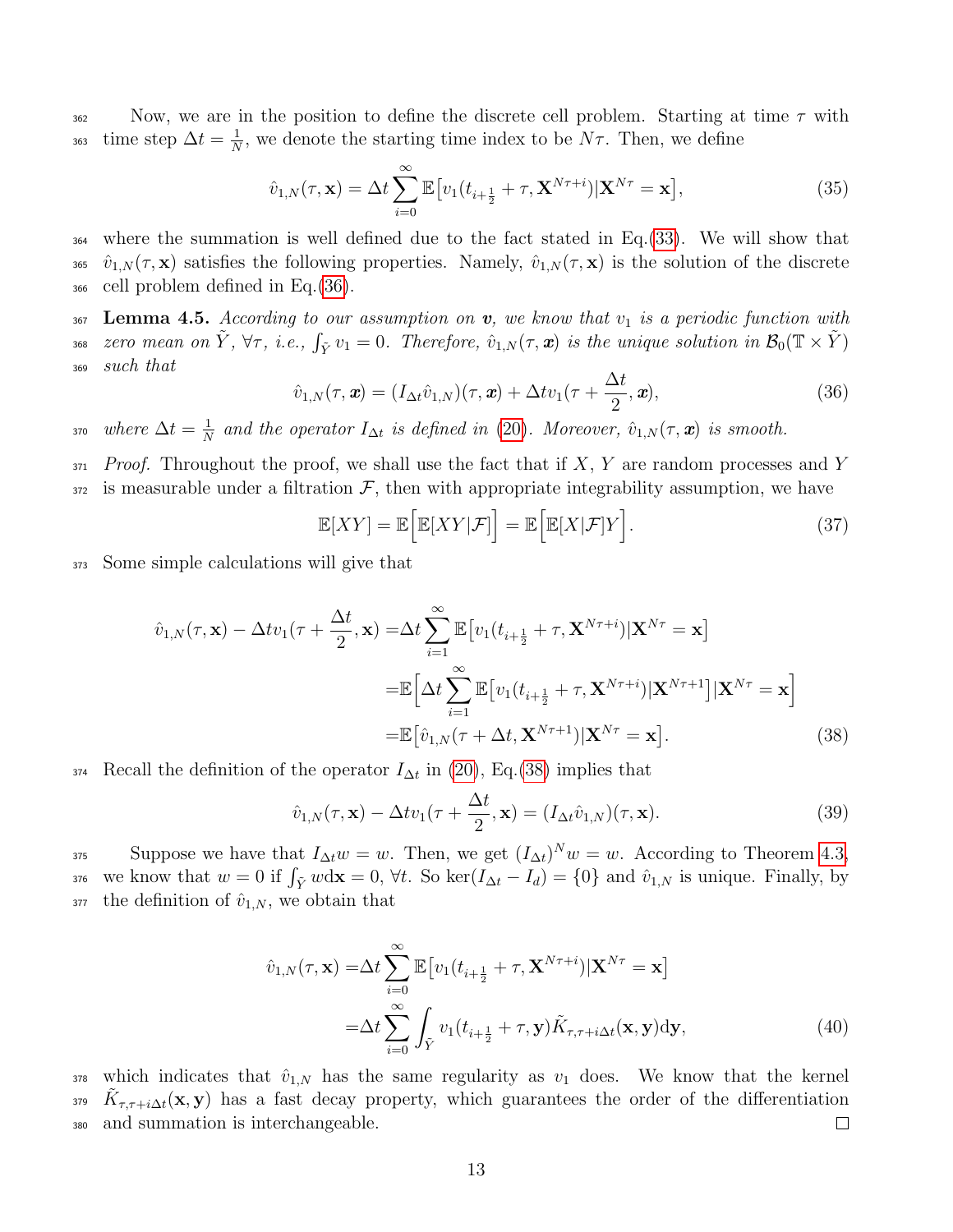381 Remark 4.1.  $v_1$  and  $\hat{v}_{1,N}$  only depend on the second component of the numerical solution <sup>382</sup>  $\mathbf{X}^n = (x_1^n, x_2^n)^T$ . However, we will write  $v_1$  and  $\hat{v}_{1,N}$  as functions of  $\mathbf{X}^n$  when we view  $\mathbf{X}^n$  as a <sup>383</sup> Markov process in the convergence analysis.

 $384$  Remark 4.2. When the flow is time-independent, we obtain

$$
\mathbb{E}[\hat{v}_{1,N}(\mathbf{X}^{n+1})|\mathbf{X}^n] - \hat{v}_{1,N}(\mathbf{X}^n) = -\Delta t v_1(\mathbf{X}^n), \quad a.s. \quad \forall n \in \mathbb{N}.
$$
 (41)

<sup>385</sup> Therefore, the discrete cell problem defined in [\(36\)](#page-12-1) is a generalization of the discrete cell prob-<sup>386</sup> lem for time-independent flow problems studied in our previous work [\[33\]](#page-29-1), although technically <sup>387</sup> it is more involved.

388 In the remaining part of this paper, we only need the result that  $\hat{v}_{1,N}(\tau, \mathbf{x})$  is unique in an 389 Hölder space  $\mathbb{C}_0^{p_1,p_2,\alpha}(\mathbb{T}\times \tilde{Y})\subsetneq \mathcal{B}(\mathbb{T}\times \tilde{Y})$ . To be precise, given a smooth drift function  $v_1$ , 390  $\hat{v}_{1,N}(\tau,\mathbf{x})$  will be in  $\mathbb{C}_0^{p_1,p_2,\alpha}(\tilde{Y})$ , where  $p_1 \geq 2, p_2 \geq 6, 0 < \alpha < 1$  and the subscript index 0 <sup>391</sup> indicates that it is a subspace with zero-mean functions.

#### <sup>392</sup> 4.3. Convergence estimate of the discrete cell problem

393 In this section, we shall prove that the solution  $\hat{v}_{1,N}(\tau,\mathbf{x})$  of the discrete cell problem (i.e., <sup>394</sup> Eq.[\(36\)](#page-12-1)) converges to the solution of a continuous cell problem in certain subspace. Here, we choose the space  $\mathbb{C}^{2,6,\alpha}_{0}$ <sup>395</sup> choose the space  $\mathbb{C}_0^{2,6,\alpha}(\mathbb{T}^1\times \tilde{Y})$  to carry out our analysis. However, there is no requirement <sup>396</sup> that we have to choose this one. In fact, any space that has certain regularity (belongs to the  $397$  domain of the operator  $\mathcal{L}$ ) will work. The continuous cell problem [\(5\)](#page-3-1) is defined for a vector <sup>398</sup> function, whose first component satisfies

<span id="page-13-0"></span>
$$
\mathcal{L}\chi_1 = -v_1. \tag{42}
$$

399 For the two-dimensional problem, the operator  $\mathcal L$  is defined in Eq.[\(17\)](#page-6-2). Given the fact that 400  $v_1$  is a smooth function defined on  $\mathbb{T}^1 \times \tilde{Y}$ , which satisfies  $\int_{\tilde{Y}} v_1(\tau, \mathbf{x}) d\mathbf{x} = 0$ ,  $\forall \tau \in \mathbb{T}^1$ . Then, Eq.[\(42\)](#page-13-0) admits a unique solution  $\chi_1$  in  $\mathbb{C}_0^{2,6,\alpha}$ <sup>401</sup> Eq. (42) admits a unique solution  $\chi_1$  in  $\mathbb{C}^{2,6,\alpha}_0(\mathbb{T}^1 \times \tilde{Y})$ . This is a standard result of parabolic  $402$  PDEs in Hölder space (see, e.g., the Theorem 8.7.3 in [\[19\]](#page-28-13)). The following theorem states that <sup>403</sup> under certain conditions the solution of the discrete cell problem converges to the solution of <sup>404</sup> the continuous one.

<span id="page-13-3"></span>405 **Theorem 4.6.** Assume  $v_1$  is a smooth function defined on  $\mathbb{T}^1 \times \tilde{Y}$ , satisfying  $\int_{\tilde{Y}} v_1(\tau, \boldsymbol{x}) d\boldsymbol{x} =$ 406 0,  $\forall \tau \in \mathbb{T}^1$ . Let  $\hat{v}_1$  and  $\chi_1$  be the solutions of the discrete cell problem [\(36\)](#page-12-1) and continuous cell <sup>407</sup> problem [\(42\)](#page-13-0), respectively. Then, we have the following convergence estimate,

<span id="page-13-2"></span><span id="page-13-1"></span>
$$
||\chi_1 - \hat{v}_1|| = \mathcal{O}(\Delta t),\tag{43}
$$

where  $||\cdot||$  is a function norm associated with the space  $\mathbb{C}_0^{2,6,\alpha}$ 408 where  $||\cdot||$  is a function norm associated with the space  $\mathbb{C}^{2,6,\alpha}_0(\mathbb{T}^1\times \tilde{Y})$ .

 $P_{\text{roof}}$ . Using Prop. [4.4,](#page-11-2) one can easily verify that  $\mathcal L$  is a bijection between two Banach spaces  $\mathbb{C}_0^{2,6,\alpha}$  $_{0}^{2,6,\alpha}(\mathbb{T}^{1}\times\tilde{Y})$  and  $\mathbb{C}_{0}^{1,4,\alpha}$ <sup>410</sup>  $\mathbb{C}_0^{2,6,\alpha}(\mathbb{T}^1 \times \tilde{Y})$  and  $\mathbb{C}_0^{1,4,\alpha}(\mathbb{T}^1 \times \tilde{Y})$  and its inverse is bounded. Integrating Eq.[\(42\)](#page-13-0) along time 411  $\tau$  gives,

$$
\exp(\Delta t \mathcal{L}) \chi_1 - \chi_1 = -v_1 \Delta t + \mathcal{O}((\Delta t)^2) \equiv -\Delta t \bar{v}_1,\tag{44}
$$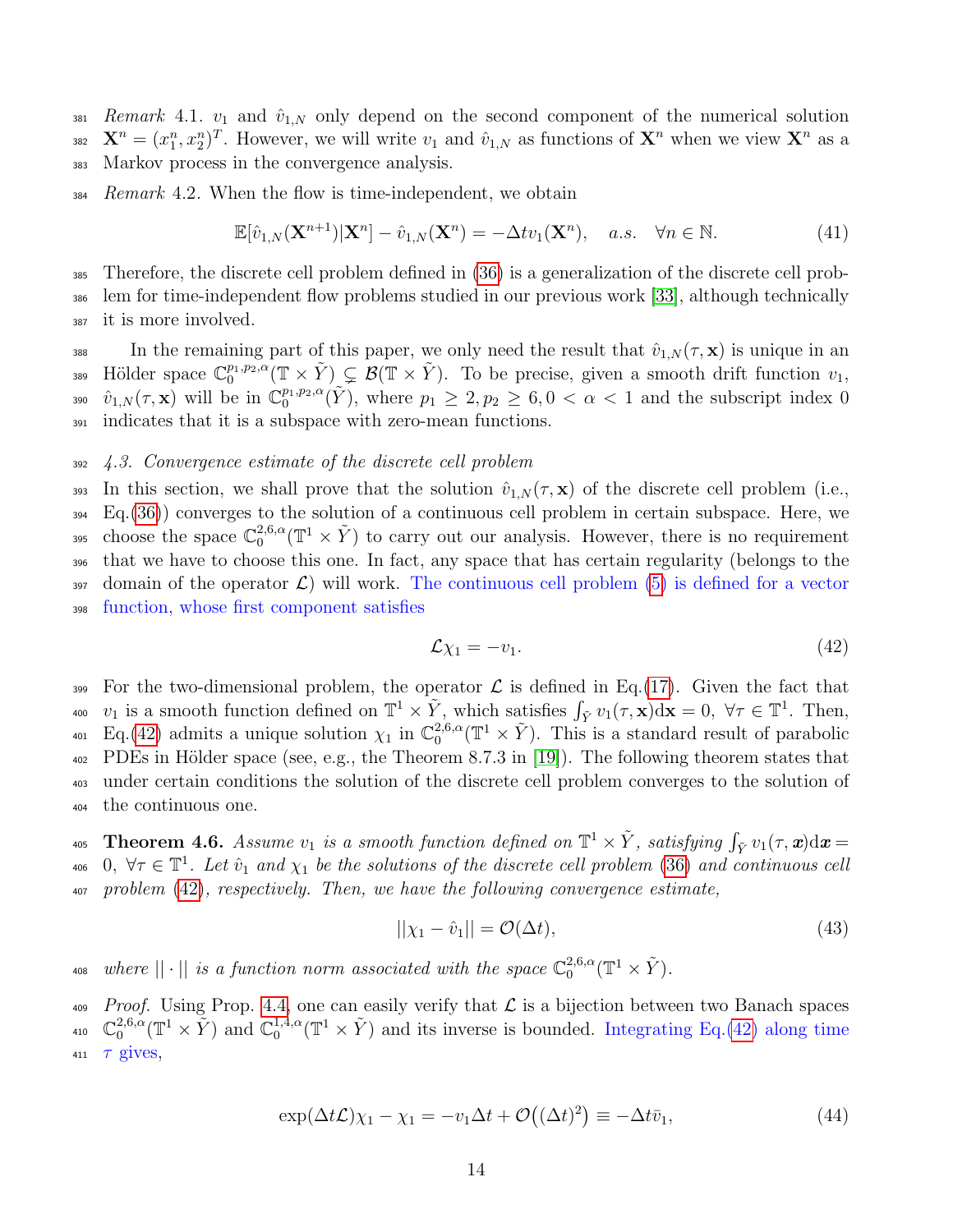412 where  $\bar{v}_1 = v_1 + O(\Delta t)$ . Combining Eqns.[\(39\)](#page-12-3) and [\(44\)](#page-13-1), we obtain

<span id="page-14-0"></span>
$$
\exp(\Delta t \mathcal{L}) \chi_1 - I_{\Delta t} \hat{v}_1 - (\chi_1 - \hat{v}_1) = \Delta t (v_1 - \bar{v}_1). \tag{45}
$$

 $_{413}$  Eq.[\(45\)](#page-14-0) shows the connection between  $\chi_1$  and  $\hat{v}_1$ . After some simple calculations, we get that

$$
\mathcal{L}(\chi_1 - \hat{v}_1) = (\mathcal{L} - \tilde{L}_1)(\chi_1 - \hat{v}_1) + \tilde{L}_2 \hat{v}_1 + (v_1 - \bar{v}_1),
$$
\n(46)

<sup>414</sup> where

$$
\tilde{L}_1 = \frac{\exp(\Delta t \mathcal{L}) - I_d}{\Delta t}, \quad \text{and} \quad \tilde{L}_2 = \frac{I_{\Delta t} - \exp(\Delta t \mathcal{L})}{\Delta t}.
$$
\n(47)

Moreover, we can verify that in the space of bounded linear operators from  $\mathbb{C}_0^{2,6,\alpha}$ <sup>415</sup> Moreover, we can verify that in the space of bounded linear operators from  $\mathbb{C}^{2,6,\alpha}_0(\tilde{Y})$  to  $\mathbb{C}_{0}^{1,4,\alpha}$ <sup>416</sup>  $\mathbb{C}_0^{1,4,\alpha}(\tilde{Y})$ , there is a strong convergence in the operator norm  $|| \cdot ||$ ,

<span id="page-14-4"></span><span id="page-14-2"></span><span id="page-14-1"></span>
$$
||\mathcal{L} - \tilde{L}_1|| = \mathcal{O}(\Delta t) \quad \text{as } \Delta t \to 0. \tag{48}
$$

<sup>417</sup> For the operator  $\tilde{L}_2$ , noticing that  $\mathcal{L} = \mathcal{L}_1 + \mathcal{L}_2 + \mathcal{L}_3 + \mathcal{L}_4$  and operator  $I_{\Delta t}$  is defined in [\(20\)](#page-7-2), <sup>418</sup> we can use the BCH formula and obtain

$$
\tilde{L}_2 = \frac{\exp\left(\frac{(\Delta t)^2}{2}\left([\mathcal{L}_4, \mathcal{L}_3] + [\mathcal{L}_4, \mathcal{L}_2] + [\mathcal{L}_4, \mathcal{L}_1] + [\mathcal{L}_3, \mathcal{L}_2] + [\mathcal{L}_2, \mathcal{L}_1] + [\mathcal{L}_3, \mathcal{L}_1]\right) + \mathcal{O}(\Delta t)^3\right) - I_d}{\Delta t} \cdot \exp(\Delta t \mathcal{L})
$$
\n
$$
\rightarrow \frac{\Delta t}{2} \big( \big( [\mathcal{L}_4, \mathcal{L}_3] + [\mathcal{L}_4, \mathcal{L}_2] + [\mathcal{L}_4, \mathcal{L}_1] + [\mathcal{L}_3, \mathcal{L}_2] + [\mathcal{L}_2, \mathcal{L}_1] + [\mathcal{L}_3, \mathcal{L}_1] \big) + \mathcal{O}((\Delta t)^2). \tag{49}
$$

Denoting  $\tilde{L}_3 \equiv \tilde{L}_1 + \tilde{L}_2 = \frac{I_{\Delta t} - I_d}{\Delta t}$  $\frac{t^{-1}d}{\Delta t}$ , we have  $\tilde{L}_3 \to \mathcal{L}$  in  $\mathcal{B}(\mathbb{C}_0^{2,6,\alpha})$  $_{0}^{2,6,\alpha}(\mathbb{T}^{1}\times\tilde{Y}),\mathbb{C}_{0}^{1,4,\alpha}$  $\mathcal{L}_{419}$  Denoting  $\tilde{L}_3 \equiv \tilde{L}_1 + \tilde{L}_2 = \frac{I_{\Delta t} - I_d}{\Delta t}$ , we have  $\tilde{L}_3 \to \mathcal{L}$  in  $\mathcal{B}(\mathbb{C}_0^{2,6,\alpha}(\mathbb{T}^1 \times \tilde{Y}), \mathbb{C}_0^{1,4,\alpha}(\mathbb{T}^1 \times \tilde{Y}))$  as  $\Delta t$ <sup>420</sup> approaches zero. Then, applying the Prop. [4.4,](#page-11-2) we get,

<span id="page-14-3"></span>
$$
\lim_{\Delta t \to 0} \hat{v}_1 = \lim_{\Delta t \to 0} \tilde{L}_3^{-1}(-v_1) = \mathcal{L}^{-1}(-v_1) = \chi_1.
$$
\n(50)

 $\mu_{21}$  In addition, combining the results of Eqns.[\(44\)](#page-13-1), [\(48\)](#page-14-1), [\(49\)](#page-14-2) and [\(50\)](#page-14-3) for the right hand side of  $_{422}$  Eq.[\(46\)](#page-14-4), we know that when  $\Delta t$  is small enough, the assertion in [\(43\)](#page-13-2) is proved. The constant  $\varphi_{423}$  in the  $\mathcal{O}(\Delta t)$  of [\(43\)](#page-13-2) does not depend on the total computational time T, but may depend on 424 the regularities of  $v_1, v_2$  and the constant  $\sigma$ .  $\Box$ 

#### <sup>425</sup> 4.4. Convergence analysis for the effective diffusivity

 This section contains the main results of our convergence analysis. We first prove that the second-order moment of the solution obtained by using our numerical scheme has an (at most) linear growth rate. Secondly, we provide the convergence rate of our numerical method in computing the effective diffusivity.

<span id="page-14-6"></span><span id="page-14-5"></span>430 **Theorem 4.7.** Let  $\mathbf{X}^n = (x_1^n, x_2^n)^T$  denote the solution of the two-dimensional passive tracer  $_{431}$  model [\(9\)](#page-5-0) obtained by using our numerical scheme [\(15\)](#page-6-0) with time step  $\Delta t$ . If the Hamiltonian 432 function  $H(t, x_1, x_2)$  is separable, periodic and smooth (in order to guarantee the existence and 433 uniqueness of the solution to the SDE  $(9)$ ), then we can prove that the second-order moment 434 of the solution  $\mathbf{X}^n$  (which can be viewed as a discrete Markov process) grows at most linearly, 435  $i.e.,$ 

$$
\max_{n} \left\{ \mathbb{E} \frac{||\mathbf{X}^{n}||^{2}}{n} \right\} \text{ is bounded.}
$$
\n
$$
(51)
$$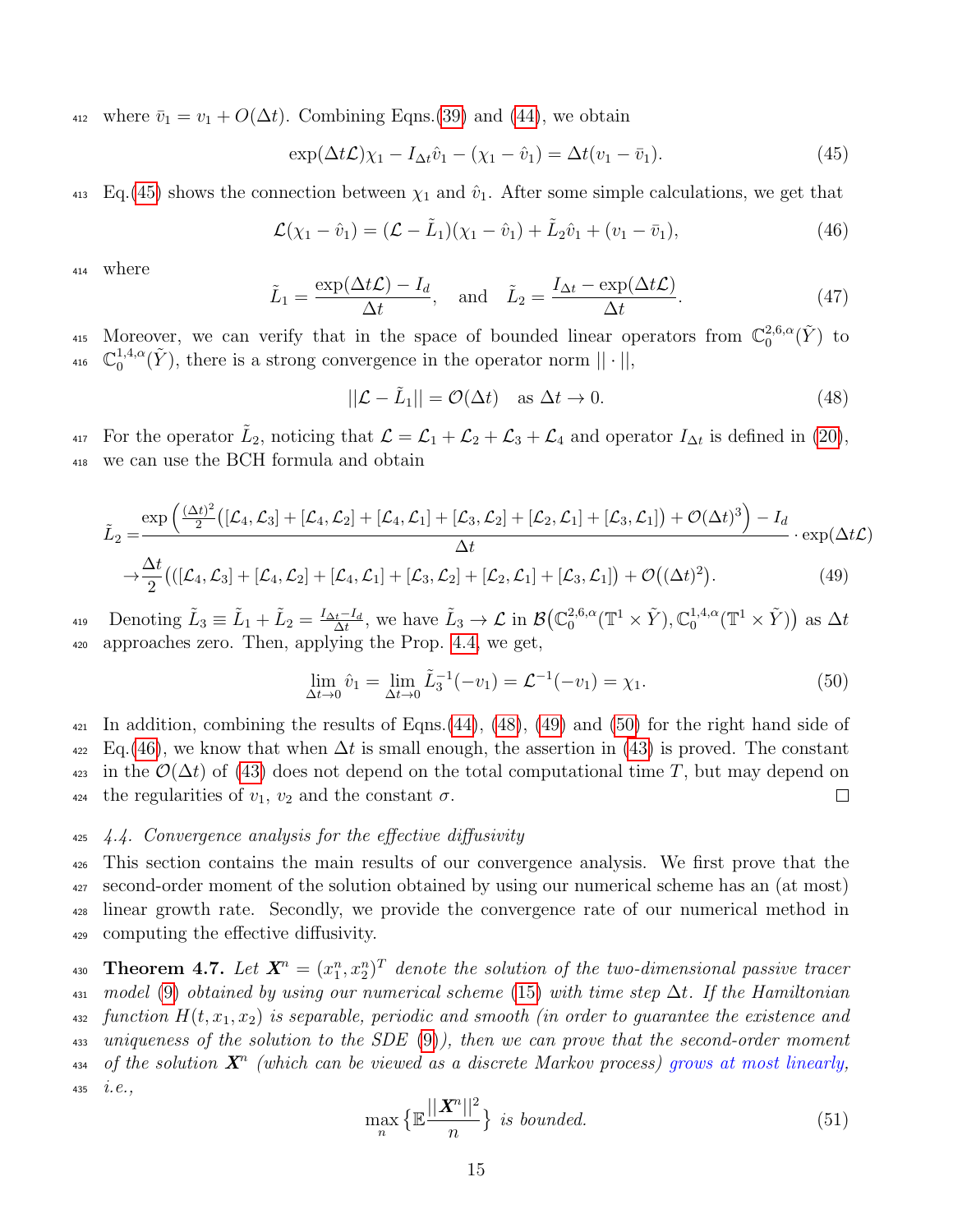436 *Proof.* We first estimate the second-order moment of the first component of  $\mathbf{X}^n = (x_1^n, x_2^n)^T$ , <sup>437</sup> since the other one can be estimated in the same manner. Simple calculations show that

$$
\mathbb{E}[(x_1^n)^2|(x_1^{n-1}, x_2^{n-1})] = \mathbb{E}(x_1^{n-1} + v_1(t_{n-\frac{1}{2}}, x_2^{n-1})\Delta t + \sigma N_1^{n-1})^2
$$
  
=  $\mathbb{E}(x_1^{n-1})^2 + \Delta t(\sigma^2 + 2\mathbb{E}[x_1^{n-1}v_1(t_{n-\frac{1}{2}}, x_2^{n-1})]) + (\Delta t)^2 \mathbb{E}v_1^2(t_{n-\frac{1}{2}}, x_2^{n-1}).$  (52)

<sup>438</sup> The term  $\mathbb{E}[x_1^{n-1}v_1(t_{n-\frac{1}{2}}, x_2^{n-1})]$  corresponds to the strength of the convection-enhanced diffu-439 sion. Our goal here is to prove that it is bounded over n, though it may depend on  $v_1$ ,  $v_2$  and 440  $\sigma$ . Noticing that we are calculating the expectation of  $(x_1^n)^2$ , which is not defined in the torus <sup>441</sup> space, however in the following derivation we will show that it can be decomposed into sums 442 of periodic functions acting on  $\mathbf{X}^n = (x_1^n, x_2^n)^T$ . Hence after the decomposition (see Eq.[\(55\)](#page-15-0)) <sup>443</sup> we can still apply the previous analysis on torus space.

We now directly compute the contribution of the term  $\mathbb{E}[x_1^{n-1}v_1(t_{n-\frac{1}{2}}, x_2^{n-1})]$  to the effective 445 diffusivity with the help of Eq.  $(38)$ ,

<span id="page-15-1"></span>
$$
\Delta t \sum_{i=0}^{n-1} \mathbb{E}[x_1^i v_1(t_{i+\frac{1}{2}}, x_2^i)] = \sum_{i=0}^{n-1} \mathbb{E}[x_1^i (\hat{v}_1(t_i, \mathbf{X}^i) - \mathbb{E}[\hat{v}_1(t_{i+1}, \mathbf{X}^{i+1}) | \mathbf{X}^i]]]. \tag{53}
$$

446 Let  $\mathcal{F}_i$  denote the filtration generated by the solution process until  $\mathbf{X}^i$ , for example,  $x_1^i \in \mathcal{F}_i$ .  $447$  For Eq.  $(53)$ , we have

RHS = 
$$
\sum_{i=0}^{n-1} \mathbb{E} \big[ x_1^i \big( \hat{v}_1(t_i, \mathbf{X}^i) - \hat{v}_1(t_{i+1}, \mathbf{X}^{i+1}) \big) \big]
$$
  
\n= 
$$
\sum_{i=1}^n \mathbb{E} \big[ \hat{v}_1(t_i, \mathbf{X}^i)(x_1^i - x_1^{i-1}) \big] + \hat{v}_1(t_0, \mathbf{X}^0) x_1^0 - \mathbb{E} [\hat{v}_1(t_n, \mathbf{X}^n) x_1^n]
$$
  
\n= 
$$
\sum_{i=1}^n \mathbb{E} \big[ \hat{v}_1(t_i, \mathbf{X}^i) \big( v_1(t_{i-\frac{1}{2}}, x_2^{i-1}) \Delta t + \sigma N_1^{i-1} \big) \big] + \hat{v}_1(t_0, \mathbf{X}^0) x_1^0 - \mathbb{E} [\hat{v}_1(t_n, \mathbf{X}^n) x_1^n]. \tag{54}
$$

<sup>448</sup> Hence, we obtain the following result

<span id="page-15-0"></span>
$$
\frac{1}{n}\mathbb{E}\left[(x_1^n)^2|(x_1^0, x_2^0)\right] = \frac{1}{n}(x_1^0)^2 + \Delta t \sigma^2 + 2\Delta t \frac{1}{n} \sum_{i=0}^{n-1} \mathbb{E}[x_1^i v_1(t_{i+\frac{1}{2}}, x_2^i)] + (\Delta t)^2 \frac{1}{n} \sum_{i=0}^{n-1} \mathbb{E}v_1^2(t_{i+\frac{1}{2}}, x_2^i)
$$
\n
$$
= \frac{1}{n}(x_1^0)^2 + \Delta t \sigma^2 + (\Delta t)^2 \frac{1}{n} \sum_{i=0}^{n-1} \mathbb{E}v_1^2(t_{i+\frac{1}{2}}, x_2^i)
$$
\n
$$
+ \frac{2}{n} \sum_{i=1}^n \mathbb{E}[\hat{v}_1(t_i, \mathbf{X}^i) (v_1(t_{i-\frac{1}{2}}, x_2^{i-1})\Delta t + \sigma N_1^{i-1})]
$$
\n
$$
+ \frac{2}{n}(\hat{v}_1(t_0, \mathbf{X}^0)x_1^0 - \mathbb{E}[\hat{v}_1(t_n, \mathbf{X}^n)x_1^n]). \tag{55}
$$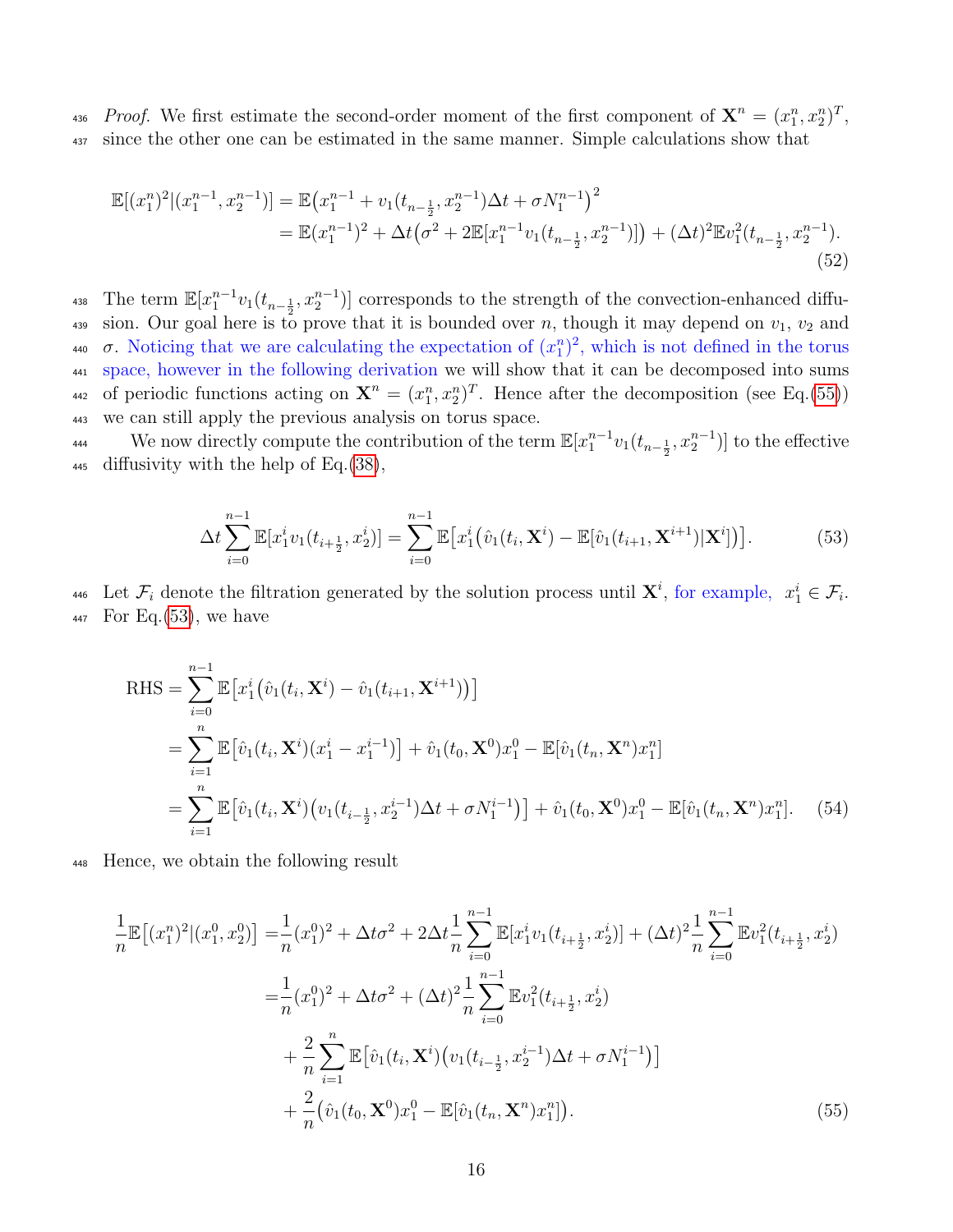<sup>449</sup> By using the Cauchy-Schwarz inequality, we know the term

<span id="page-16-1"></span>
$$
\frac{2}{n} \sum_{i=1}^{n} \mathbb{E} \big[ \hat{v}_1(t_i, \mathbf{X}^i) \big( v_1(t_{i-\frac{1}{2}}, x_2^{i-1}) \Delta t + \sigma N_1^{i-1} \big) \big] \n\leq \frac{1}{n} \sum_{i=1}^{n} \mathbb{E} \big[ 2(\hat{v}_1(t_i, \mathbf{X}^i))^2 + \big( (v_1(t_{i-\frac{1}{2}}, x_2^{i-1}) \Delta t)^2 + (\sigma N_1^{i-1})^2 \big) \big] \n= \frac{1}{n} \sum_{i=1}^{n} \mathbb{E} \big[ 2(\hat{v}_1(t_i, \mathbf{X}^i))^2 + (v_1(t_{i-\frac{1}{2}}, x_2^{i-1}))^2 (\Delta t)^2 + \sigma^2 \Delta t \big].
$$
\n(56)

450 Noticing that if  $v_1$  and  $\hat{v}_1$  are bounded in sup norm, right-hand-side of Eq.[\(56\)](#page-16-1) is bounded for  $451$  any n. Other terms on the right-hand side of Eq.[\(55\)](#page-15-0) are also bounded, which can be checked 452 easily. Therefore, we can prove that  $\frac{1}{n}\mathbb{E}[(x_1^n)^2|(x_1^0,x_2^0)]$  is bounded. Repeat the same trick, we 453 know that  $\frac{1}{n}\mathbb{E}[(x_2^n)^2|(x_1^0, x_2^0)]$  is also bounded. Thus, the assertion in Eq.[\(51\)](#page-14-5) is proved.  $\Box$ 

 $\frac{4}{454}$  In practice, we shall first choose a time step  $\Delta t$  and run our numerical scheme [\(15\)](#page-6-0) to compute the effective diffusivity until the result converges to a constant, which may depend 456 on  $\Delta t$ . As such, we shall prove that the limit of the constant converges to the exact effective diffusivity of the original passive tracer model as  $\Delta t$  approaches zero. Namely, we shall prove that our numerical scheme is robust in computing effective diffusivity. More details on the numerical results will be given in Section [5.](#page-19-0)

<span id="page-16-0"></span>460 **Theorem 4.8.** Let  $x_1^n$ ,  $n = 0, 1, ...$  be the first component of the numerical solution obtained  $\mu_{461}$  by using the scheme [\(15\)](#page-6-0) and  $\Delta t$  be the time step. We have the convergence estimate of the <sup>462</sup> effective diffusivity as

<span id="page-16-3"></span><span id="page-16-2"></span>
$$
\lim_{n \to \infty} \frac{\mathbb{E}(x_1^n)^2}{n\Delta t} = \sigma^2 + 2 \int_{\mathbb{T}^2} \chi_1 v_1 + \mathcal{O}(\Delta t),\tag{57}
$$

463 where the constant in  $\mathcal{O}(\Delta t)$  may depend on the regularity of  $v_1$ ,  $v_2$  and the constant  $\sigma$ , but <sup>464</sup> does not depend on the computational time T.

 $\mu_{\text{465}}$  Proof. We will prove the statement by direct computation. We divide both sides of Eq. [\(55\)](#page-15-0)  $_{466}$  by  $\Delta t$  and obtain

$$
\frac{1}{n\Delta t} \mathbb{E}[(x_1^n)^2 | (x_1^0, x_2^0)] = \frac{1}{n\Delta t} (x_1^0)^2 + \sigma^2 + \frac{\Delta t}{n} \sum_{i=0}^{n-1} \mathbb{E}v_1^2(t_{i+\frac{1}{2}}, x_2^i)
$$

$$
+ \frac{2}{n\Delta t} \sum_{i=1}^n \mathbb{E}[\hat{v}_1(t_i, \mathbf{X}^i) (v_1(t_{i-\frac{1}{2}}, x_2^{i-1})\Delta t + \sigma N_1^{i-1})]
$$

$$
+ \frac{2}{n\Delta t} (\hat{v}_1(t_0, \mathbf{X}^0) x_1^0 - \mathbb{E}[\hat{v}_1(t_n, \mathbf{X}^n) x_1^n]).
$$
(58)

<sup>467</sup> First, we notice that for a fixed  $\Delta t$ , the terms  $\frac{1}{n\Delta t}(x_1^0)^2$  and  $\frac{2}{n\Delta t}\hat{v}_1(t_0, \mathbf{X}^0)x_1^0$  converge to zero 468 as  $n \to \infty$ , where we have used the fact that  $\hat{v}_1(t_0, \mathbf{X}^0)$  is bounded. Also we observe that the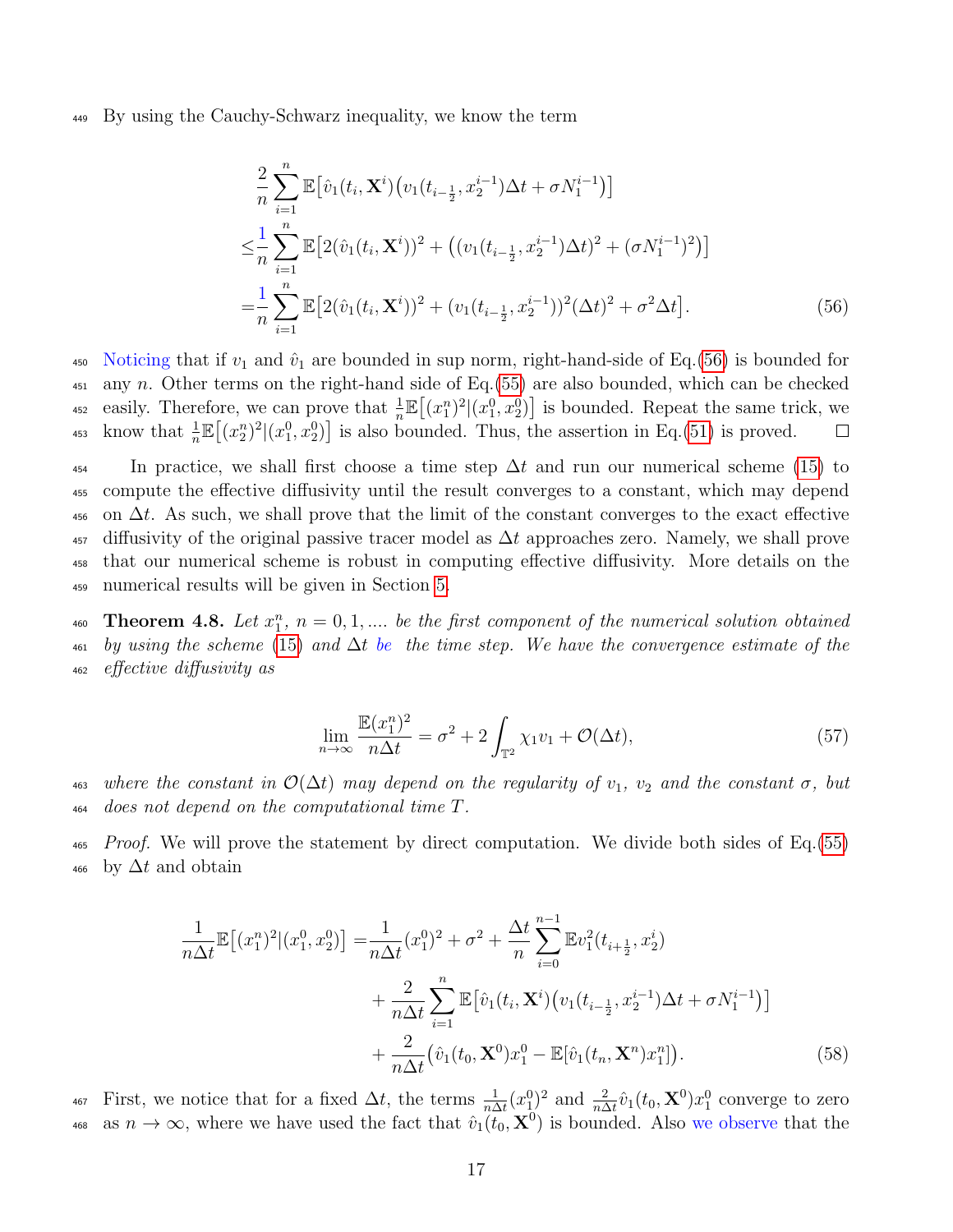<sup>469</sup> term  $\frac{\Delta t}{n} \sum_{i=0}^{n-1} \mathbb{E}v_1^2(t_{i+\frac{1}{2}}, x_2^i)$  is  $\mathcal{O}(\Delta t)$ , because the term  $(v_1)^2$  is bounded. Then, for a fixed  $\Delta t$ , <sup>470</sup> we have

$$
\lim_{n \to \infty} \frac{2}{n\Delta t} \left| \mathbb{E}[\hat{v}_1(\mathbf{X}^n) x_1^n] \right| \le \lim_{n \to \infty} \frac{2}{\sqrt{n}\Delta t} ||\hat{v}_1||_{\infty} \mathbb{E}|\frac{x_1^n}{\sqrt{n}}| \le \lim_{n \to \infty} \frac{1}{\sqrt{n}\Delta t} ||\hat{v}_1||_{\infty} \mathbb{E}\left[\frac{(x_1^n)^2}{n} + 1\right] = 0,
$$
\n(59)

where the term  $\mathbb{E}[\frac{(x_1^n)^2}{n}]$ <sup>471</sup> where the term  $\mathbb{E}[\frac{(x_1^{\omega})^2}{n}]$  is bounded due to the Theorem [4.7](#page-14-6) and  $||\hat{v}_1||_{\infty} \to ||\chi_1||_{\infty} < \infty$  due to <sup>472</sup> the Theorem [4.6.](#page-13-3)

<sup>473</sup> Therefore, we only need to focus on the estimate of terms in the second line of Eq.[\(58\)](#page-16-2), 474 which corresponds to the convection-enhanced diffusion effect. Noticing that  $\hat{v}_1 \in \mathbb{C}^{2,6,\alpha}$ , we <sup>475</sup> compute the Ito-Taylor series approximation of  $\hat{v}_1(t_i, \mathbf{X}^i)$ ,

<span id="page-17-0"></span>
$$
\hat{v}_1(t_i, \mathbf{X}^i) = \hat{v}_1(t_{i-1}, \mathbf{X}^{i-1}) + \hat{v}_{1,x_1}(t_{i-1}, \mathbf{X}^{i-1}) \left( v_1(t_{i-\frac{1}{2}}, x_2^{i-1}) \Delta t + \sigma N_1^{i-1} \right) + \hat{v}_{1,x_2}(t_{i-1}, \mathbf{X}^{i-1}) \left( v_2(t_{i-\frac{1}{2}}, x_1^{i-1}) \Delta t + \sigma N_2^{i-1} \right) + \frac{1}{2} \left( \hat{v}_{1,x_1x_1}(t_{i-1}, \mathbf{X}^{i-1}) + \hat{v}_{1,x_2x_2}(t_{i-1}, \mathbf{X}^{i-1}) \right) \sigma^2 \Delta t + \mathcal{O}\left( (\Delta t)^2 \right),
$$
\n(60)

476 where we have used the fact that  $v_2(t_{i-\frac{1}{2}}, x_1^{i-1} + v_1(t_{i-\frac{1}{2}}, x_2^{i-1})\Delta t) = v_2(t_{i-\frac{1}{2}}, x_1^{i-1}) + \mathcal{O}(\Delta t)$ , when  $\Delta t$  is small and  $v_2$  is smooth. Since  $\hat{v}_1 \rightarrow \chi_1$  in  $\mathbb{C}_0^{2,6,\alpha}$ , the truncated  $_{0}^{2,6,\alpha}$ , the truncated term  $\mathcal{O}((\Delta t)^2)$ 477  $_{478}$  in Eq.[\(60\)](#page-17-0) is uniformly bounded when  $\Delta t$  is small enough. Substituting the Taylor expansion <sup>479</sup> of  $\hat{v}_1(t_i, \mathbf{X}^i)$  in Eq.[\(60\)](#page-17-0) into the target term of our estimate (i.e., terms in the second line of  $_{480}$  Eq. $(58)$ , we get

$$
\mathbb{E}\big[\hat{v}_1(t_i, \mathbf{X}^i)(v_1(t_{i-\frac{1}{2}}, x_2^{i-1})\Delta t + \sigma N_1^{i-1})\big] = \mathbb{E}\bigg[\Big(v_1(t_{i-\frac{1}{2}}, x_2^{i-1})\Delta t + \sigma N_1^{i-1}\Big)\cdot\Big(\hat{v}_1(t_{i-1}, \mathbf{X}^{i-1}) + \hat{v}_{1,x_1}(t_{i-1}, \mathbf{X}^{i-1})(v_1(t_{i-\frac{1}{2}}, x_2^{i-1})\Delta t + \sigma N_1^{i-1})\Big) + \hat{v}_{1,x_2}(t_{i-1}, \mathbf{X}^{i-1})(v_2(t_{i-\frac{1}{2}}, x_1^{i-1})\Delta t + \sigma N_2^{i-1})\Big) + \frac{1}{2}(\hat{v}_{1,x_1x_1}(t_{i-1}, \mathbf{X}^{i-1}) + \hat{v}_{1,x_2x_2}(t_{i-1}, \mathbf{X}^{i-1}))\sigma^2\Delta t + \mathcal{O}((\Delta t)^2)\bigg)\bigg].
$$
\n(61)

 $\frac{481}{481}$  Combining the terms with the same order of  $\Delta t$ , we obtain

$$
\mathbb{E}[\hat{v}_1(t_i, \mathbf{X}^i) (v_1(t_{i-\frac{1}{2}}, x_2^{i-1}) \Delta t + \sigma N_1^{i-1})]
$$
  
=\Delta t \mathbb{E}[\hat{v}\_1(t\_{i-1}, \mathbf{X}^{i-1}) v\_1(t\_{i-\frac{1}{2}}, x\_2^{i-1}) + \sigma^2 \hat{v}\_{1,x\_1}(t\_{i-1}, \mathbf{X}^{i-1})] + \mathcal{O}((\Delta t)^2), \tag{62}

482 where we have used the facts that: (1)  $\mathbf{X}^{i-1}$  is independent of  $N_1^{i-1}$  and  $N_2^{i-1}$  so the expectations 483 of the corresponding terms vanish; (2)  $N_1^{i-1}$  and  $N_2^{i-1}$  are independent so  $\mathbb{E}(N_1^{i-1}N_2^{i-1})=0$ ; 484 and (3)  $\mathbb{E}(N_1^{i-1})^2 = \Delta t$ .

<sup>485</sup> Finally, by using the Theorem [4.3](#page-10-0) and noticing the invariant measure is the uniform mea-<sup>486</sup> sure, we obtain from Eq.[\(58\)](#page-16-2) that

$$
\lim_{n \to \infty} \frac{1}{n\Delta t} \mathbb{E}[(x_1^n)^2 | (x_1^0, x_2^0)] = \sigma^2 + 2 \int (\hat{v}_1 v_1 + \sigma^2 \hat{v}_{1,x_1}) + \mathcal{O}(\Delta t). \tag{63}
$$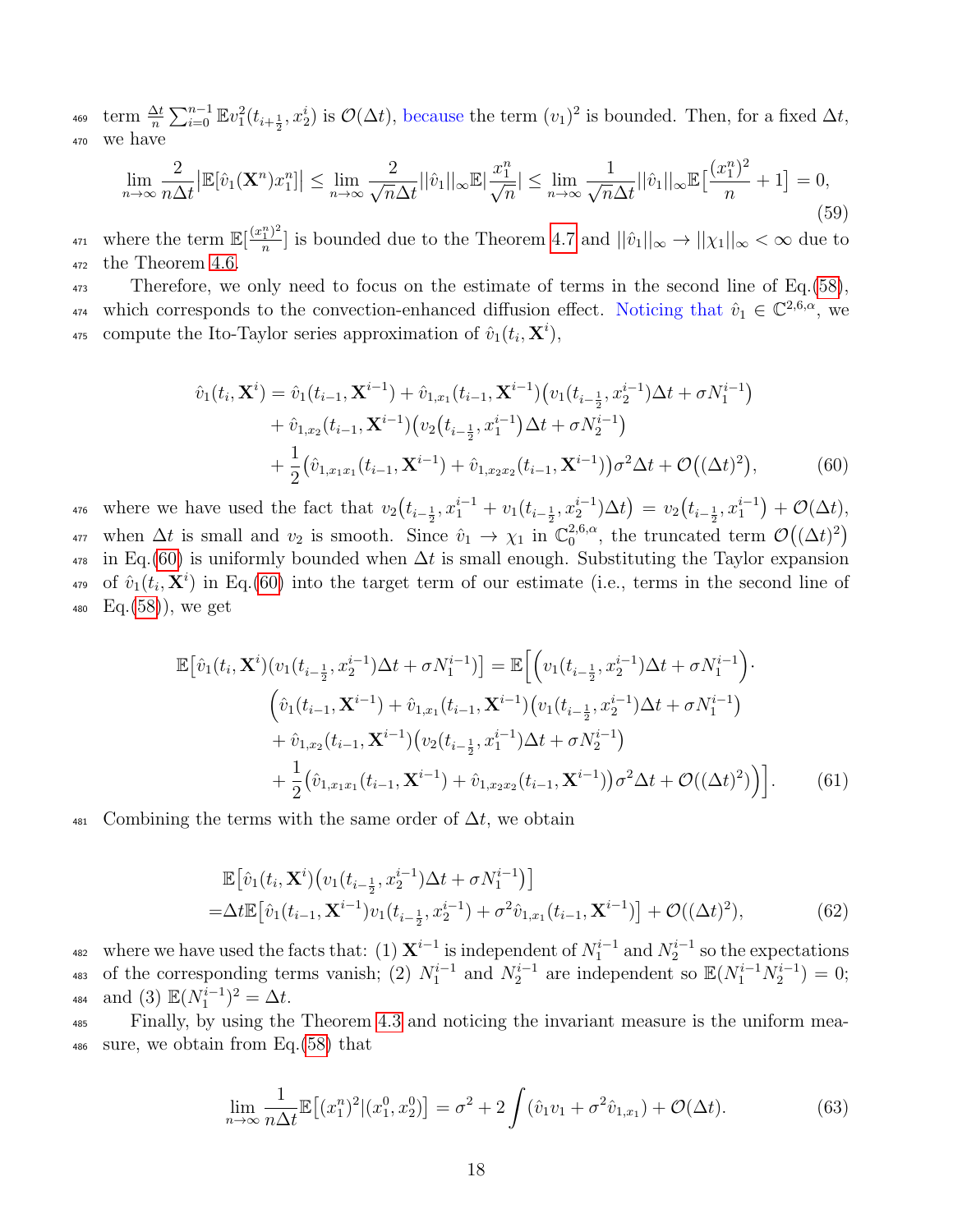487 Thus, our statement in Eq.[\(57\)](#page-16-3) is proved using the facts that  $\hat{v}_1$  converges to  $\chi_1$  (see Theorem 488 [4.6\)](#page-13-3) and  $\int \hat{v}_{1,x_1} = 0$ .  $\Box$ 

489 Remark 4.3. If we divide two on both sides of Eq. [\(57\)](#page-16-3), we can find that our result recovers the 490 definition of the effective diffusivity  $D_{11}^E$  defined in Eq.[\(4\)](#page-3-3). Recall that  $D_0 = \sigma^2/2$ . Theorem [4.8](#page-16-0) <sup>491</sup> reveals the connection of the definition of the effective diffusivity using the Eulerian framework  $_{492}$  and Lagrangian framework; see Eq.[\(4\)](#page-3-3) and Eq.[\(8\)](#page-4-1), which is fundamental in this context. For <sup>493</sup> 3D time-dependent flow problems, the Eulerian framework has good theoretical values but the <sup>494</sup> Lagrangian framework is computationally accessible.

495 Remark 4.4. For the second component of the numerical solution, i.e.,  $x_2^n$ ,  $n = 0, 1, ...,$  we have 496 similar convergence result in computing the effective diffusivity. First we define  $\tilde{v}_2(t, x_1, x_2) :=$ <sup>497</sup>  $v_2(t, x_1 + v_1(t, x_2) \Delta t)$  and obtain  $\int_{\mathbb{T}} \tilde{v}_2 d x_1 = 0$ . Then we define the discrete cell problem  $\hat{v}_2$ as we did in Eq.(35). Calculations of  $\frac{\mathbb{E}[(x_2^n)^2]}{n\Delta t}$ 498 as we did in Eq. (35). Calculations of  $\frac{\mathbb{E}[(x_2^2)^r]}{n\Delta t}$  are essentially the same as the ones obtained in 499 Theorem 4.8 except that we need to substitute  $\hat{v}_1$  into  $\hat{v}_2$  in Eq.(63). Now we consider cell 500 problem  $\mathcal{L}\tilde{\chi}_2 = -\tilde{v}_2$ . As  $\tilde{v}_2 - v_2 = \mathcal{O}(\Delta t)$ , we have  $\tilde{\chi}_2 - \chi_2 = \mathcal{O}(\Delta t)$ . Theorem 4.8 extends due to the fact that  $||\hat{v}_2 - \tilde{\chi}_2|| = \mathcal{O}(\Delta t)$  as in Theorem 4.6. The estimation of  $\frac{\mathbb{E}[(x_1^n)(x_2^n)]}{n\Delta t}$ 501 due to the fact that  $||\tilde{v}_2 - \tilde{\chi}_2|| = \mathcal{O}(\Delta t)$  as in Theorem 4.6. The estimation of  $\frac{\mathbb{E}[(x_1^T)(x_2^T)]}{n\Delta t}$  can <sup>502</sup> be obtained in the same manner.

## <span id="page-18-0"></span><sup>503</sup> 4.5. Generalizations to high-dimensional cases

 To show the essential idea of our probabilistic approach in proving the convergence rate of the numerical schemes, we have carried out our convergence analysis based on a two-dimensional model problem [\(9\)](#page-5-0). In fact, the extension of our approach to higher-dimensional problems is straightforward. Now we consider a high-dimensional problem as follow:

<span id="page-18-1"></span>
$$
dX = v(t, X)dt + \Sigma dw(t),
$$
\n(64)

508 where  $\mathbf{X} = (x_1, x_2, \cdots, x_d)^T \in \mathbb{R}^d$  is the position of a particle,  $\mathbf{v} = (v_1, v_2, \cdots, v_d)^T \in \mathbb{R}^d$  is 509 the Eulerian velocity field at position **X**,  $\Sigma$  is a  $d \times d$  constant non-singular matrix, and  $\mathbf{w}(t)$  $_{510}$  is a d-dimension Brownian motion vector. In particular, we assume the component  $v_i$  does not  $\mathbf{z}_{11}$  depend on  $x_i, i = 1, ..., d$ . Thus, the incompressible condition for  $\mathbf{v}(t, \mathbf{X})$  (i.e.  $\nabla_{\mathbf{X}} \cdot \mathbf{v}(t, \mathbf{X}) = 0$ ) <sup>512</sup> is easily guaranteed.

 For a deterministic and divergence-free dynamical system, Feng et. al. proposed a volume- $_{514}$  preserving method [\[10\]](#page-27-10), which splits a d-dimensional problem into  $d-1$  subproblems with each of them being a two-dimensional problem and thus being volume-preserving. We shall modify Feng's method (first-order case) by including the randomness as the last subproblem to take into account the additive noise, i.e.,

<span id="page-18-2"></span>
$$
\begin{cases}\nx_1^* = x_1^{n-1} + \Delta t v_1(t_n + \frac{\Delta t}{2}, x_2^{n-1}, x_3^{n-1}, x_4^{n-1}, \cdots, x_{d-1}^{n-1}, x_d^{n-1}), \\
x_2^* = x_2^{n-1} + \Delta t v_2(t_n + \frac{\Delta t}{2}, x_1^*, x_3^{n-1}, x_4^{n-1}, \cdots, x_{d-1}^{n-1}, x_d^{n-1}), \\
x_3^* = x_3^{n-1} + \Delta t v_3(t_n + \frac{\Delta t}{2}, x_1^*, x_2^*, x_4^{n-1}, \cdots, x_{d-1}^{n-1}, x_d^{n-1}), \\
\cdots, \\
x_d^* = x_d^{n-1} + \Delta t v_d(t_n + \frac{\Delta t}{2}, x_1^*, x_2^*, x_3^*, x_4^*, \cdots, x_{d-1}^*)), \\
\mathbf{X}^n = \mathbf{X}^* + \Sigma (\mathbf{W}^n - \mathbf{W}^{n-1}),\n\end{cases} \tag{65}
$$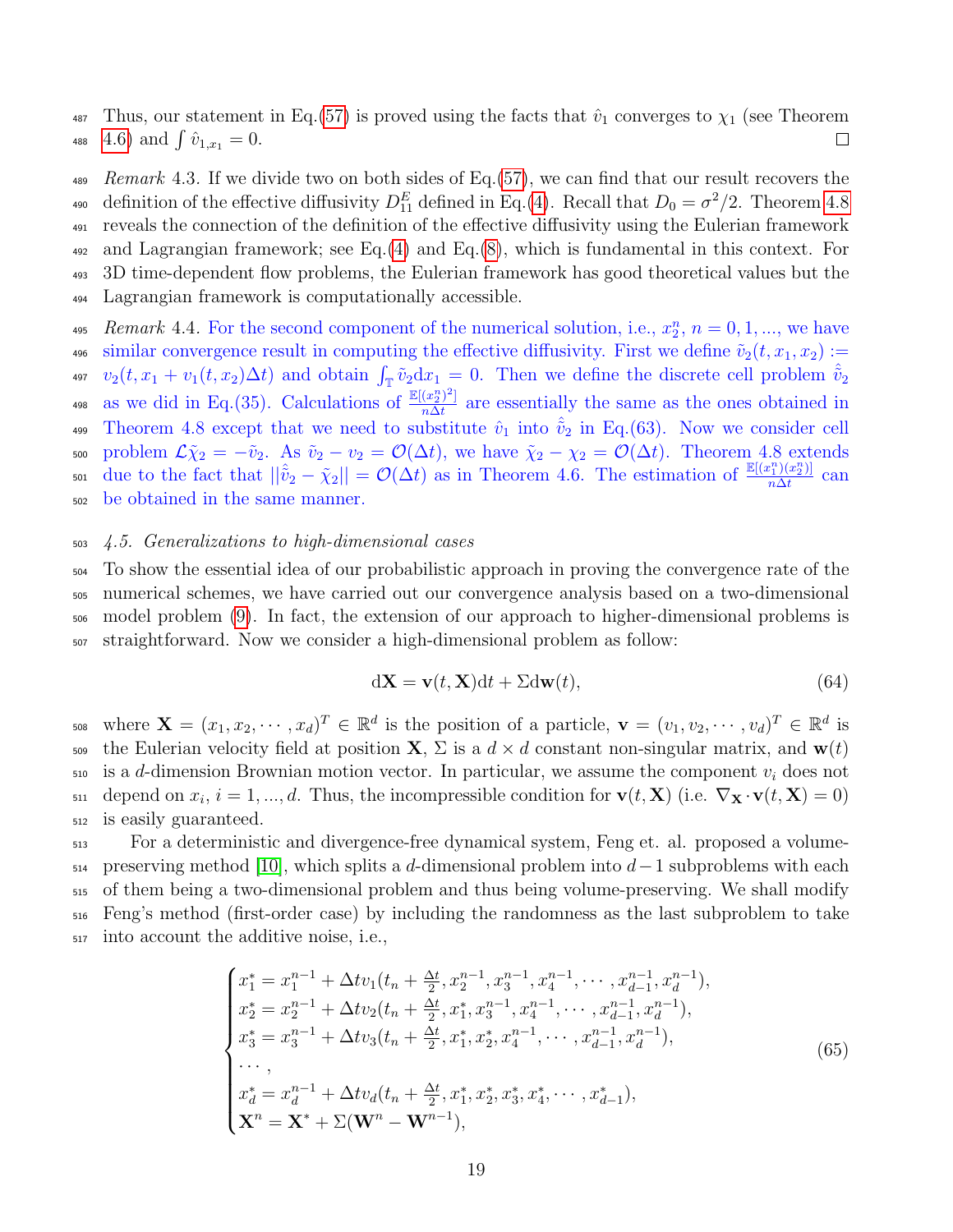$\mathbf{x}^* = (x_1^*, x_2^*, \cdots, x_d^*)^T$ ,  $\mathbf{W}^n - \mathbf{W}^{n-1}$  is a d-dimensional independent random vector with  $\mathbf{R}$  is a α-dimensional independent random vector with<br>
s<sub>19</sub> each component of the form  $\sqrt{\Delta t} \xi_i$ ,  $\xi_i \sim \mathcal{N}(0, 1)$ , and  $\mathbf{X}^n = (x_1^n, x_2^n, \dots, x_d^n)^T$  is the numerical 520 approximation to the exact solution  $\mathbf{X}(t_n)$  to the SDE [\(64\)](#page-18-1) at time  $t_n = n\Delta t$ .

<sup>521</sup> The techniques of the convergence analysis for the two-dimensional problem can be applied to high-dimensional problems without much difficulty. For the high-dimensional problem [\(64\)](#page-18-1), the smoothness and strict positivity of the transition kernel in the discrete process can be  $_{524}$  guaranteed if one assumes that the covariance matrix  $\Sigma$  is non-singular and the scheme [\(65\)](#page-18-2) is explicit. According to our assumption for the velocity field, the scheme [\(65\)](#page-18-2) is volume- preserving for each step. Thus, the solution to the first-order modified equation is divergence-<sup>527</sup> free and the invariant measure on the torus (defined by  $\mathbb{R}^d/\mathbb{Z}^d$ , when the period is 1) remains uniform for all t. Finally, the convergence of the cell problem can be studied by using the BCH formula [\(19\)](#page-7-1) with  $d + 2$  differential operators. Recall that in Eq.[\(20\)](#page-7-2) we have four differential operators when we study the two-dimensional problem.

 $531$  Therefore, our numerical methods are robust in computing effective diffusivity for high-<sup>532</sup> dimensional problems, which will be demonstrated through time-dependent chaotic flow prob-<sup>533</sup> lems in three-dimensional space in Section [5.](#page-19-0)

#### <span id="page-19-0"></span><sup>534</sup> 5. Numerical results

 In this section, we will present numerical examples to verify the convergence analysis of the proposed method in computing effective diffusivity for time-dependent chaotic flows. In addi- tion, we will investigate the convection-enhanced diffusion phenomenon in 3D time-dependent flow, i.e., the time-dependent ABC flow and the time-dependent Kolmogorov flow. Without  $\frac{\mathbb{E}(x_1(T))^2}{2T}$ , which is used to approximate  $D_{11}^E$  in the effective diffusivity matrix [\(4\)](#page-3-3).

## <span id="page-19-2"></span><sup>541</sup> 5.1. Verification of the convergence rate

542 We first consider a two-dimensional passive tracer model. Let  $(x_1, x_2)^T \in \mathbb{R}^2$  denote the <sup>543</sup> position of a particle. Its motion is described by the following SDE,

<span id="page-19-1"></span>
$$
\begin{cases}\ndx_1 = \sin(4x_2 + 1 + \sin(2\pi t))\exp(\cos(4x_2 + 1 + \sin(2\pi t)))dt + \sigma d w_{1,t}, \\
dx_2 = \cos(2x_1 + \sin(2\pi t))\exp(\sin(2x_1 + \sin(2\pi t)))dt + \sigma d w_{2,t},\n\end{cases}
$$
\n(66)

where  $\sigma =$ √ <sup>544</sup> where  $\sigma = \sqrt{2 \times 0.1}$ ,  $w_{i,t}$ ,  $i = 1, 2$  are independent Brownian motions, and the initial data  $(x_1^0, x_2^0)^T$  follows uniform distributions in  $[-0.5, 0.5]^2$ . One can easily verify the velocity field <sup>546</sup> in [\(66\)](#page-19-1) is time-dependent and divergence-free.

<sup>547</sup> In our numerical experiments, we use Monte Carlo samples to discretize the Brownian motions  $w_{1,t}$  and  $w_{2,t}$ . The sample number is denoted by  $N_{mc}$ . We choose  $\Delta t_{ref} = \frac{1}{21}$ <sup>548</sup> motions  $w_{1,t}$  and  $w_{2,t}$ . The sample number is denoted by  $N_{mc}$ . We choose  $\Delta t_{ref} = \frac{1}{2^{12}}$  and  $N_{mc} = 3,200,000$  to solve the SDE [\(66\)](#page-19-1) to compute the reference solution, i.e., the "exact"  $\epsilon_{550}$  effective diffusivity, where the final computational time is  $T = 3000$  to guarantee the conver-<sup>551</sup> gence of the calculated effective diffusivity along time. In fact, we find that the passive tracer  $552 \mod T$  model will enter a mixing stage if the computational time is bigger than  $T = 1000$ . It takes <sup>553</sup> about 17 hours to compute the reference solution on a 80-core server (HPC2015 System at 554 HKU). The reference solution for the effective diffusivity is  $D_{11}^E \approx 0.219$ .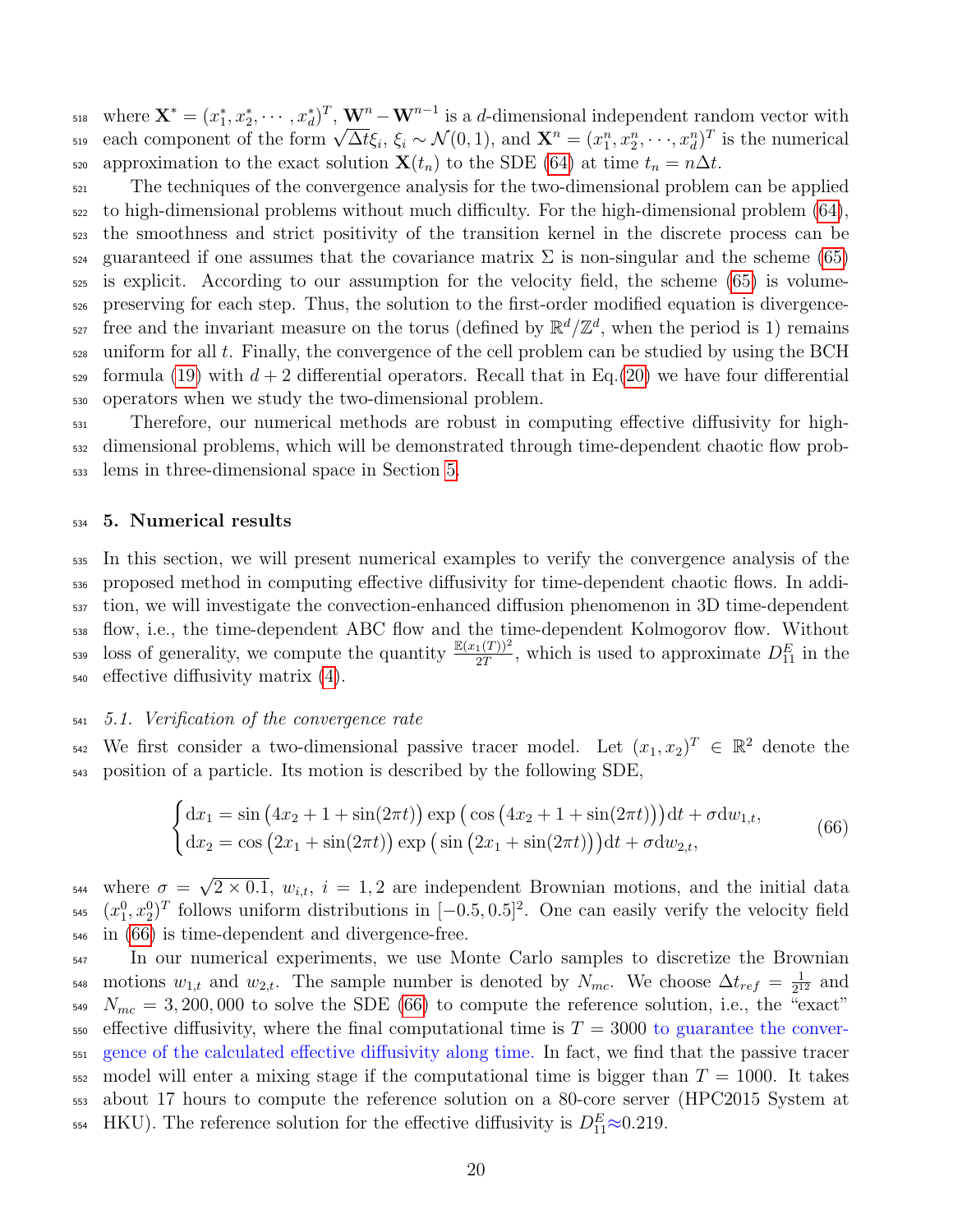<sup>555</sup> In Figure [1\(a\),](#page-20-0) we plot the convergence results of the effective diffusivity using our method 556 (i.e.,  $\frac{\mathbb{E}(x_1(T))^2}{2T}$ ) with respective to different time-step  $\Delta t$  at  $T = 3000$ . To minimize error <sub>557</sub> involved in Monte Carlo simulation, the particle number is the same as in computation of <sup>558</sup> reference solution. In addition, we show a fitted straight line with the slope 1.04, i.e., the 559 convergence rate is about  $(\Delta t)^{1.04}$ . This numerical result verifies the convergence analysis in <sup>560</sup> Theorem [4.8.](#page-16-0)

<span id="page-20-0"></span>

Figure 1: Error of  $D_{11}^E$  for two time-dependent flows with different time-steps. (a) 2D time-dependent chaotic flow, fitted slope  $\approx 1.04$ ; (b) 3D time-dependent Kolmogorov flow, fitted slope  $\approx 1.22$ .

 To further study the accuracy and robustness of our method for long-time integration, we 562 consider a 3D time-dependent Kolmogorov flow problem. Let  $(x_1, x_2, x_3)^T \in \mathbb{R}^3$  denote the position of a particle. The motion of a particle moving in the 3D time-dependent Kolmogorov flow is described by the following SDE,

<span id="page-20-2"></span><span id="page-20-1"></span>
$$
\begin{cases}\ndx_1 = \sin (x_3 + \epsilon \sin(2\pi t))dt + \sigma dw_{1,t}, \\
dx_2 = \sin (x_1 + \epsilon \sin(2\pi t))dt + \sigma dw_{2,t}, \\
dx_3 = \sin (x_2 + \epsilon \sin(2\pi t))dt + \sigma dw_{3,t}.\n\end{cases}
$$
\n(67)

bos where  $w_{1,t}$ ,  $w_{2,t}$  and  $w_{3,t}$  are independent Brownian motions. When  $\epsilon = 0$ , the velocity field <sup>566</sup> in [\(67\)](#page-20-1) corresponds to the Kolmogorov flow [\[11\]](#page-27-11). The Kolmogorov flow possesses very chaotic <sup>567</sup> behaviors [\[6\]](#page-27-12), which brings challenges for our method. √

In our numerical experiment, we choose  $\epsilon = 10^{-1}$  and  $\sigma =$ <sup>568</sup> In our numerical experiment, we choose  $\epsilon = 10^{-1}$  and  $\sigma = \sqrt{2 \times 10^{-3}}$  in Eq.[\(67\)](#page-20-1). We choose  $\Delta t_{ref} = \frac{1}{2^1}$  $2569$  choose  $\Delta t_{ref} = \frac{1}{2^{11}}$  and  $N_{mc} = 480,000$  to compute the reference solution for the SDE [\(67\)](#page-20-1), <sup>570</sup> i.e., the "exact" effective diffusivity. In our numerical tests, we find that the passive tracer  $571 \mod 2000$ . To show the stage if the computational time is bigger than  $T = 2000$ . To show  $\sigma$ <sub>572</sub> the accuracy and robustness of our numerical scheme, we set  $T = 10^5$  here. It takes about <sup>573</sup> 59 hours to compute the reference solution on the server and the reference solution for the <sup>574</sup> effective diffusivity is  $D_{11}^E \approx 0.693$ .

<sup>575</sup> In Figure [1\(b\),](#page-20-2) we plot the convergence results of the effective diffusivity using our method  $576$  with respect to different time-step  $\Delta t$ . To minimize error involved in Monte Carlo simulation,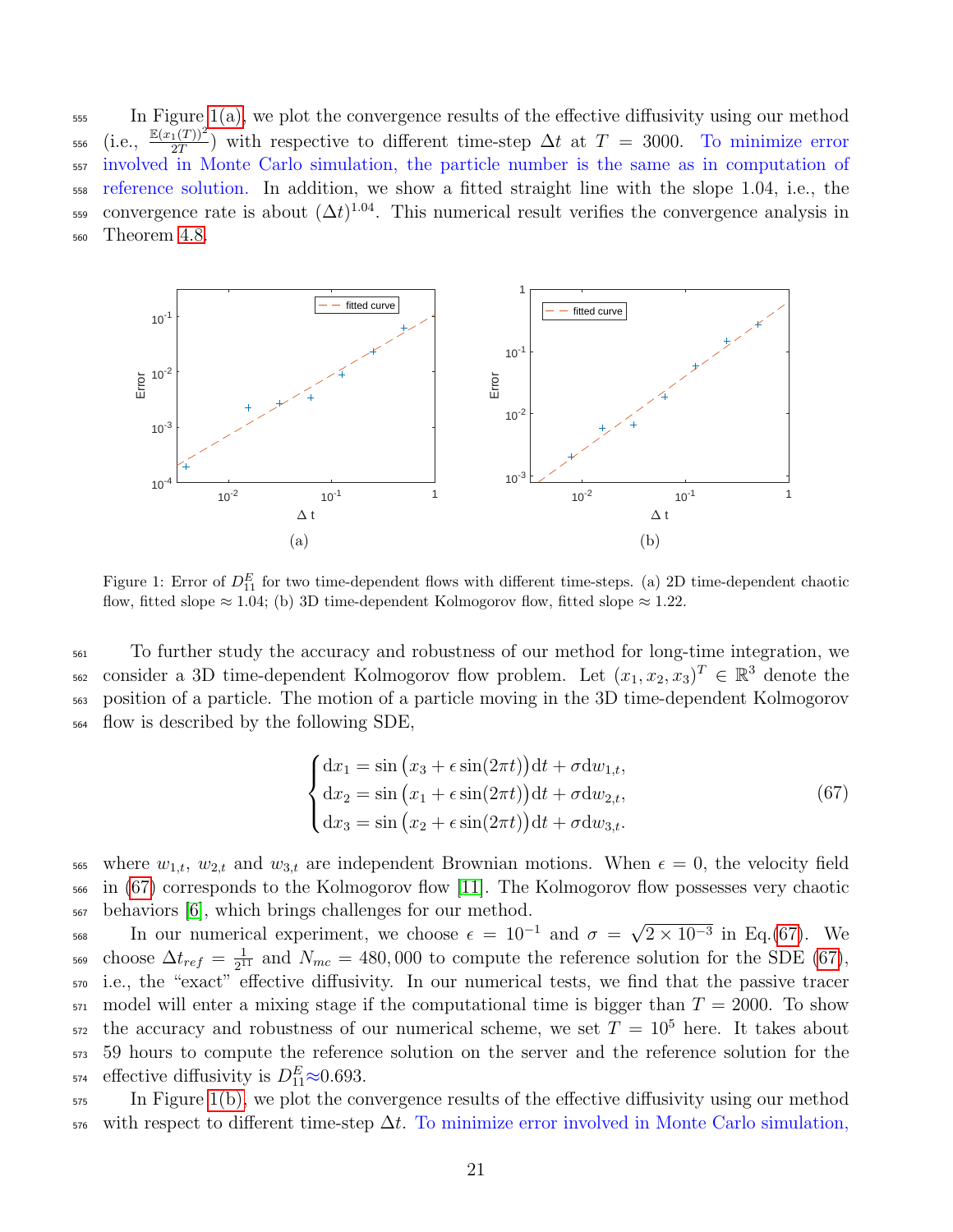$577$  the particle number is the same as in computation of reference solution. In addition, we show  $\sigma$  a fitted straight line with the slope 1.22, i.e., the convergence rate is about  $(\Delta t)^{1.22}$ . This <sup>579</sup> numerical result again agrees with our error analysis.

#### <sup>580</sup> 5.2. Investigation of the convection-enhanced diffusion phenomenon

 As we have already demonstrated in Section [5.1,](#page-19-2) our method is very accurate and robust for <sup>582</sup> long-time integration. Here, we will study the dependence of the effective diffusivity  $D_{11}^E$  on different parameters in the time-dependent flows. First of all, we solve Eq.[\(67\)](#page-20-1) and carry out the test for the 3D time-dependent Kolmogorov flow.

585 In Figure [2,](#page-22-0) we show the time evolution of  $\frac{\mathbb{E}(x_1(t))^2}{2t}$  for different  $D_0$ 's (here  $D_0 = \sigma^2/2$ ) 586 and for four different  $\epsilon$ 's, where the result in Figure [2\(d\)](#page-22-2) corresponds to the time-independent  $587$  Kolmogorov flow (see Figure 6 of [\[33\]](#page-29-1)). The parameter  $\epsilon$  in Eq.[\(67\)](#page-20-1) controls the strength of 588 the time dependence. For each  $D_0$  and  $\epsilon$ , we use  $N_{mc} = 240,000$  particles to solve the SDE <sup>589</sup> [\(67\)](#page-20-1).

590 In Figure [3\(a\),](#page-22-3) we show the time evolution of  $E[x_1(t)^2]/(2t)$  for different  $\epsilon$ 's with  $D_0 =$ <sup>591</sup>  $10^{-5}$ . One can see that the effective diffusivity  $D_{11}^E$  converges as  $\epsilon$  approaches zero. Similar  $592$  convergence behaviors were observed for other  $D_0$ 's, which are not shown here. The convergence 593 of the effective diffusivity with respect to  $\epsilon$  can be rigorously justified through analysis; see <sup>594</sup> [Appendix A.](#page-26-1)

595 In addition, in Figure [3\(b\)](#page-22-1) by fixing  $\epsilon$ , we observe a certain amount of enhanced diffusion 596 when  $D_0$  decreases. We find that for each given  $D_0$  as  $\epsilon$  decreases the corresponding effective <sup>597</sup> diffusivity  $D_{11}^E$  converges to the effective diffusivity  $D_{11}^E$  associated with  $\epsilon = 0$ . This means the  $\frac{1}{598}$  time dependency of  $\epsilon$  improves the chaotic property of Kolmorogov flow though, it does not sse change the pattern of convection-enhanced diffusion in the Kolmogorov flow. When  $\epsilon \leq 1$  the 600 fitted slope within  $D_0 \in [10^{-5}, 10^{-3}]$  is -0.2, which indicates that  $D_{11}^E \sim \mathcal{O}(1/D_0^{0.2})$ . However, <sup>601</sup> the dependency of  $D_{11}^E$  on  $D_0$  is quite different from the pattern of the time-dependent ABC <sup>602</sup> flow, which is known as the maximal enhancement and will be discussed later; see Figure [5.](#page-24-1) <sup>603</sup> We call this behavior a sub-maximal enhancement, which may be explained by the fact that  $\frac{604}{11}$  the Kolmogorov flow is more chaotic than the ABC flow [\[11\]](#page-27-11). The chaotic trajectories in <sup>605</sup> Kolmogorov flow enhance diffusion much less than channel-like structures such as the ballistic  $606$  orbits of ABC flows [\[24,](#page-28-4) [34\]](#page-29-2).

 Next, we use our stochastic structure-preserving scheme to solve time-dependent ABC flow <sup>608</sup> problems. Let  $(x_1, x_2, x_3)^T \in \mathbb{R}^3$  denote the position of a particle in the 3D Cartesian coordinate system. The motion of a particle moving in the 3D time-dependent ABC flow is described by the following SDE,

<span id="page-21-0"></span>
$$
\begin{cases}\ndx_1 = A\sin\left(x_3 + \epsilon\sin(2\pi t)\right)dt + C\cos\left(x_2 + \epsilon\sin(2\pi t)\right)dt + \sigma dw_{1,t}, \\
d x_2 = B\sin\left(x_1 + \epsilon\sin(2\pi t)\right)dt + A\cos\left(x_3 + \epsilon\sin(2\pi t)\right)dt + \sigma dw_{2,t}, \\
d x_3 = C\sin\left(x_2 + \epsilon\sin(2\pi t)\right)dt + B\cos\left(x_1 + \epsilon\sin(2\pi t)\right)dt + \sigma dw_{3,t},\n\end{cases} \tag{68}
$$

<sup>611</sup> where  $w_{1,t}$ ,  $w_{2,t}$  and  $w_{3,t}$  are independent Brownian motions. For  $\epsilon = 0$  and  $\sigma = 0$ , the velocity  $612$  field in [\(68\)](#page-21-0) corresponds to the standard ABC flow [\[8\]](#page-27-13). The ABC flow is a three-dimensional <sup>613</sup> incompressible velocity field which is an exact solution to the Euler's equation. It is notable as a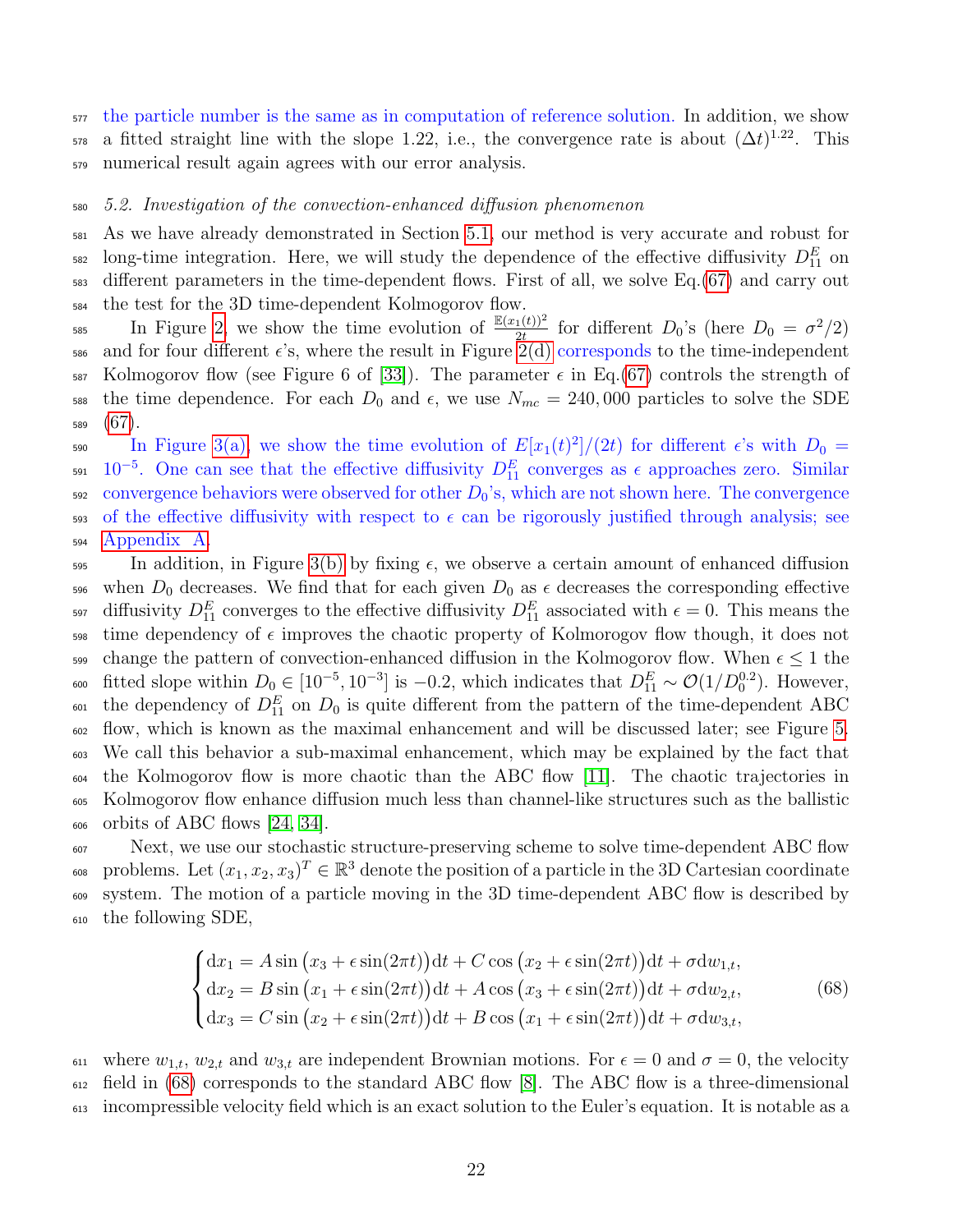<span id="page-22-0"></span>

Figure 2: Time evolution of the  $\frac{\mathbb{E}(x_1(t))^2}{2t}$  for different  $D_0$ 's and  $\epsilon$ 's. (a)  $\epsilon = 10$ , (b)  $\epsilon = 1$ , (c)  $\epsilon = 0.1$ , (d)  $\epsilon = 0$ .

<span id="page-22-3"></span><span id="page-22-2"></span>

<span id="page-22-1"></span>(b) Convection-enhanced diffusion with a submaximal enhancement

Figure 3: Convergence in terms of  $\epsilon$  in time-dependent Kolmogorov flow.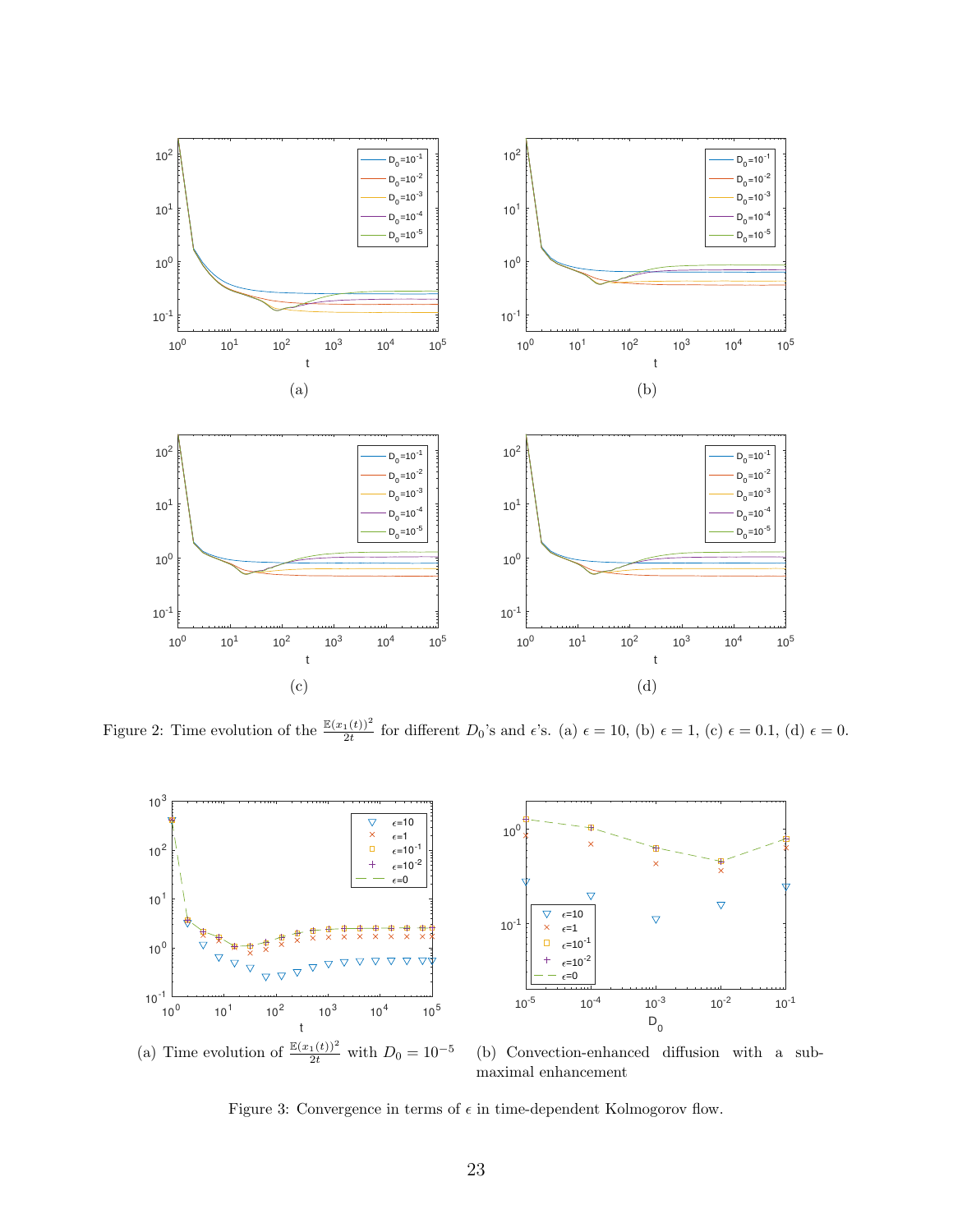$_{614}$  simple example of a fluid flow that can have chaotic trajectories. In our numerical experiments, 615 we set  $A = B = C = 1$ .

<sup>616</sup> In Figure [4,](#page-24-0) we show the time evolution of the  $\frac{\mathbb{E}(x_1(t))^2}{2t}$  for different  $D_0$ 's (here  $D_0 = \sigma^2/2$ ) 617 and for four different  $\epsilon$ 's, where the result in Figure [4\(d\)](#page-24-2) corresponds to the time-independent 618 ABC flow (see Figure 3 of [\[33\]](#page-29-1)). Again the parameter  $\epsilon$  controls the strength of the time 619 dependence. For each  $D_0$  and  $\epsilon$ , we use  $N_{mc} = 240,000$  particles to solve the SDE [\(68\)](#page-21-0). We  $\epsilon_{0}$  find that for each given  $D_0$ , the time evolution of the  $\frac{\mathbb{E}(x_1(t))^2}{2t}$  converges when  $\epsilon$  converges to <sup>621</sup> zero. However, we observe two different patterns compared with the results shown in Figure  $622$  [2.](#page-22-0) First, when we decrease  $D_0$ , it takes a longer time for the system to enter a mixing stage. 623 Second, we observe a large amount of enhanced diffusion when  $D_0$  decreases.

 $\epsilon_{624}$  To further investigate the dependence of  $D_{11}^E$  on  $D_0$  and  $\epsilon$ , in Figure [5,](#page-24-1) we show the depen- $\epsilon_{25}$  dence of effective diffusivity  $D_{11}^E$  on  $D_0$  and  $\epsilon$ . We find that for each given  $D_0$ , as  $\epsilon$  decreases <sup>626</sup> the corresponding effective diffusivity  $D_{11}^E$  converges to the effective diffusivity  $D_{11}^E$  associated 627 with  $\epsilon = 0$ . Thus, the time-dependent ABC flow has a similar convection-enhanced diffusion <sup>628</sup> behavior as the time-independent ABC flow. The fitted slope within  $D_0 \in [10^{-5}, 10^{-1}]$  is about  $\epsilon_{0.09}$  -1.0, which indicates that  $D_{11}^E \sim \mathcal{O}(1/D_0^1)$ . This result indicates that the  $D_{11}^E$  of the time- $\epsilon_{630}$  dependent ABC flow achieves the upper-bound of Eq.[\(7\)](#page-4-2), i.e. the maximal enhancement. This  $\epsilon_{31}$  maximal enhancement phenomenon may be attributed to the ballistic orbits of the ABC flow, <sup>632</sup> where the time-independent case was discussed in [\[24,](#page-28-4) [34\]](#page-29-2).

Moreover, our result for  $D_0 \in [10^{-3}, 10^{-1}]$  and  $\epsilon = 0$  recovers the same phenomenon as <sup>634</sup> the Figure 2 in [\[4\]](#page-27-5), which was obtained by using the Eulerian framework, i.e., solving a cell <sup>635</sup> problem. In Figure [5,](#page-24-1) our method can be easily used to compute the effective diffusivity when  $D_0 \in [10^{-5}, 10^{-4}]$ . It will be, however, extremely expensive for the Eulerian framework since  $637$  one needs to solve a convection-dominated PDE  $(5)$  in 3D space, whose Péclet number is 638 proportion to  $\frac{1}{D_0}$ .

 $\epsilon_{39}$  Finally, we investigate the dependence of  $D_{11}^E$  on the frequency of the time-dependent ABC <sup>640</sup> flow. Specifically, we solve the following SDE,

<span id="page-23-0"></span>
$$
\begin{cases}\ndx_1 = A\sin\left(x_3 + \sin(\Omega t)\right)dt + C\cos\left(x_2 + \sin(\Omega t)\right)dt + \sigma dw_{1,t}, \\
d x_2 = B\sin\left(x_1 + \sin(\Omega t)\right)dt + A\cos\left(x_3 + \sin(\Omega t)\right)dt + \sigma dw_{2,t}, \\
d x_3 = C\sin\left(x_2 + \sin(\Omega t)\right)dt + B\cos\left(x_1 + \sin(\Omega t)\right)dt + \sigma dw_{3,t},\n\end{cases} (69)
$$

<sup>641</sup> where  $A = B = C = 1$  and  $\Omega$  is the frequency. Here we first choose  $\Delta t = 2^{-7}$ ,  $N_{mc} = 240,000$  $\alpha$ <sub>42</sub> and  $T = 10^5$ . Then, we choose different Ω and compute the corresponding effective diffusivity 643  $D_{11}^E$ .

 In Figure [6,](#page-25-0) we show the numerical results. We find that when  $\Omega$  is near 0.1 the diffusion 645 enhancement is weak. When  $\Omega$  is away from 0.1, say  $\Omega$  < 0.05 or  $\Omega$  > 0.2, we observe the maximal enhancement phenomenon. A similar sensitive dependence on the frequency of time- dependent ABC flows was reported in [\[5\]](#page-27-14), where the Lyapunov exponent of the deterministic 648 time-dependent ABC flow problem (i.e.,  $\sigma = 0$  in Eq.[\(68\)](#page-21-0)) was studied as the indicator of the extent of chaos; see Figure 2 and Figure 3 of [\[5\]](#page-27-14).

650 When  $\Omega = 0$ , the flow of Eq.[\(69\)](#page-23-0) is the same as that for  $\epsilon = 0$  case in Eq.[\(68\)](#page-21-0), which 651 will give the maximal enhancement phenomenon. When  $\Omega$  is positive, the flow becomes time-<sup>652</sup> dependent and the regions of chaos expand until the extent of chaos (i.e. the Lyapunov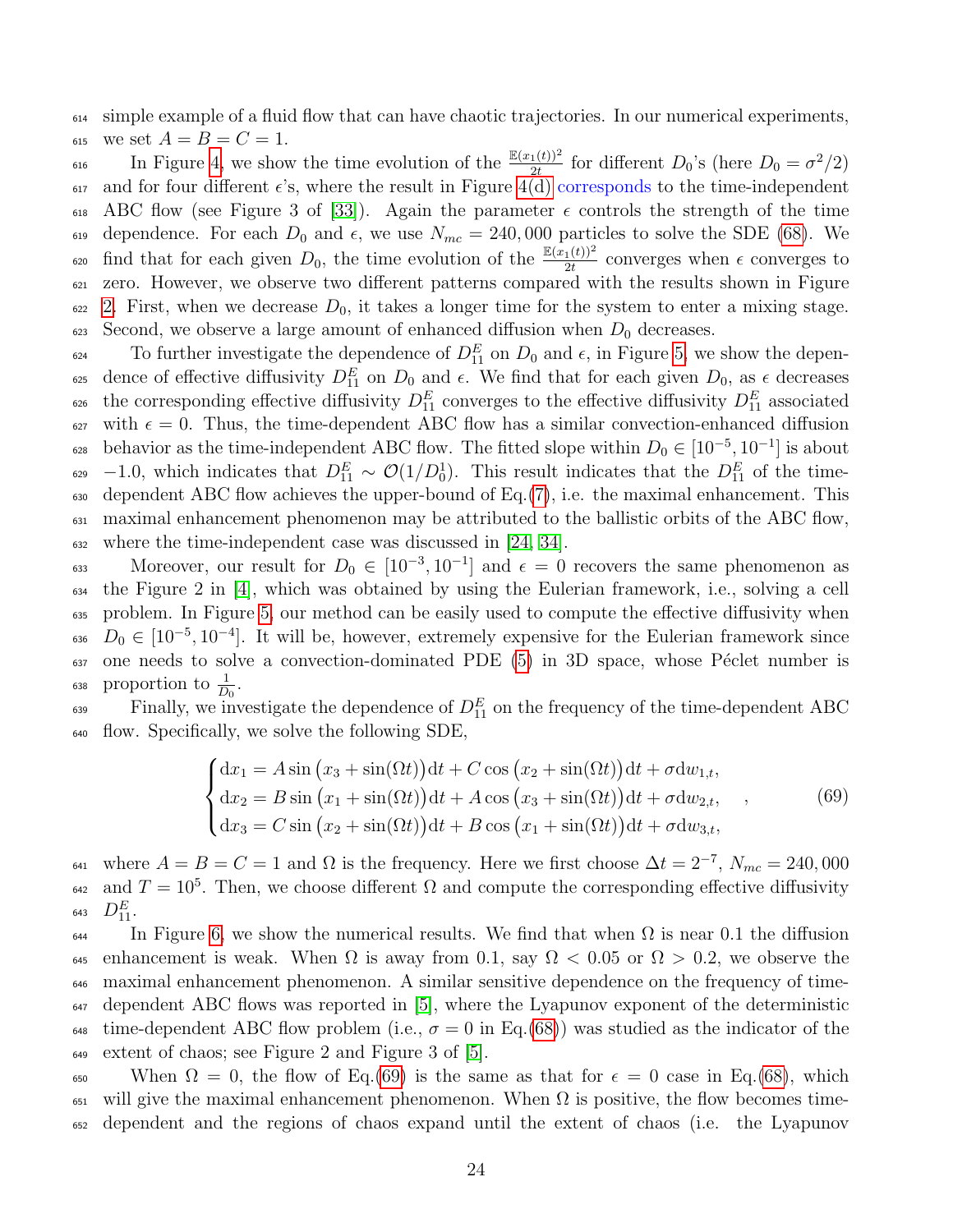<span id="page-24-0"></span>

<span id="page-24-1"></span>Figure 4: Time evolution of the  $\frac{\mathbb{E}(x_1(t))^2}{2t}$  for different  $D_0$  and  $\epsilon$ . (a)  $\epsilon = 10$ , (b)  $\epsilon = 1$ , (c)  $\epsilon = 0.1$ , (d)  $\epsilon = 0$ .

<span id="page-24-2"></span>

Figure 5: Convection-enhanced diffusion with a maximal enhancement in the time-dependent ABC flow.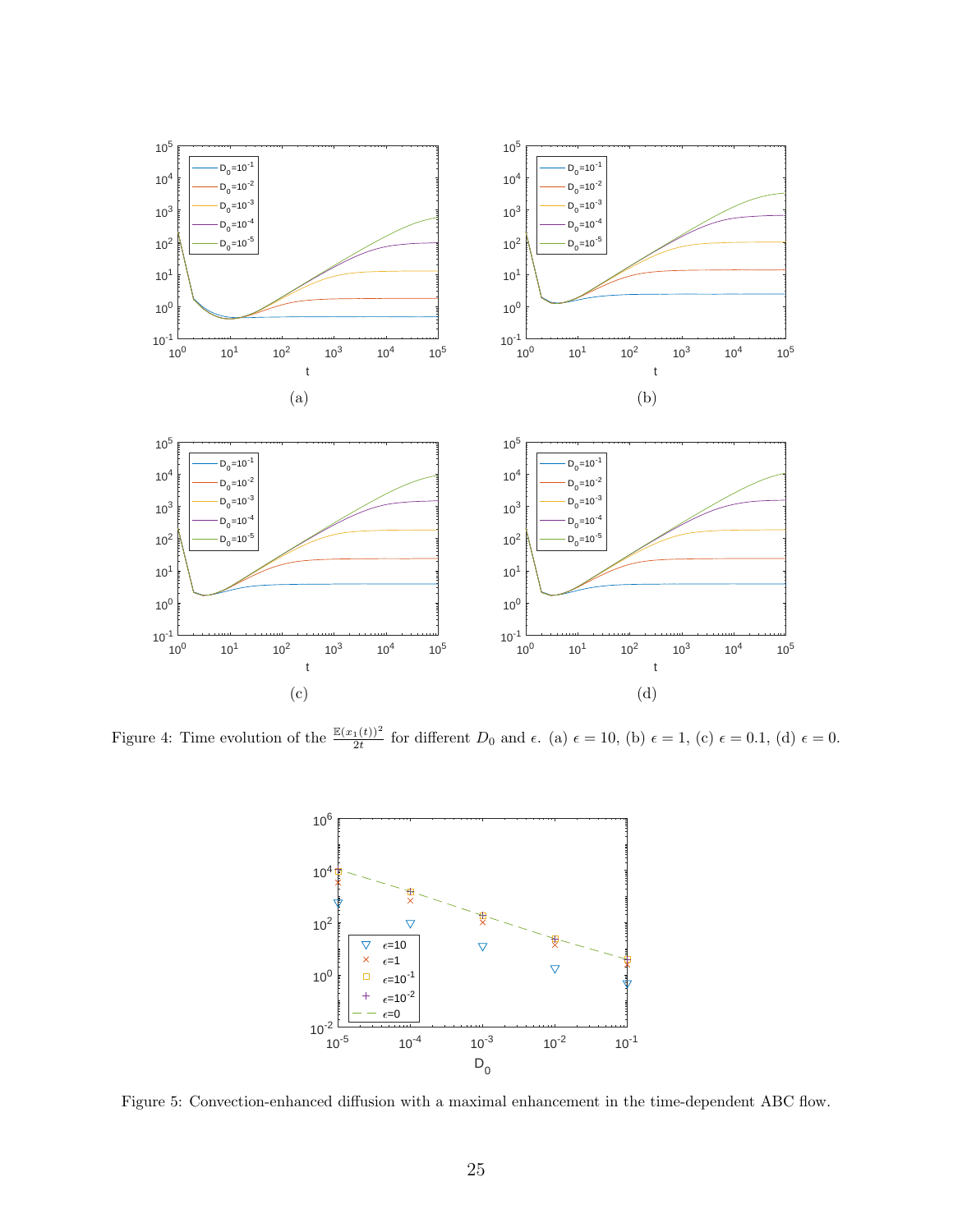<span id="page-25-0"></span>653 exponent) appears to reach a maximum, which is corresponding to  $\Omega = 0.1$ . It seems that the diffusion enhancement is significantly weakened in this range of Ω. When  $Ω$  continues to grow, the islands of the integrability regrow and the chaotic regions have shrunk significantly. We again observe the maximal enhancement phenomenon in this range of  $\Omega$ . Our numerical results suggest that the level of chaos and the strength of diffusion enhancement seem to compete with each other. More intensive theoretic and numerical studies will be reported in our future work.



Figure 6: Dependence of  $D_{11}^E$  on the frequency of the time-dependent ABC flow.

#### 6. Conclusion

 In this paper, we developed a stochastic structure-preserving Lagrangian scheme in computing effective diffusivity of passive tracer models in 3D time-dependent chaotic flows and provided a sharp convergence analysis on the proposed numerical scheme. Our convergence analysis is based on a probabilistic approach, which interprets the solution process generated by our numerical scheme as a Markov process. By exploring the ergodicity of the solution process, we gave a sharp and uniform-in-time error estimate for our numerical scheme, which allows us to compute the effective diffusivity over infinite time. Numerical results verify that the proposed method is robust and accurate in computing effective diffusivity of time-dependent chaotic flows. We observed the maximal enhancement phenomenon in time-dependent ABC flows and the sub-maximal enhancement phenomenon in time-dependent Kolmogorov flows,  $\epsilon_{670}$  respectively. Moreover, we found that the time dependency in the velocity field improves the  $\epsilon_{671}$  chaotic property of ABC flow and Kolmorogov flow though, it does not change the pattern of convection-enhanced diffusion in both flows.

 $\epsilon_{673}$  There are two directions we plan to explore in our future work. First, we intend to study the convection-enhanced diffusion phenomenon and provide a sharp convergence analysis for general time-dependent chaotic flows, where the flows have a quasi-periodic property in the time domain. In addition, we shall investigate the convection-enhanced diffusion phenomenon  $\epsilon_{677}$  for general spatial-temporal stochastic flows [\[20,](#page-28-14) [23\]](#page-28-0) and develop convergence analysis for the corresponding numerical methods.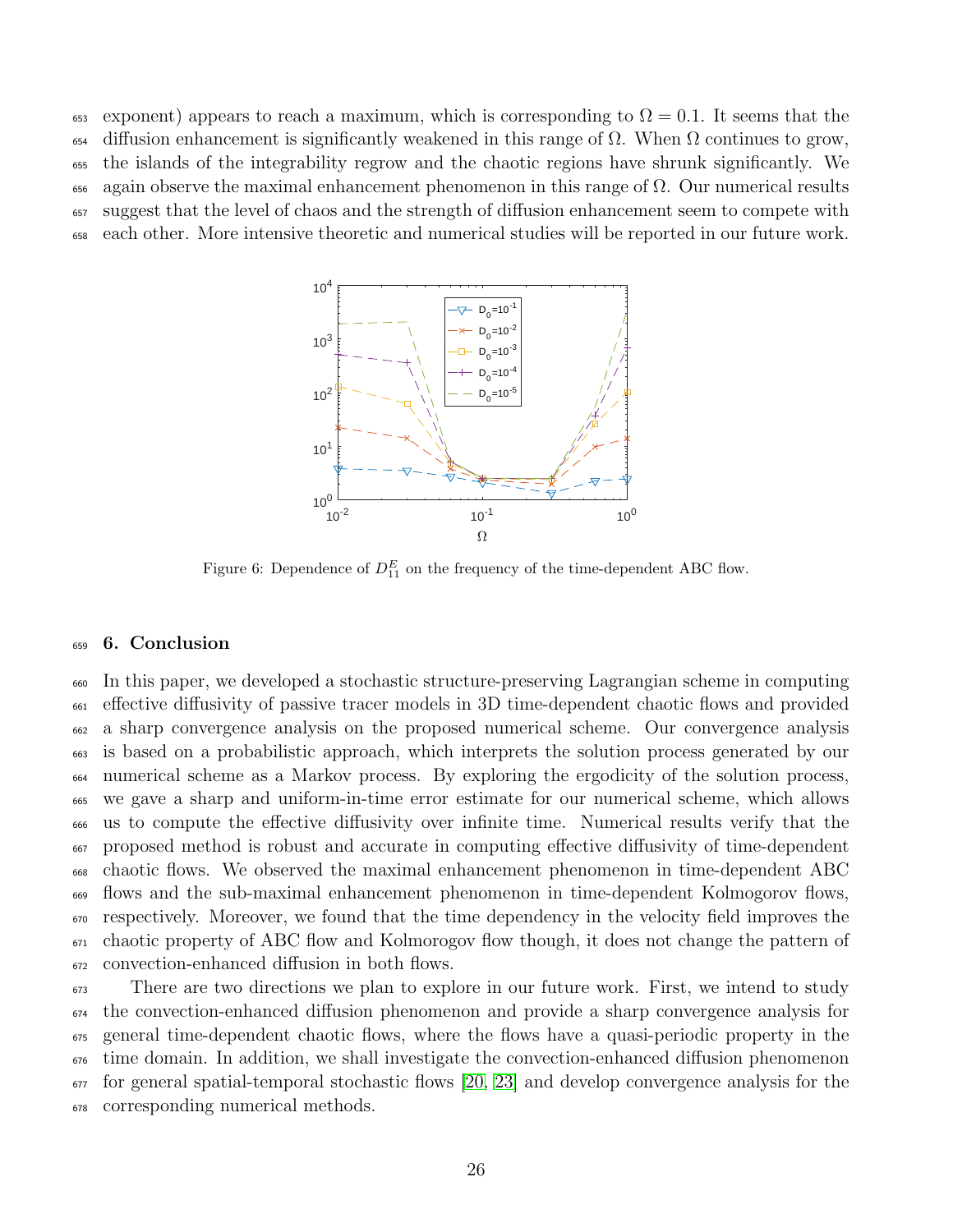#### <sup>679</sup> Acknowledgement

<sup>680</sup> The research of Z. Wang was partially supported by the Hong Kong PhD Fellowship Scheme.

<sup>681</sup> The research of J. Xin is partially supported by NSF grants DMS-1924548 and DMS-1952644.

<sup>682</sup> The research of Z. Zhang is supported by Hong Kong RGC grants (Projects 17300817, 17300318,

<sup>683</sup> and 17307921), National Natural Science Foundation of China (Project 12171406), Seed Fund-

<sup>684</sup> ing Programme for Basic Research (HKU), and Basic Research Programme of The Science,

<sup>685</sup> Technology and Innovation Commission of Shenzhen Municipality (JCYJ20180307151603959).

<sup>686</sup> The computations were performed using research computing facilities offered by Information

<sup>687</sup> Technology Services, the University of Hong Kong.

#### <span id="page-26-1"></span>688 Appendix A. Limit in the parameter  $\epsilon$  for a time-dependent chaotic flow

689 We shall prove that when  $\epsilon$  approaches zero, the effective diffusivity corresponding to the time-<sup>690</sup> dependent chaotic flow, e.g. the flow in [\(67\)](#page-20-1) will converge to the one corresponding to the time-independent one, e.g.  $\epsilon = 0$  in the flow of [\(67\)](#page-20-1). For notational simplicity, let  $\mathbf{v} = \mathbf{v}^{\epsilon}$ 691 692 denote the velocity field in [\(67\)](#page-20-1) and  $\mathbf{v} = \mathbf{v}^0$  denote the velocity field when  $\epsilon = 0$  in  $\mathbf{v} = \mathbf{v}^{\epsilon}$ . 693 Moreover, we denote  $\mathcal{L}^{\epsilon}(\cdot) = \mathbf{v}^{\epsilon} \cdot \nabla_x(\cdot) + D_0 \Delta_x(\cdot)$ . Now, the vector corrector field  $\boldsymbol{\chi}^{\epsilon}$  associated <sup>694</sup> with the velocity field  $\mathbf{v}^{\epsilon}$  satisfies the following cell problem,

<span id="page-26-4"></span><span id="page-26-2"></span>
$$
(\partial_{\tau} + \mathcal{L}^{\epsilon}) \chi^{\epsilon} = -\mathbf{v}^{\epsilon}.
$$
 (A.1)

<sup>695</sup> Let  $\chi_0^{\epsilon}$  denote the solution of the following equation

$$
(\partial_{\tau} + \mathcal{L}^{\epsilon}) \chi_0^{\epsilon} = -\mathbf{v}^0. \tag{A.2}
$$

696 We aim to prove  $\chi^\epsilon$  converges to  $\chi_0^\epsilon$  as  $\epsilon$  approaches zero. At the same time we know the vector <sup>697</sup> corrector field  $\chi_0$  associated with the velocity field  $\mathbf{v}^0$  satisfies the following cell problem,

<span id="page-26-3"></span>
$$
\mathcal{L}^0 \chi_0 = -\mathbf{v}^0, \tag{A.3}
$$

<sup>698</sup> where  $\mathcal{L}^0(\cdot) = \mathbf{v}^0 \cdot \nabla_x(\cdot) + D_0 \Delta_x(\cdot)$ . Now we consider,  $\chi_0^0(t, x) = \chi_0(x)$ , which solves,

$$
(\partial_{\tau} + \mathcal{L}^0)\chi_0^0 = -\mathbf{v}^0,\tag{A.4}
$$

since  $\partial_{\tau} \chi_0^0 = 0$ . Comparing Eqns.[\(A.2\)](#page-26-2) and [\(A.4\)](#page-26-3) and using Prop[.4.4,](#page-11-2) we know that  $\chi_0^{\epsilon}$ 699 <sup>700</sup> converges to  $\chi_0^0$  when  $\epsilon$  approaches zero. Finally, comparing Eqns.[\(A.1\)](#page-26-4) and [\(A.2\)](#page-26-2), we know <sup>701</sup>  $\chi^{\epsilon}$  converges to  $\chi^{\epsilon}_0$  when  $\epsilon$  approaches zero. Therefore, we prove  $\chi^{\epsilon}$  converges to  $\chi_0$  when  $\epsilon$ <sup>702</sup> approaches zero.

703

#### <sup>704</sup> References

<span id="page-26-0"></span> $_{705}$  [1] B. AFKHAM AND J. HESTHAVEN, Structure preserving model reduction of parametric  $h$ <sub>706</sub> hamiltonian systems, SIAM Journal on Scientific Computing, 39 (2017), pp. A2616–A2644.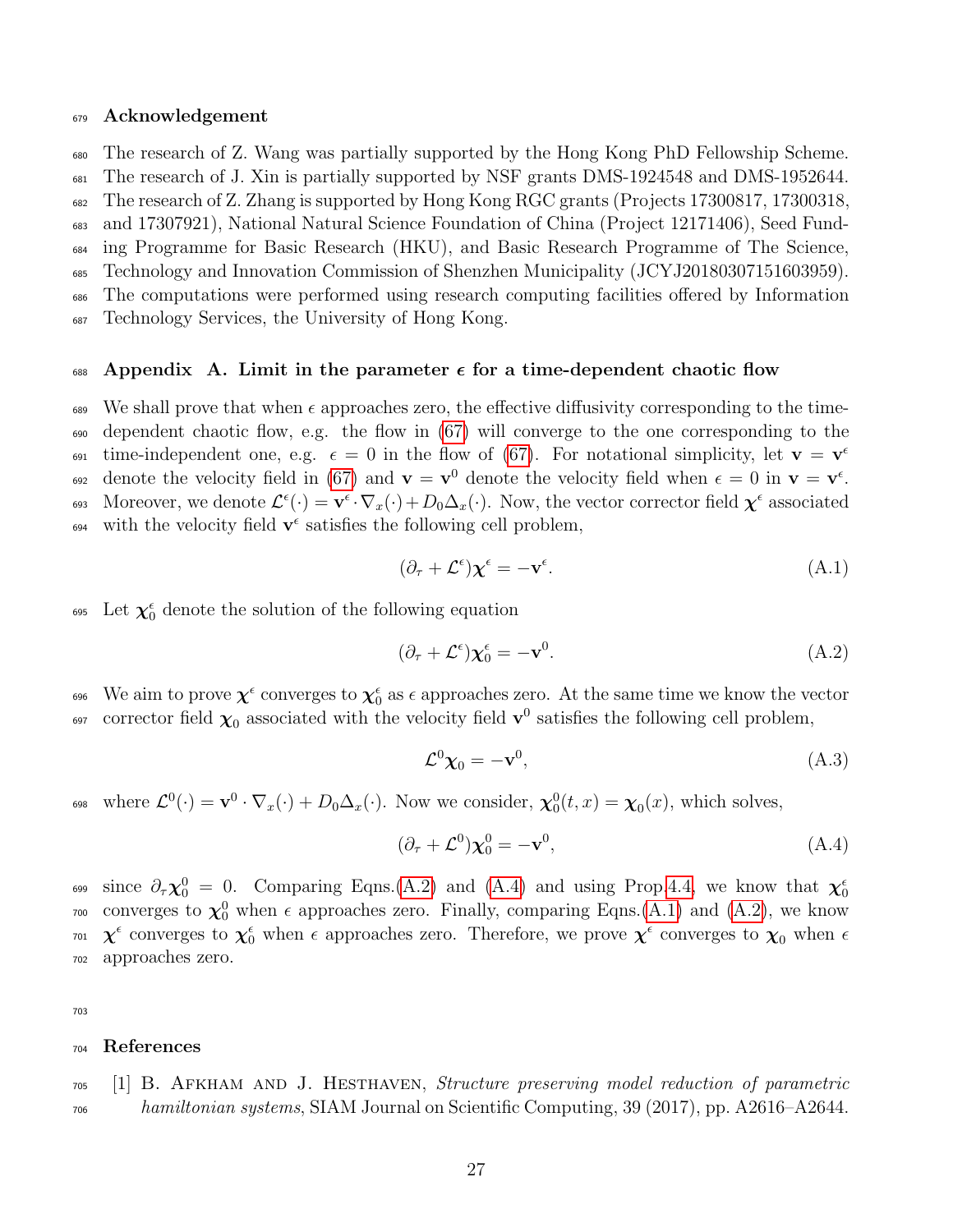- <span id="page-27-7"></span> [2] G. BEN AROUS AND H. OWHADI, *Multiscale homogenization with bounded ratios and*  anomalous slow diffusion, Communications on Pure and Applied Mathematics, 56 (2003), pp. 80–113.
- <span id="page-27-0"></span> [3] A. Bensoussan, J. L. Lions, and G. Papanicolaou, Asymptotic analysis for periodic structures, vol. 374, American Mathematical Soc., 2011.
- <span id="page-27-5"></span> [4] L. BIFERALE, A. CRISANTI, M. VERGASSOLA, AND A. VULPIANI, *Eddy diffusivities in*  $\alpha$ <sub>713</sub> scalar transport, Phys. Fluids, 7 (1995), pp. 2725–2734.
- <span id="page-27-14"></span> $_{714}$  [5] N. BRUMMELL, F. CATTANEO, AND S. TOBIAS, *Linear and nonlinear dynamo properties* of time-dependent ABC flows, Fluid Dynamics Research, 28 (2001), p. 237.
- <span id="page-27-12"></span> [6] S. Childress and A. D. Gilbert, Stretch, twist, fold: the fast dynamo, vol. 37, Springer Science & Business Media, 1995.
- <span id="page-27-9"></span> $_{718}$  [7] A. DEBUSSCHE AND E. FAOU, Weak backward error analysis for SDEs, SIAM Journal on Numerical Analysis, 50 (2012), pp. 1735–1752.
- <span id="page-27-13"></span> [8] T. DOMBRE, U. FRISCH, J. GREENE, M. HÉNON, A. MEHR, AND A. SOWARD, Chaotic  $H_{721}$  streamlines in the ABC flows, Journal of Fluid Mechanics, 167 (1986), pp. 353–391.
- <span id="page-27-6"></span> [9] A. Fannjiang and G. Papanicolaou, Convection-enhanced diffusion for periodic  $f_{723}$  flows, SIAM J Appl. Math., 54 (1994), pp. 333–408.
- <span id="page-27-10"></span> $_{724}$  [10] K. FENG AND Z. SHANG, *Volume-preserving algorithms for source-free dynamical sys* $tems$ , Numerische Mathematik, 71 (1995), pp. 451–463.
- <span id="page-27-11"></span> $_{726}$  [11] D. GALLOWAY AND M. PROCTOR, *Numerical calculations of fast dynamos in smooth* velocity fields with realistic diffusion, Nature, 356 (1992), p. 691.
- <span id="page-27-1"></span> [12] J. Garnier, Homogenization in a periodic and time-dependent potential, SIAM Journal on Applied Mathematics, 57(1) (1997), pp. 95–111.
- <span id="page-27-8"></span> $_{730}$  [13] R. GILMORE, *Baker-Campbell-Hausdorff formulas*, Journal of Mathematical Physics, 15 (1974), pp. 2090–2092.
- <span id="page-27-3"></span> [14] E. HAIRER, C. LUBICH, AND G. WANNER, Geometric numerical integration: structure- preserving algorithms for ordinary differential equations, Springer Science and Business Media, 2006.
- <span id="page-27-4"></span> [15] J. HONG, H. LIU, AND G. SUN, The multi-symplecticity of partitioned Runge-Kutta methods for Hamiltonian PDEs, Mathematics of computation, 75 (2006), pp. 167–181.
- <span id="page-27-2"></span> [16] V. V. JIKOV, S. KOZLOV, AND O. A. OLEINIK, Homogenization of Differential Opera-tors and Integral Functionals, Springer, Berlin, 1994.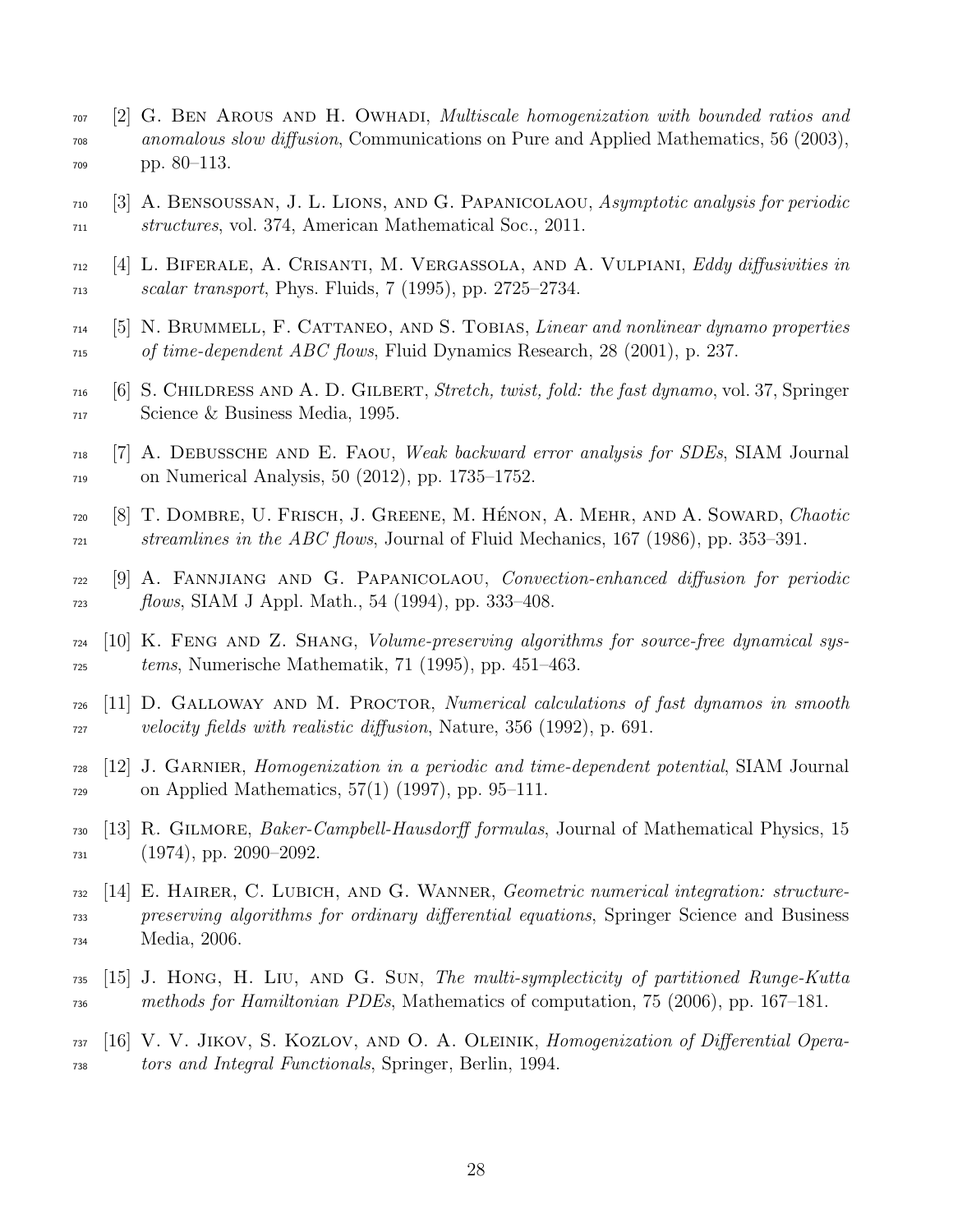- <span id="page-28-5"></span> [17] C. KAO, Y.-Y. LIU, AND J. XIN, A Semi-Lagrangian Computation of Front Speeds of G-equation in ABC and Kolmogorov Flows with Estimation via Ballistic Orbits, SIAM J. Multiscale Modeling and Simulation, 20 (2022), pp. 107–117.
- <span id="page-28-12"></span> [18] T. KATO, *Perturbation theory for linear operators*, vol. 132, Springer Science & Business Media, 2013.
- <span id="page-28-13"></span> $_{744}$  [19] N. V. KRYLOV, Lectures on elliptic and parabolic equations in Hölder spaces, vol. 12 of Graduate studies in mathematics, American Mathematical Soc., 1996.
- <span id="page-28-14"></span> $_{746}$  [20] C. LANDIM, S. OLLA, AND H. T. YAU, Convection–diffusion equation with space–time <sub>747</sub> ergodic random flow, Probability theory and related fields, 112 (1998), pp. 203–220.
- <span id="page-28-7"></span> $_{748}$  [21] T. LELIÈVRE AND G. STOLTZ, *Partial differential equations and stochastic methods in* molecular dynamics, Acta Numerica, 25 (2016), pp. 681–880.
- <span id="page-28-3"></span> [22] J. Lyu, J. XIN, AND Y. Yu, Computing residual diffusivity by adaptive basis learning  $\alpha_{151}$  via spectral method, Numerical Mathematics: Theory, Methods and Applications, 10(2) (2017), pp. 351–372.
- <span id="page-28-0"></span> [23] A. J. MAJDA AND P. R. KRAMER, Simplified models for turbulent diffusion: theory, numerical modelling, and physical phenomena, Phys. Rep., 314 (1999), pp. 237–574.
- <span id="page-28-4"></span> $_{755}$  [24] T. MCMILLEN, J. XIN, Y. YU, AND A. ZLATOS, Ballistic orbits and front speed en- hancement for ABC flows, SIAM Journal on Applied Dynamical Systems, 15 (2016), pp. 1753–1782.
- <span id="page-28-9"></span> $_{758}$  [25] I. Mezić, J. F. BRADY, AND S. WIGGINS, *Maximal effective diffusivity for time-periodic r*<sub>59</sub> *incompressible fluid flows*, SIAM Journal on Applied Mathematics, 56 (1996), pp. 40–56.
- <span id="page-28-10"></span> [26] G. Milstein, Y. Repin, and M. Tretyakov, Symplectic integration of Hamiltonian systems with additive noise, SIAM J. Numer. Anal, 39 (2002), pp. 2066–2088.
- <span id="page-28-8"></span> [27] B. OKSENDAL, Stochastic Differential Equations: an introduction with applications. Springer Science and Business Media, 2013.
- <span id="page-28-1"></span> [28] G. Pavliotis and A. Stuart, Multiscale methods: averaging and homogenization, Springer Science and Business Media, 2008.
- <span id="page-28-2"></span> $_{766}$  [29] G. PAVLIOTIS, A. STUART, AND K. ZYGALAKIS, *Calculating effective diffusivities in the*  $\frac{1}{767}$  limit of vanishing molecular diffusion, J. Comput. Phys., 228 (2009), pp. 1030–1055.
- <span id="page-28-11"></span> [30] S. Reich, Backward error analysis for numerical integrators, SIAM J. Numer. Anal., 36 (1999), pp. 1549–1570.
- <span id="page-28-6"></span> [31] M. TAO, H. OWHADI, AND J. MARSDEN, *Nonintrusive and structure preserving multi-* scale integration of stiff ODEs, SDEs, and Hamiltonian systems with hidden slow dynamics via flow averaging, Multiscale Modeling & Simulation, 8 (2010), pp. 1269–1324.